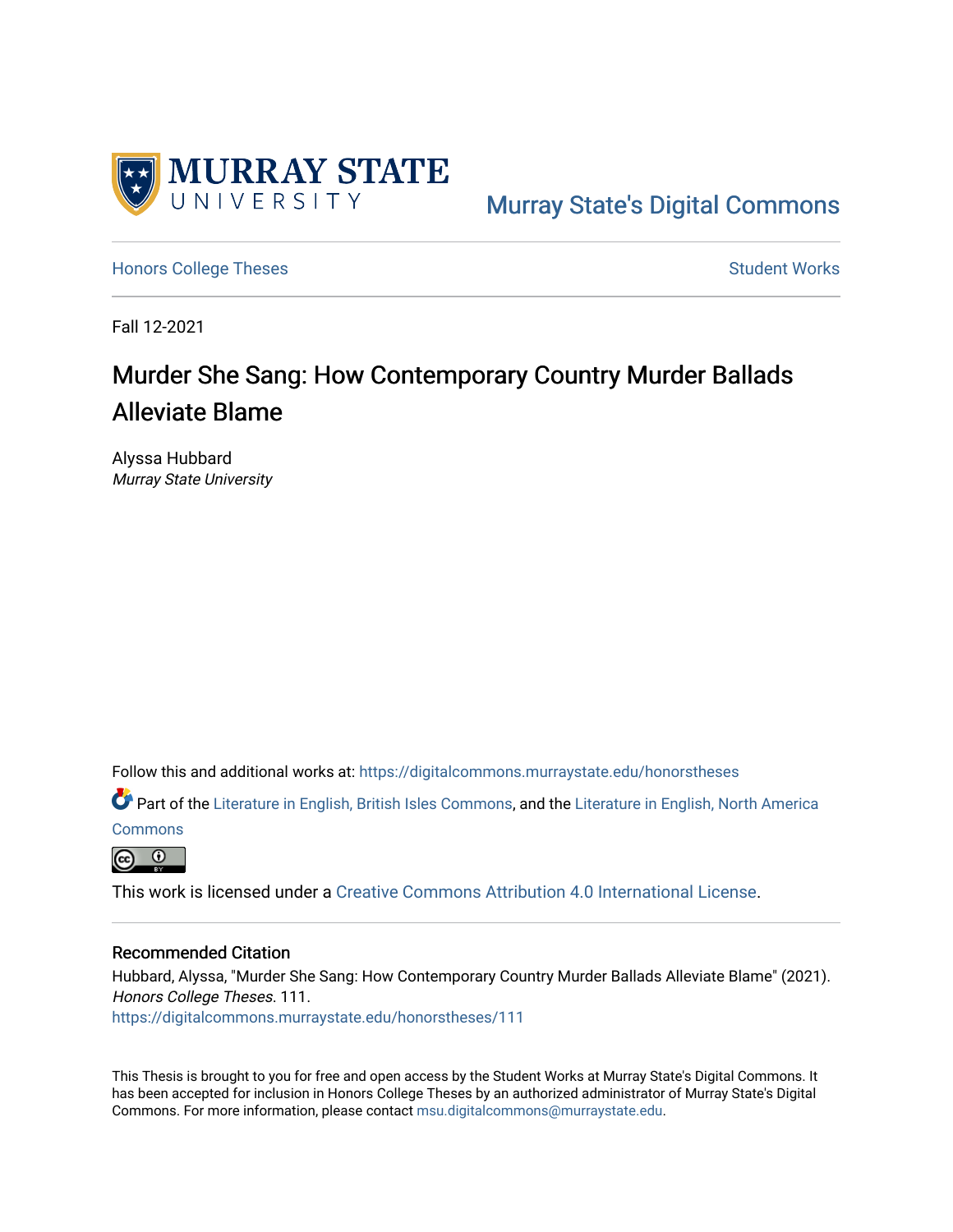Murray State University Honors College

# HONORS THESIS

Certificate of Approval

Murder She Sang: How Contemporary Country Murder Ballads Alleviate Blame

Alyssa Hubbard

December 2021

Approved to fulfill the

requirements of HON 437 Dr. Andrew Black, Professor

Approved to fulfill the

requirement of the Murray State

Honors Diploma Dr. Warren Edminster, Executive

Director, Honors College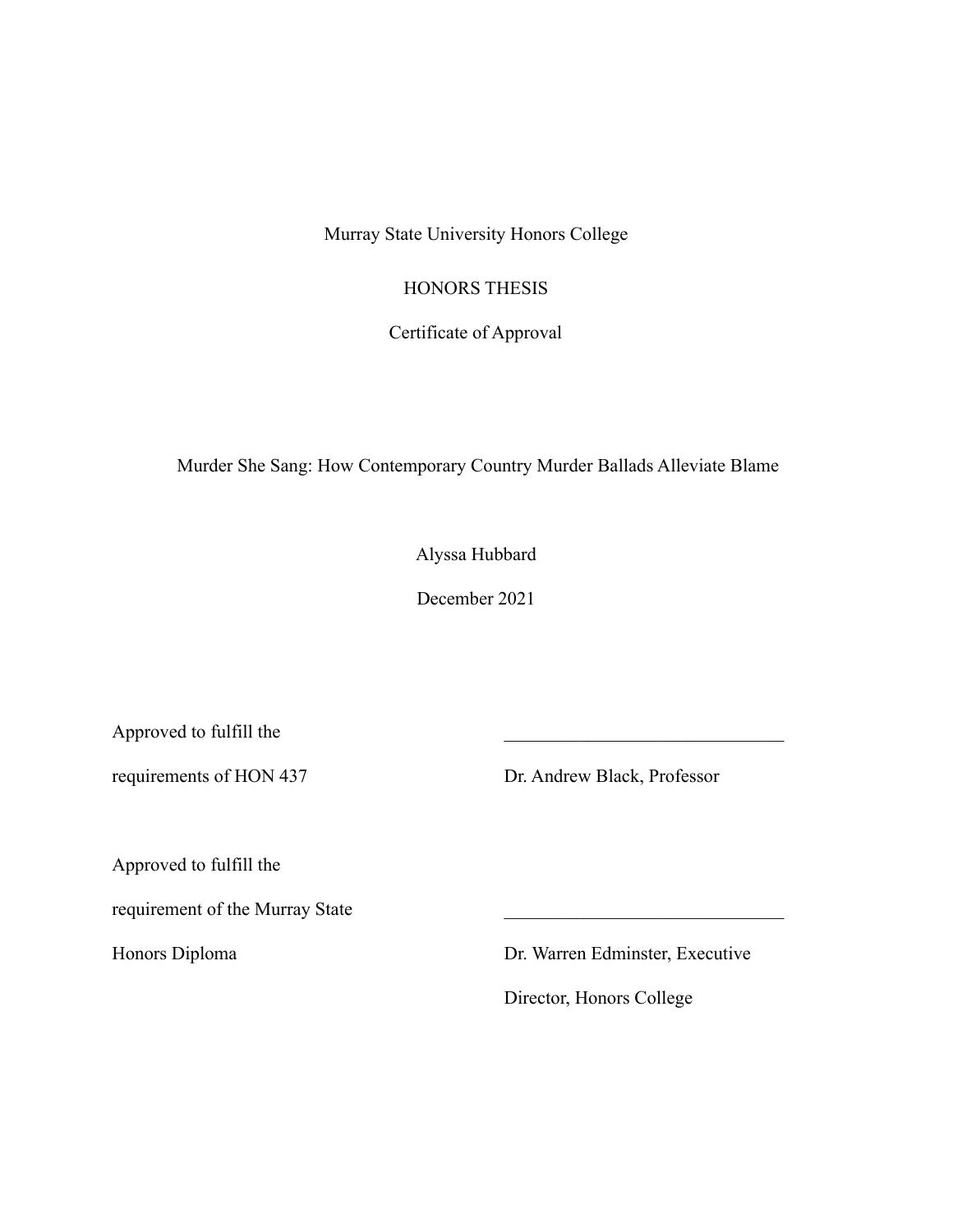# Examination Approval Page

Author: Alyssa Hubbard

Project Title: Murder She Sang: How Contemporary Country Murder Ballads Alleviate Blame

\_\_\_\_\_\_\_\_\_\_\_\_\_\_\_\_\_\_\_\_\_\_\_\_\_\_\_\_\_\_ \_\_\_\_\_\_\_\_\_\_\_\_\_\_\_\_\_\_\_\_

Department: English and Philosophy

Date of Defense: December 2, 2021

Approval by Examining Committee:

\_\_\_\_\_\_\_\_\_\_\_\_\_\_\_\_\_\_\_\_\_\_\_\_\_\_\_\_\_\_ \_\_\_\_\_\_\_\_\_\_\_\_\_\_\_\_\_\_\_\_

 $\mathcal{L}_\text{max}$  , and the set of the set of the set of the set of the set of the set of the set of the set of the set of the set of the set of the set of the set of the set of the set of the set of the set of the set of the

Dr. Andrew Black Date

Dr. Carrie Jerrell Date

Dr. Danielle Nielsen Date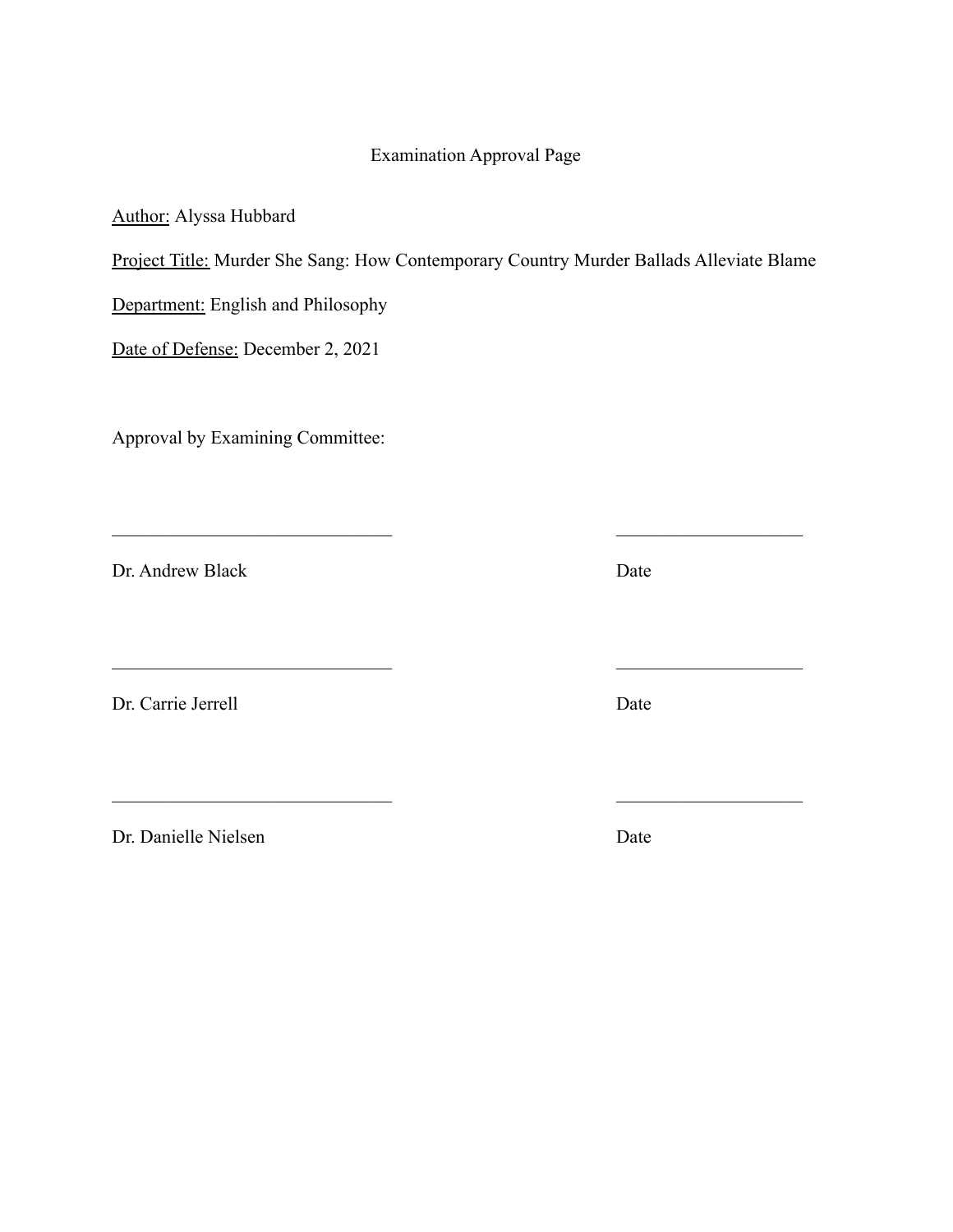Murder She Sang: How Contemporary Country Murder Ballads Alleviate Blame

Submitted in partial fulfillment of the requirements for the

Murray State University Honors Diploma

Alyssa Hubbard

December 2021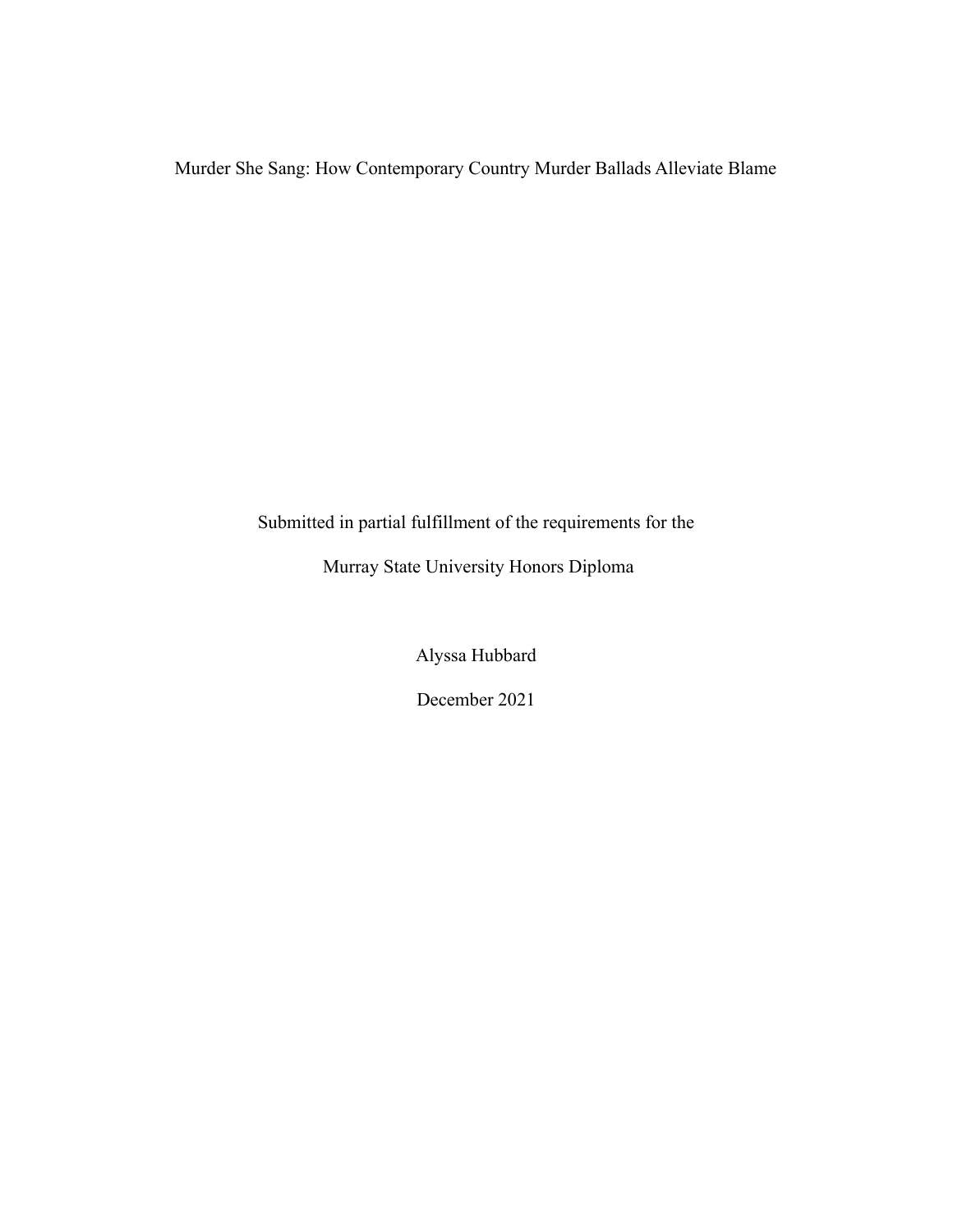# Table of Contents

| Contextualization                          |
|--------------------------------------------|
|                                            |
|                                            |
|                                            |
|                                            |
| Purpose and Power                          |
|                                            |
|                                            |
| <b>Contemporary Country Murder Ballads</b> |
|                                            |
|                                            |
|                                            |
|                                            |
|                                            |
|                                            |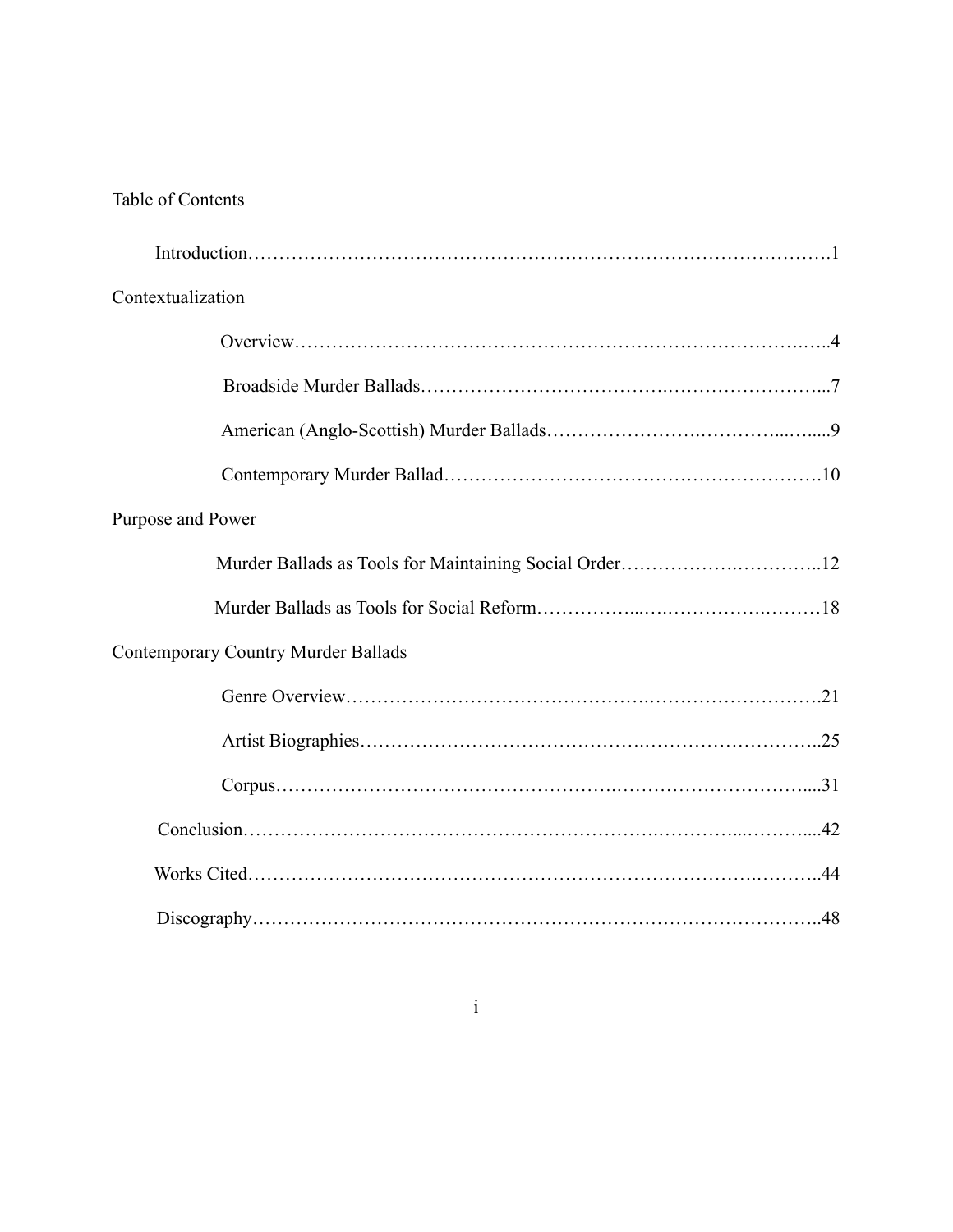Murder She Sang: How Contemporary Country Murder Ballads Alleviate Blame

## Introduction

Though some critics of murder ballads write off the form as being cheap, numerous, and worthless in terms of literary value, murder ballads have been used successfully since the medieval period as tools for maintaining social order – typically by warning the audience of the severe consequences that would result from committing a transgression or similarly by demonizing a specific transgressor – or as tools for social reform – usually by pushing back against the unjust institution that had led to a preventable tragedy or by justifying the murderer's actions. This paper will situate contemporary murder ballads written by women within the modern country music industry in the long, rich tradition of murder ballads to examine how and why they have twisted the form in order to reclaim their power.

There has been a clear shift in the genre norms in that broadside ballads centered on female killers typically portrayed the subject as a cruel, heartless monster while imitating her voice to falsely repent, in order to warn women not only not to become an unnatural, sinful, corrupt wretch like the subject, but also that the crime had not even been worth what power it had given the killer, considering that the killer herself so deeply regretted it. In contrast, contemporary murder ballads typically do the opposite, justifying the female killer's actions by painting her as an innocent victim who was greatly and irreversibly harmed – usually through abuse or adultery – and therefore allowing the listener to understand that she was acting in a way that either saved or avenged herself or that is for the greater good of society as a whole – which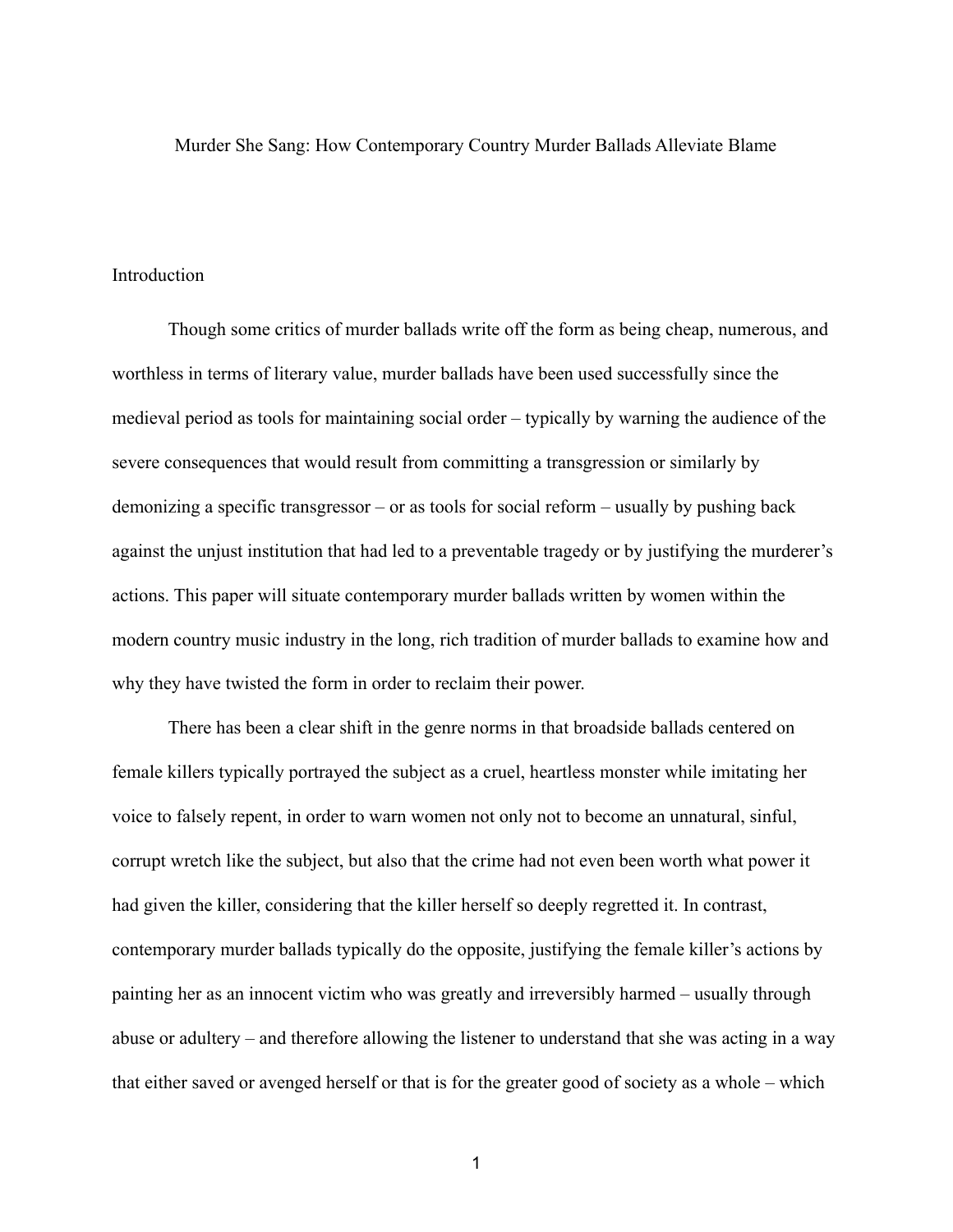could very well encourage the listener to act in a similar fashion. Where broadside ballads imitate the voices of real women to exaggerate or falsify feelings of repentance, thereby taking away any agency or power the woman had in her actions, contemporary ballads feature fictional women and stories that allow the artist behind them to explore her own voice and agency.

This paper will look at examples of contemporary – contemporary being defined here as radio era songs starting in the mid to late twentieth century and continuing to today – murder ballads written by women to analyze their methods of alleviating blame from their female subjects. Specifically, we will be looking at songs that justify the murder through the abusive nature of the victim ("Goodbye Earl" by The Chicks, "Gunpowder and Lead" by Miranda Lambert, "Church Bells" by Carrie Underwood, "Blown Away" by Carrie Underwood, and "Independence Day" by Martina McBride), as well as songs which justify the murder through the victim's adultery ("Two Black Cadillacs" by Carrie Underwood, "No Body, No Crime" by Taylor Swift, and "The Night the Lights Went Out in Georgia" by Vicki Lawrence).

As noted by Sandra Gilbert and Susan Gubar in their classic study *The Madwoman in the Attic* which uses feminist criticism to examine Victorian literature, women are idealized as "angels in the house" – pure, chaste, silent, obedient – and any shortcomings of this impossible standard lead to the demonization of them as corrupt, wanton, unnatural. Such an extreme dichotomy restricts women because acting outside of the norm or claiming power results in alienation and demonization. This applies as much today as it did four hundred years ago, as industries like the country music industry continue to enforce these classifications on the women within them, viciously attacking those who would dare to challenge tradition, push back against issues such as misogyny, or label themselves as feminists. Straying outside of what is considered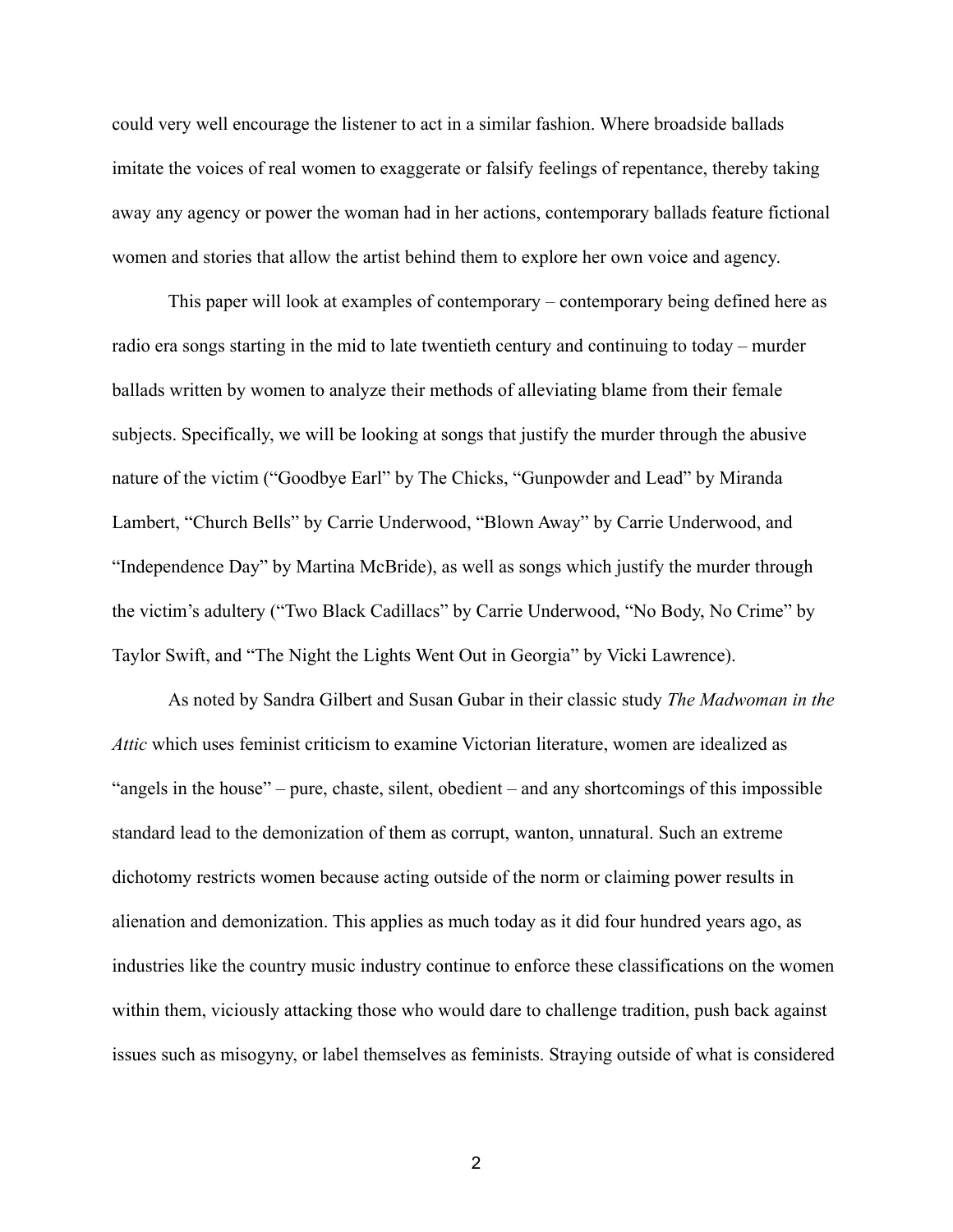normal and acceptable brings into question their sexuality, femininity, personality, loyalty, religion, patriotism, and as we will discuss later with The Chicks, all it takes is one misstep for their classification to instantly and irrevocably shift from angel to demon, with all the backlash and social repercussions that accompany that change.

Whether these artists attempt to portray themselves as angels or openly push back and accept the negative labels bestowed upon them, a safe place to truly express their feelings and voice is in their music, which can be kept separate from them as artists (at least in the eyes of the listener). Murder ballads allow female artists to reclaim their voices, agency, and power by pushing back against controversial issues like misogny and toxic masculinity in a way that allows the listener to empathize with a message they might typically disagree with.

Contemporary murder ballads utilize pathos to make the listener empathize with the character of the murderer, which consequently leads to the listener empathizing with the real-world concerns of the artist which are being represented in the ballad. The listener feels the narrator's pain, hurt, betrayal, fear, and as the sense of injustice, vengeance, and self-preservation builds, the listener feels anxious for the narrator to act against the person wronging her and satisfaction and relief when she finally does. When those empathized feelings are consolidated with the bigger picture – women's rights, women taking power, toxic masculinity leading to abuse, the danger and injustice of misogyny – listeners who might have originally disagreed with the message are now more receptive to it.

If the ballads can inspire understanding in those who typically would not, clearly they would also encourage women who already relate to the narrator because of their personal situations to view the ballads as a form of moral instruction, which unlike the chastisement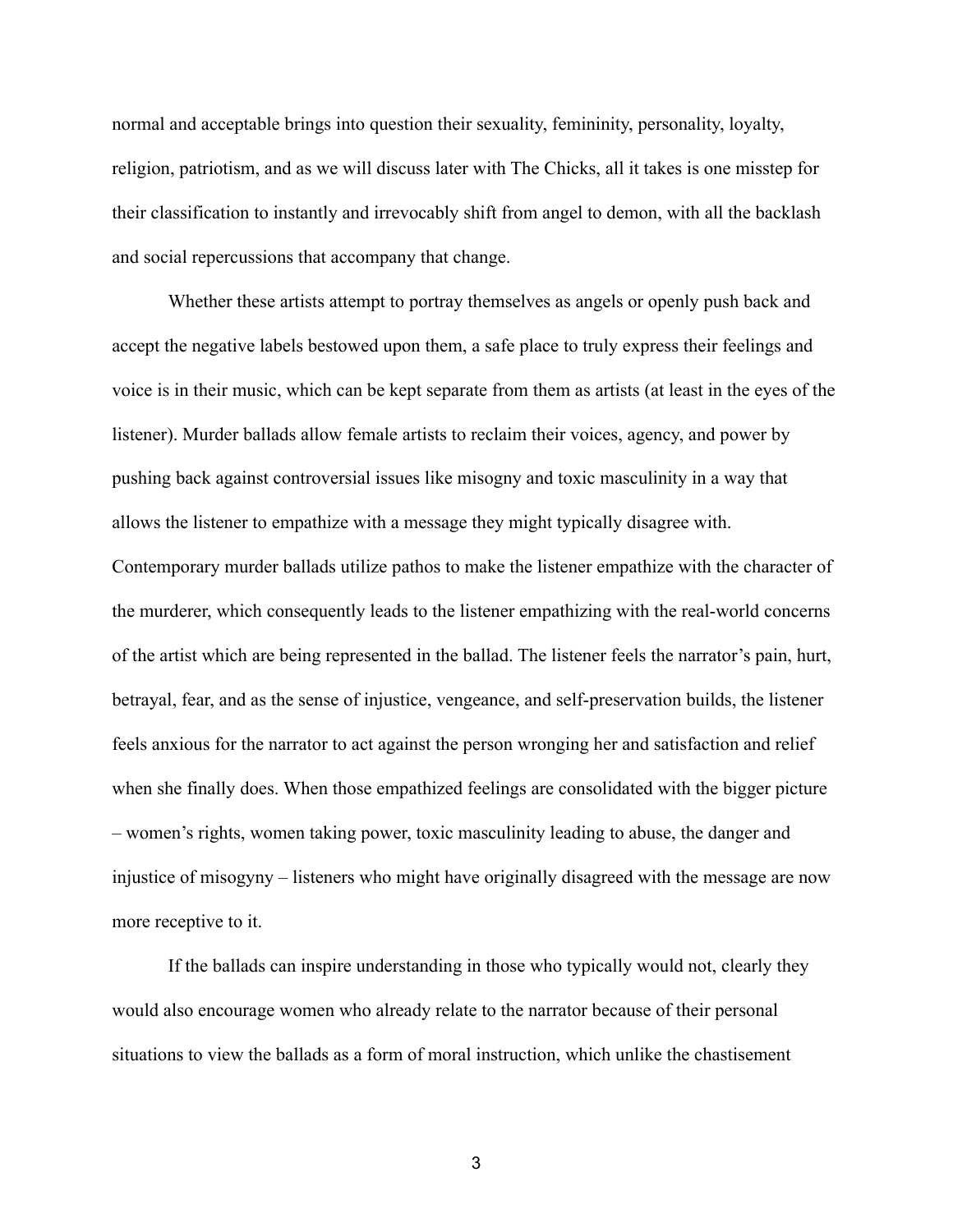present in broadside ballads, instead offers encouragement for them to reclaim power and reject oppression. Contemporary murder ballads are influential works and powerful tools for social reform, whether by changing prejudiced minds, inspiring action, or simply allowing a woman the opportunity and a safe space to explore her voice.

## **Overview**

'Ballad' is a term that is used loosely to describe narrative folk songs, a category which stretches to include several centuries of work within the form. Folk, or folklore, is a term that is similarly loosely defined, but nonetheless important as the basis of the ballad tradition. In her research on ballads as an important part of American folklore, Lousie Pound defines folklore as ". . . lore traditional among homogeneous groups, with no limitations on the basis of origins" (364). Ballads are one of many forms (including legends, tales, and superstitions among others) used as a means of communicating lore, yet despite an undeniable popularity, ballads are also a controversial form amongst critics. This bias against the form, which relates to class tension between the working class and the bourgeoisie, permeates even to official definitions of ballads: "In Thomas Dycke's *A New General English Dictionary,* the association with grimy street people was even clearer: the ballad is termed a "song, but now commonly applied to the meaner sort, that are sung in the streets by the vulgar'" (qtd. in Fulford 317). The meanness and vulgarity to which this definition refers relates in part to the type of person who typically sold and sung ballads, and in part to the subject matter of such songs. As noted by Mark Canuel in his research on the connection between ballads and penal laws, ballads were the main genre used to represent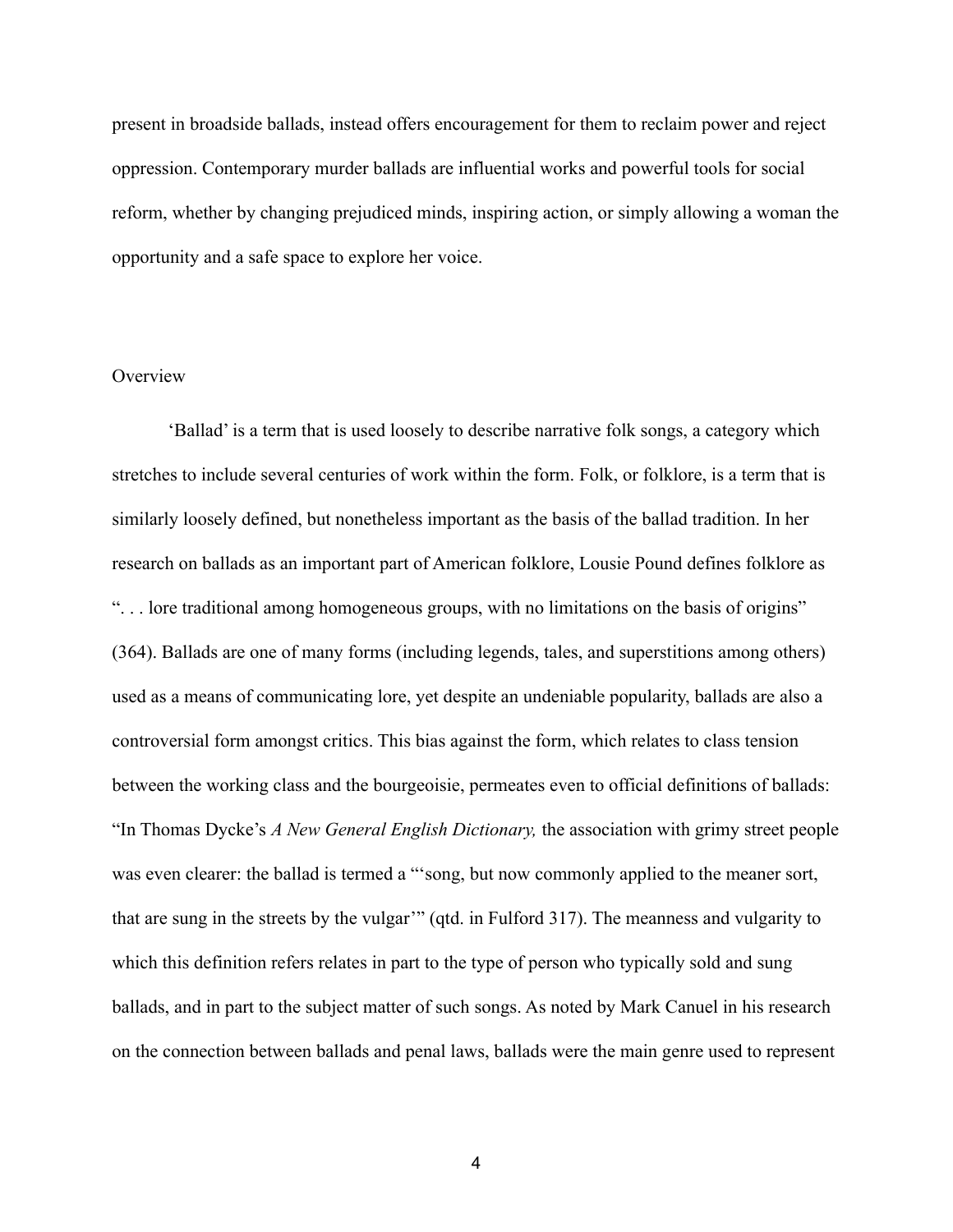criminality and the punishment of said criminals (Canuel 123), and the commonality of these subjects within the ballad genre led to a more specific classification: the murder ballad.

As Ellen O'Brien explains, murder ballads act as an "astonishing disclosure," appealing to a morbid, shocking aesthetic likely to enthrall and entertain the public. The real life victims described in the ballads have been "transformed into art objects by the inexplicable artistry of an impassioned murderer" (O'Brien 18) – in other words, the more gruesome and tragic the murder, the more artistically pleasing it is. From the sixteenth to the nineteenth century there was an oversaturation of murder ballads, with upwards of several thousand or even millions in circulation (O'Brien 18). No matter what kind of crime occurred within the song, or the details of the specific homicide, murder ballads typically remained concerned with "the proverbial idea that *murder will out*" (Atkinson 1). Though traditional murder ballads were supposedly based on real life occurrences, guilt and justice take shape in a supernatural way, such as with the so-called bleeding corpse motif, in which a murderer's guilt is revealed when their proximity causes the victim's body to begin bleeding again (Atkinson 2).

The origins of many of these works are unknown (Pound 364), and because, as renowned collector of American murder ballads, Olive Woolley Burt explains, many of them were passed down orally rather than written down–or even written down but still lost with time – many ballads have been entirely forgotten ("The Minstrelsy of Murder" 263). Though collections of murder ballads did arise eventually – with one well-known example being F. J. Child's anthology of over 300 ballads, *The English and Scottish Popular Ballads* [Pound 361] – because ballads were often considered of low or no literary value, many ballads were lost that might have otherwise been saved.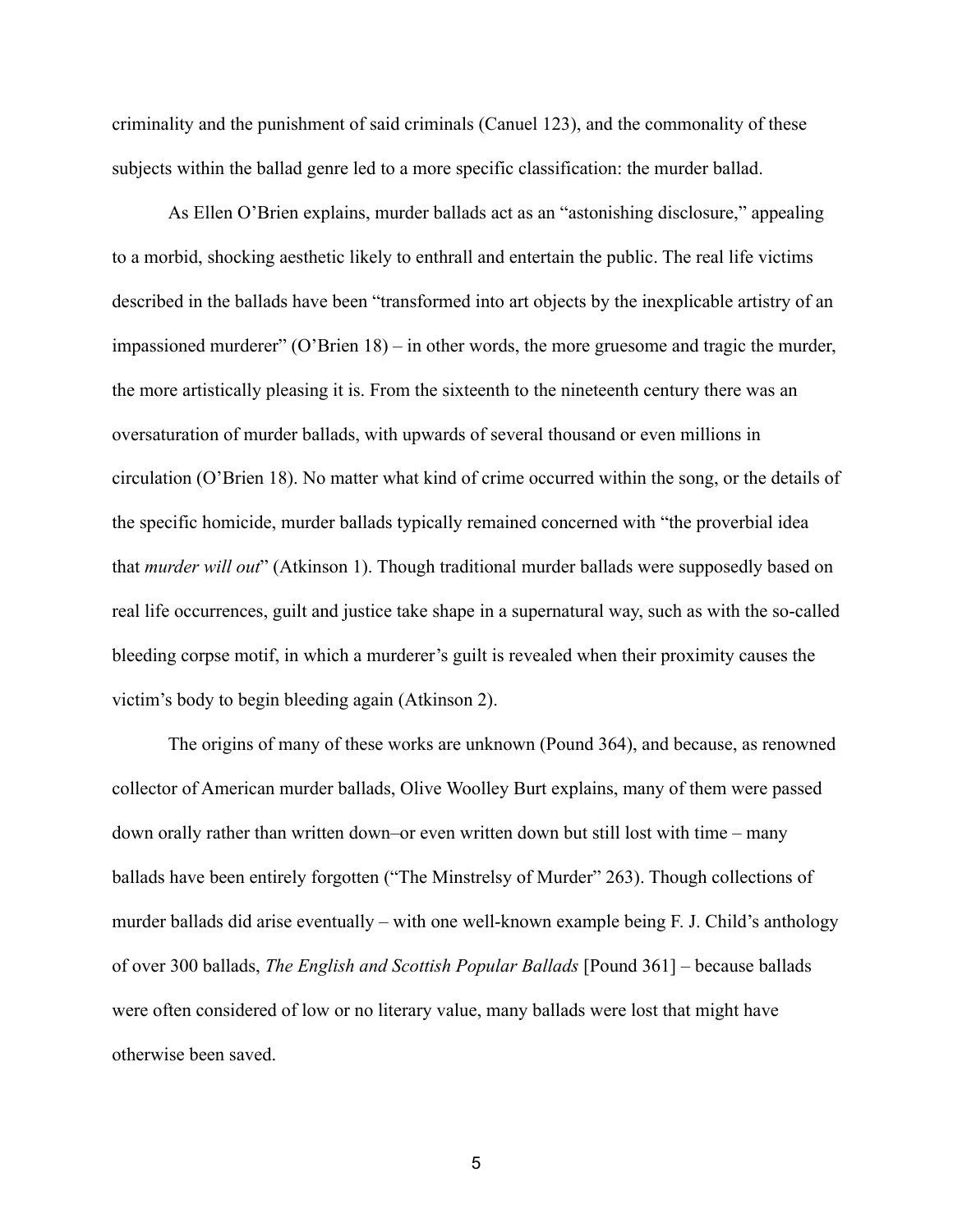Though ballads are a form that have changed considerable in the last few centuries, murder ballads in particular hold a cultural intrigue in their utilization of the public sensation of "True Discovery" (Kane 220). Similar to the popular genre of True Crime today with its morbid and frighteningly real subjects, True Discovery allows the listener to feel as if they are being let in on an astonishing secret. Part of the appeal lies in the assurance that the narratives being portrayed are completely factual occurrences, which inspires the thrilling yet terrifying idea that the murderer could get away with their crimes and the anticipation of punishment and justice (Atkinson 19), as well as a sense of satisfaction when order is restored (Atkinson 4). The popularity of murder ballads also relies on their timely response to the crime/execution, using the public interest in the case to their advantage (McAleer 2-3). However, murder ballads were not purely for entertainment purposes, though they were a "festive form" (Atkinson 4), they also drew conclusions (often moralizing) about the deeper meaning of the crime committed. Because the ballads typically centered on criminals already convicted and sentenced to execution, there wasn't a question of guilt or innocence, but rather a contemplation of the "aesthetic and legal connotations" (O'Brien 18) of the crime – why the criminal did what they did. In some cases, the interpretation, very much like a short moral tacked on to the end of a story, served to "fend off the persistent complaints of the pious that crime literature of the streets was morally poisonous" (Altick qtd. in O'Brien 20), thus evading censure. On the other hand, the entire of purpose of other ballads was to deliver a moralistic message (Burt, *The Minstrelsy of Murder* 263), aiming to instill an aversion to crime in its audience by playing to their fear of punishment (Atkinson 15), both penal – execution – and spiritual – Hell.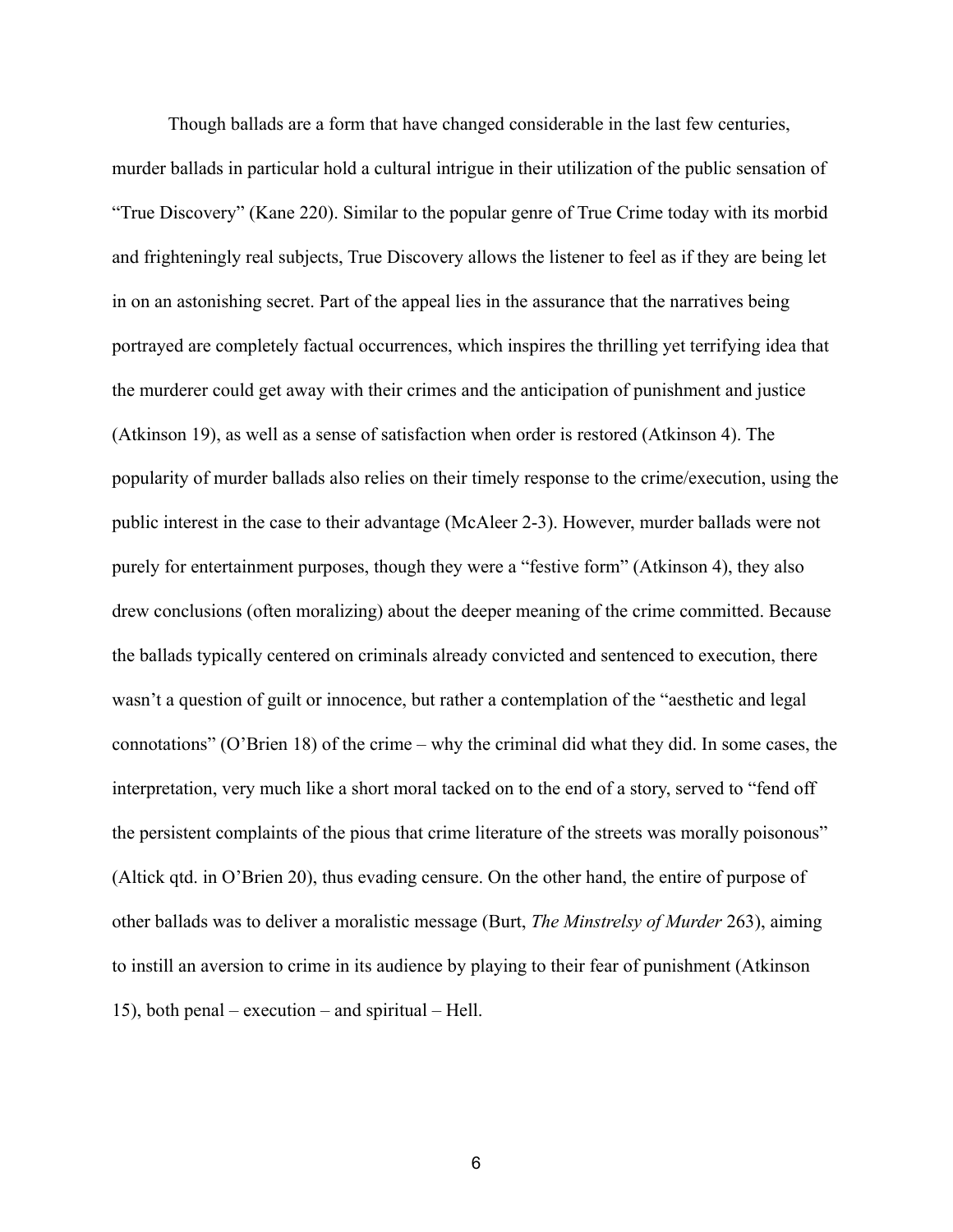Ultimately, murder ballads show what is expected both legally and socially, how those expectations are broken by transgressors, and how those transgressions are dealt with by figures of authority, both human and divine. Whether the purpose of a ballad was to entertain, warn, preach, or reform, they cannot exist impartially or objectively. The view of the crime, the presentation of the criminal and victim, the language used, and the inclusion of a moralizing lesson are all factors that directly play upon the listener's reason and emotions to push them in the direction of a specific interpretation.

## Broadside Murder Ballads

Ballads and murder ballads first emerged into popular culture in Fifteenth-century England and were a well-known and influential part of Elizabethan culture (Bialo 295). These ballads were anonymous and cheap – sold for a penny or half-penny (Canuel 123). The quantity was great, printed on broadside (large sheets of paper printed on one side; also called 'penny sheet' in reference to its low cost), so the ballads were inexpensive and readily available. The beggars who sold broadside ballads to survive relied heavily on performance to catch the attention of passersby and potential customers (Bialo 296-297). Thus ballad peddlers were not only a common sight on the streets of London, but also quite the spectacle, performing ostentatiously to win pennies from their auditors. They were sold near Covent Garden and Seven Dials (Canuel 127), both of which were public spaces near the location where many public executions took place at Tyburn Tree. Executions were "festive occasions" which drew large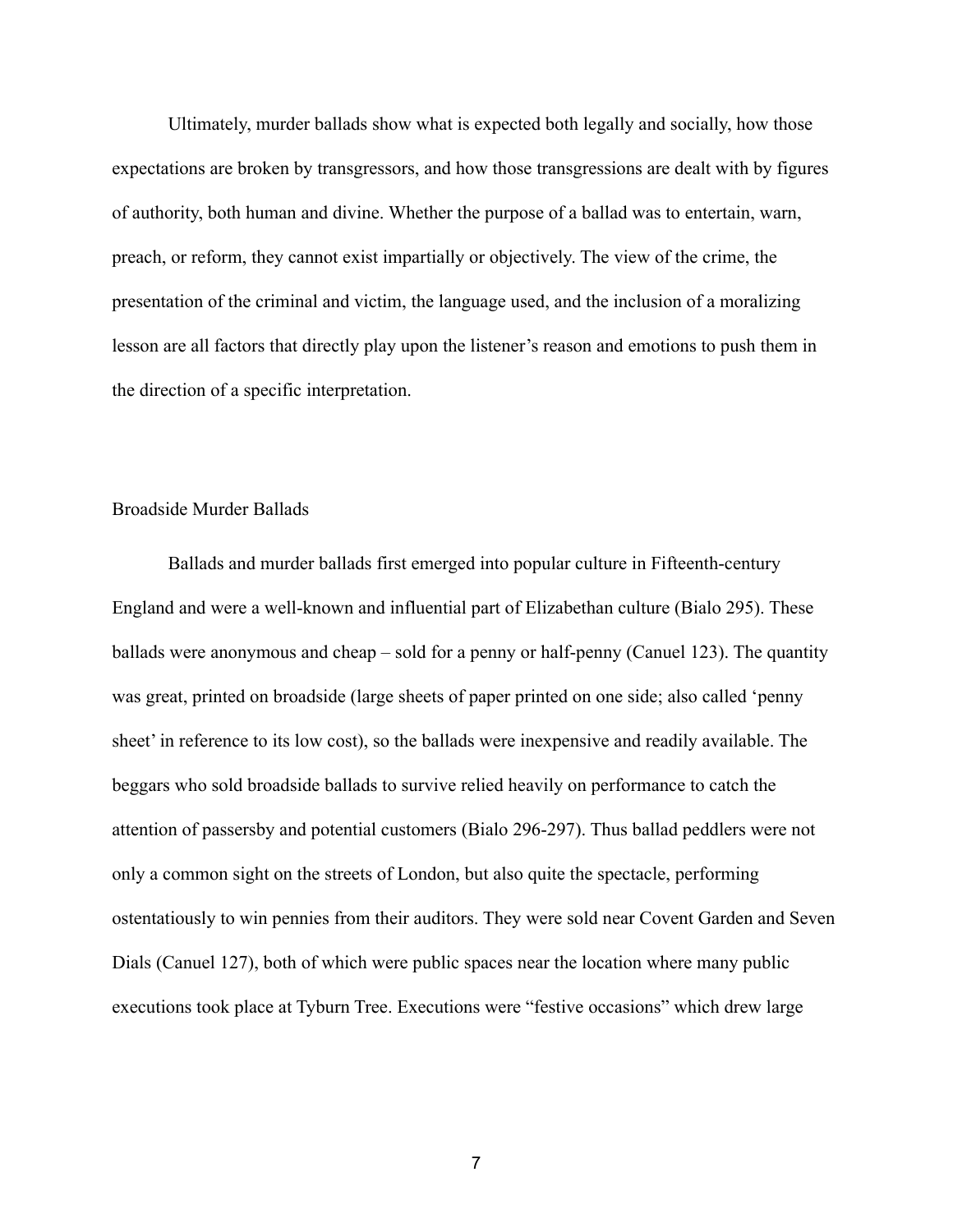crowds, providing ample opportunities for peddlers to perform and sell their wares, utilizing the public intrigue in the particular crime to garner interest (Atkinson 4).

The popularity of the form continued into the Victorian era, providing huge numbers of astonishing disclosures and so-called last-lamentations, or murder ballads from the point of view of the criminal which express regret and repentance (O'Brien 16). Murder ballads continued to be concerned with the aesthetics of crime, specifically favoring themes of sin, such as greed, jealousy, and lust (Canuel 124). In their portrayal of the legal and social transgressions of capital crime, murder ballads provide important insight into the thoughts and feelings of the working class. Despite this, and despite their popularity amongst the class they represented, the ballads were actively hated by Puritans, who believed they encouraged crime (O'Brien 20). They were disliked by the bourgeoisie, who thought they were cheap (O'Brien 17) and who were already wary of the working class as dangerous criminals (Kane 231). They were also written off by scholars who believed them to be literarily "despicable and worthless" (O'Brien 17). Typically, they were seen as being of little value because of the sheer quantity of them in addition to their low commercial value, not to mention the fact that their authors were generally unknown and likely uneducated (O'Brien 17). Art and aesthetics were divided by class, leading members of the upper class to hold the idea that, as Oscar Wilde wrote in *The Picture of Dorian Gray,* "crime was to [the working class] what art is to [the upper class], simply a method of procuring extraordinary sensations" (qtd. in O'Brien 17). This idea persisted that the working class were dangerous criminals, yet wholly incapable of representing such criminality in a way that was of literary merit (O'Brien 17). This shows how ballads are representative of the mistrust and crime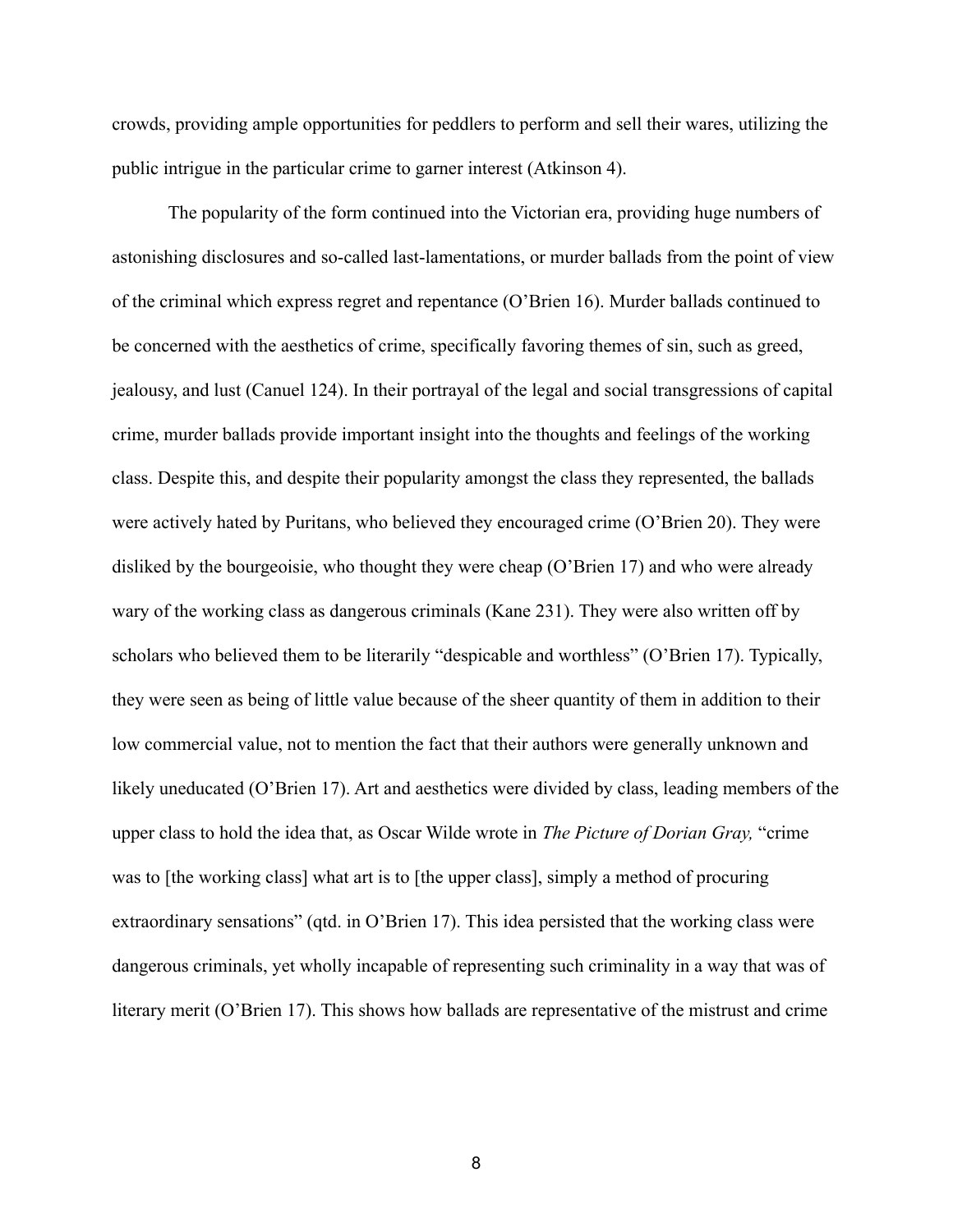anxiety held by the upper class for the laboring and merchant classes (Kane 231), and the incredible amount of crime ballads in circulation seemed to confirm those fears.

#### American (Anglo-Scottish) Murder Ballads

Scottish murder ballads followed a tradition very similar to their English cousins, with local crimes of interest being retold as ballads and sold to crowds gathered to witness an execution (Burt, *The Minstrelsy of Murder* 263). As in England, both men and women wrote, sung, and sold ballads (Wollstadt 295), but in the case of Scottish ballads, there was more of a sense that while the power of upper class men was present and accepted, it was not rewarded or celebrated. Scottish ballads belonged more to the revels of society, and their ballads reflected that in the idea that "good things do not happen to the men who rule society" (Wollstadt 313). The women of Scottish ballads were still punished and criminalized for having any kind of power over men, whether through murder or simply the power to deny love, but they also tended to be more manipulative and active participants than their English counterparts (Wollstadt 298). Scottish ballads are known for the "murder and mayhem" contained in them (Burt qtd. in Reichman 60-61), which is clearly seen in their influence on American ballads which also favored gruesome, chaotic tales of homicide (Burt qtd. in Reichman 60-61).

As Anglo-Scottish immigrants settled in America, they continued practicing the customs of their homelands (Burt, *The Minstrelsy of Murder* 263). Balladry was a common and popular practice, and helped to spread the folklore of the settlers across the new world (Burt, *Murder Ballads of Mormonhood* 141). At the same time, new folklore was being created as the events,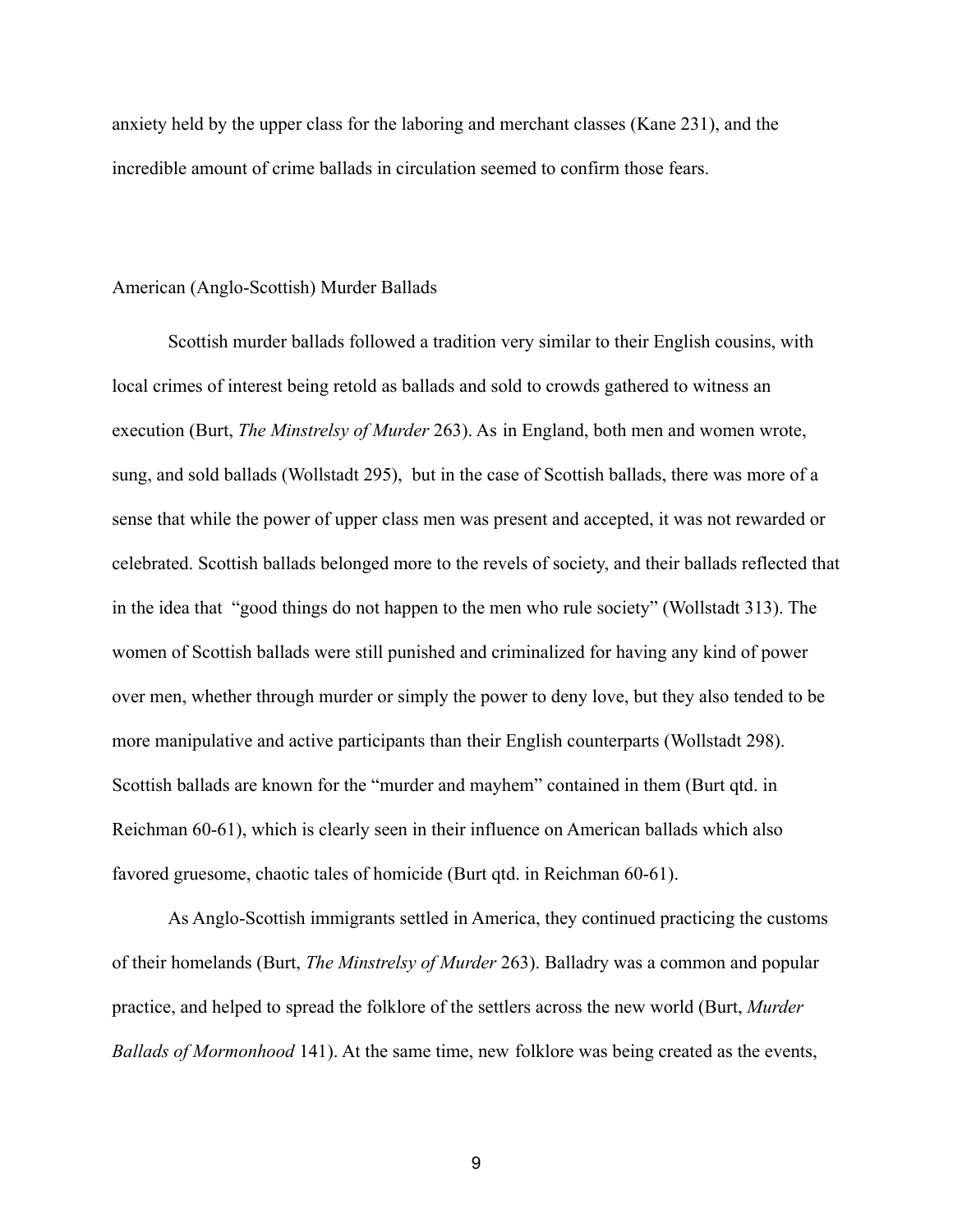crimes, and experiences of life continued to be recorded through new ballads (Burt, *Murder Ballads of Mormonhood* 141).

In both style and the ballads that ended up compiled in anthologies, old-world ballads still held the predominant interest in their longer history and style (Pound 361). Because of the selectiveness of anthologies, the lack of a clear practice for preserving ballads as they were not considered literature, as well as the fact that most ballads were passed down orally and never printed, many American murder ballads (excluding some centered on more famous subjects, usually notorious outlaws like Jesse James) have been lost forever (Burt, *The Minstrelsy of Murder* 263). Because of the way radio has drastically changed the music industry and gradually invalidated the oral tradition, as time goes on more and more ballads will be lost as the last descendants to remember the ballads sung by their parents and grandparents grow old and pass away, taking their memories with them. Some collectors, such as Burt, have done their best to recover as many ballads as they can before they fade out of memory altogether. Disregarding the poetic styles preferred by scholars, they believe every ballad is worth recording, thus preserving multiple generations of tradition.

# Contemporary Murder Ballads

Not only are unrecorded ballads being lost with time, but also the ballad tradition itself has fallen out of practice since the invention of phonographs and the radio, which have "penetrated remote places and . . . cheapened as well as multiplied the output of song" (Pound 365). Today, there is no longer much need for recording events through song, nor for passing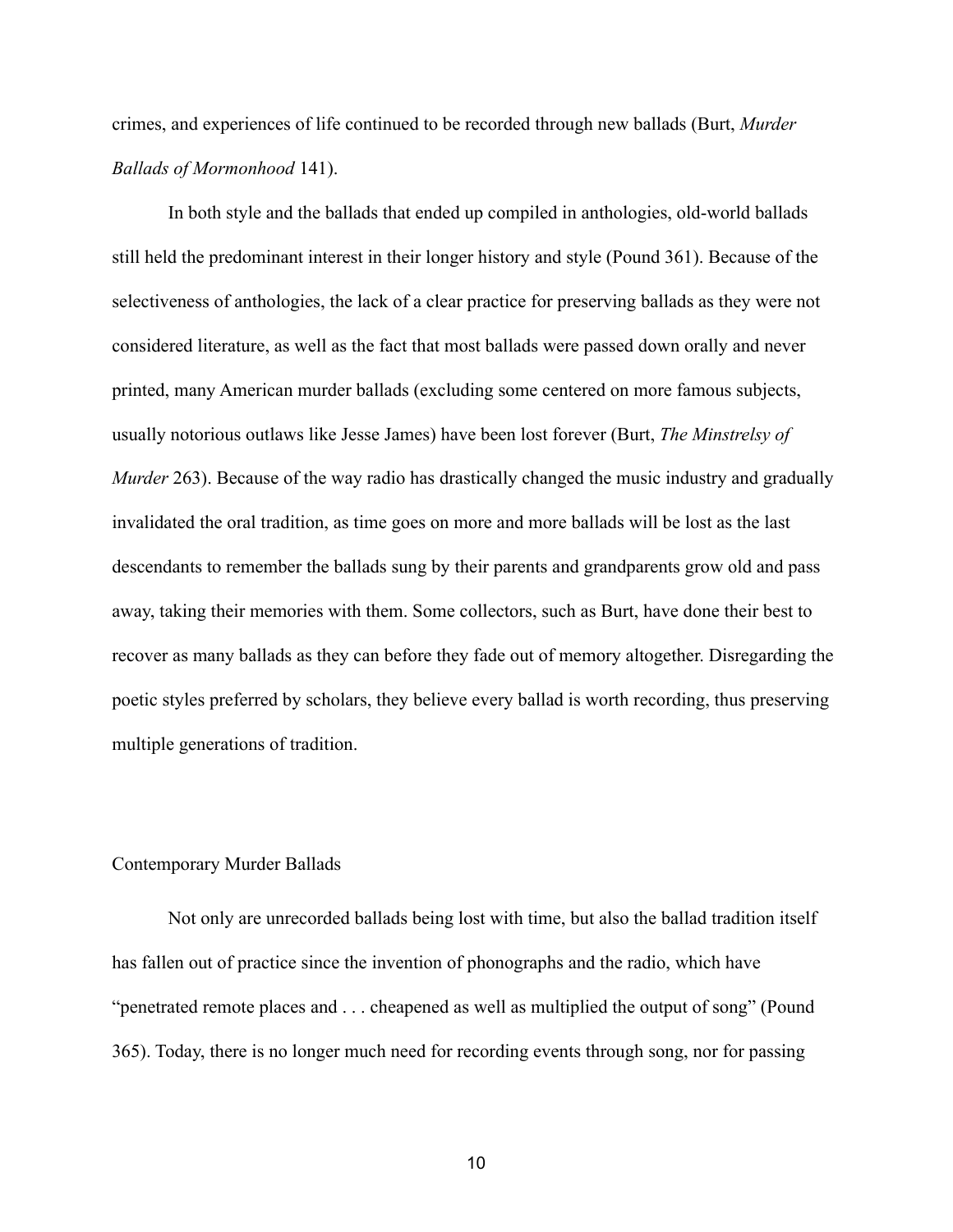down songs orally, when the internet provides access to an immeasurable amount of information. Thus, the tradition of ballad writing and singing has transformed drastically in the last century, though it has not faded away altogether. If on one side of the tradition there is the "anonymous folk singer, preserved only in a ballet reposing somewhere in a university archive" (Long 227), then on the more contemporary side there is the popular, commercial singer, whose music is widely known and distributed (Long 227). Murder ballads have entered mainstream radio-era music, finding a new home in country music, among other genres.

One example of a contemporary murder ballad, fictional and widely known, is "Folsom Prison Blues" by Johnny Cash. Though the events and narrator of the murder ballad are fictional, the famous line "But I shot a man in Reno just to watch him die/When I hear that whistle blowin' / I hang my head and cry" exudes a loneliness and sorrowful regret which spoke deeply to his audience: "That contrast between singer and train, between incarceration and freedom, is the ache of the song, evoking loss, alienation, guilt, and longing" (Beck 38). Cash was popular among the incarcerated, but regardless of if his audience was jailed or free, as Cash himself explained, the song remains so relatable because "most of us are living in one little kind of prison or another" (Johnny Cash, qtd. in Beck 39). The intrigue of contemporary murder ballads lies less in the "astonishing disclosure" of the act of murder itself (O'Brien 16), and more in the deeply human emotions which the act is rooted in. Director Quentin Tarantino describes Cash as singing "tales of men trying to escape...But one thing Cash never lets them escape is regret…When a man faces a rope or 99 years in a cage for the choices he made, when he tells the story of those choices, he tells it not with bravado, but an overwhelming sense of regret" (qtd. In Beck 38). In "Folsom Prison Blues," the overwhelming sense of regret conveyed by the narrator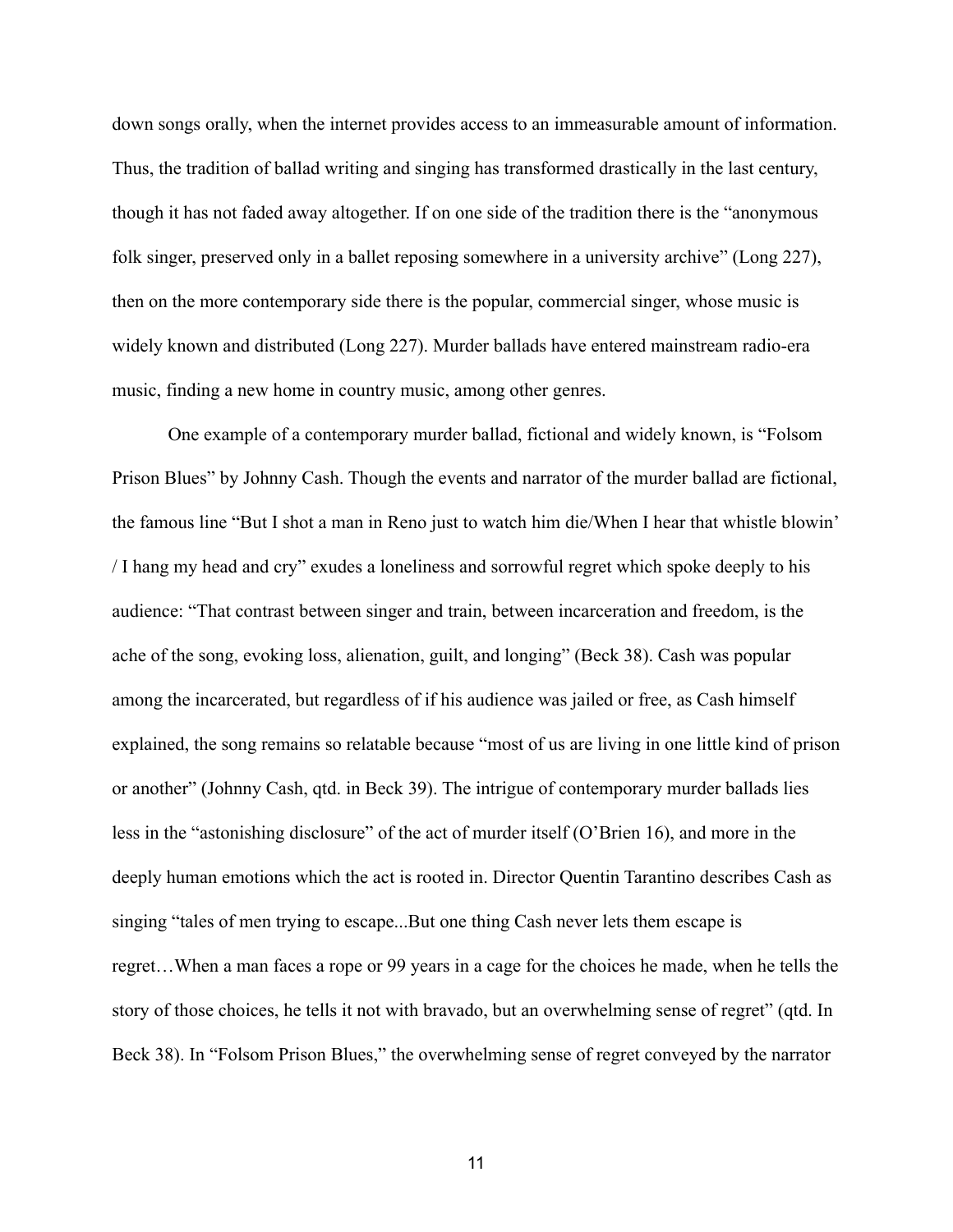as they hear the whistle of a train passing by, themselves imprisoned, is less of a moralistic warning against homicide as a broadside ballad might have framed it, and more so an exploration of the hopelessness and guilt of realizing the irreversible consequences of one's own actions. Contemporary murder ballads may be different than their broadside ancestors, but the heart of the tradition remains the same, capturing the intrigue and sympathy – whether for the victim or the murderer – of the listener.

## Murder Ballads as Tools for Maintaining Social Order

Murder ballads hold power in the heightened emotions they inspire and their ability to elicit both sympathy and disgust, as well as in the elimination of traditional hierarchies of power. According to the French philosopher Michel Foucault, murder "posits the relation between power and the people…[prowling] the confines of the law...sometimes against and sometimes with it" (qtd. in O'Brien 22). Allowing such subversion of social order to exist sets a dangerous precedent to working class people, who may decide to act in a similar fashion in order to take power for themselves. The murder ballads which seek to avoid such transgressions function as "moral fable[s]" or cautionary tales in which the consequences of acting in such a way are clearly and brutally laid out for all to see and be warned (O'Brien 19). The ballads had an influential ability to inspire a fear of crime by exploring the punishment faced by criminals (Atkinson 15). Fear of punishment, in this case both execution and an eternity spent in Hell, is one way in which potential criminals are dissuaded. Another way criminality was suppressed and social order maintained was through the demonization of the transgressor and the angelicizing of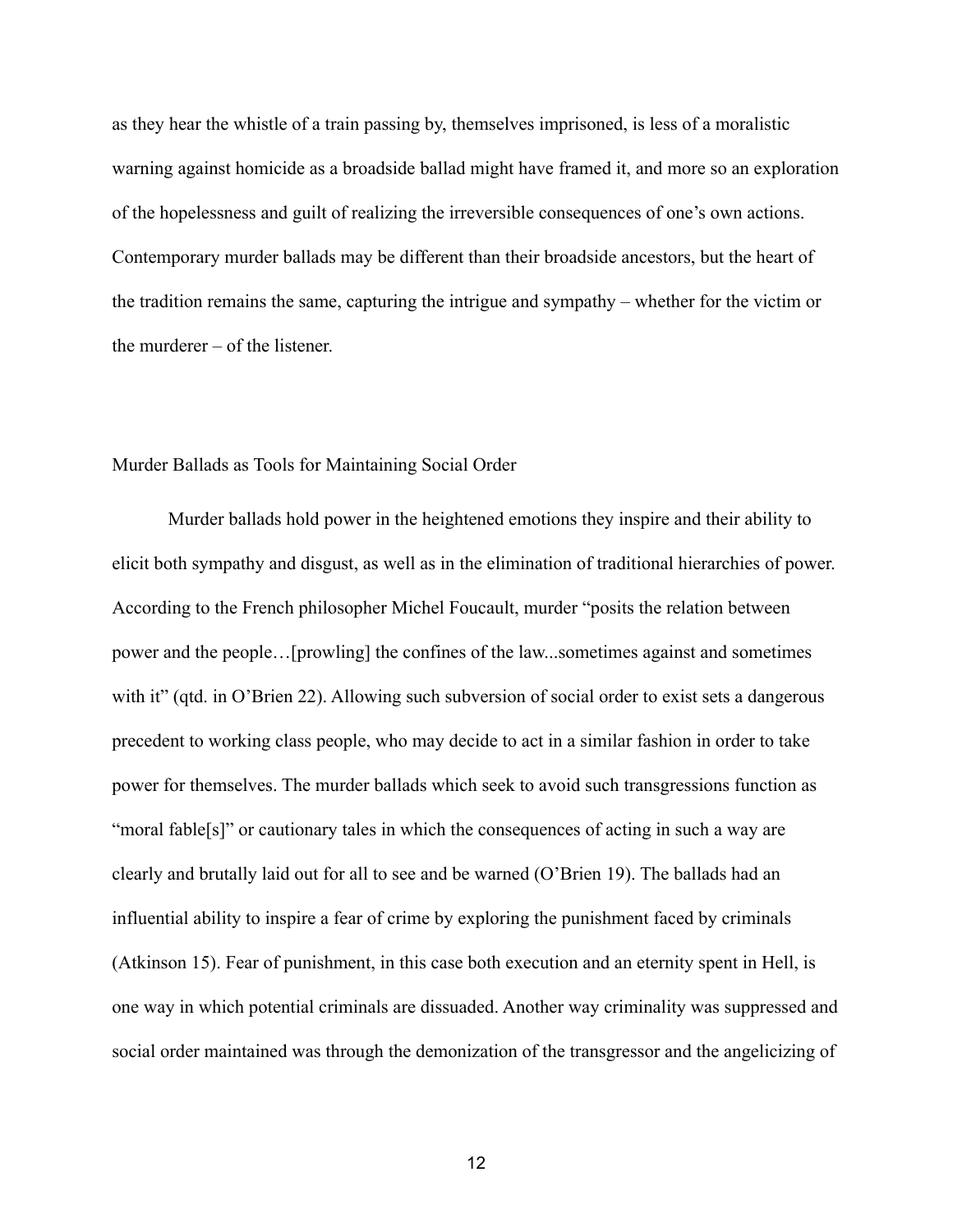the victim. In this way, the ballad elicits the disgust and indignation of the listener, who desires justice to be served. These ballads show a glimpse into "a world characterized by social and moral chaos" (Atkinson 5), which inspires a desire "to see order restored" (Atkinson 4).

A subversive murder, such as a servant killing their master, a lower class person killing an upper class person, or a wife killing her husband, is considered an "attack on legal, sexual, and moral authority" (O'Brien 19) which demands the murderer to be publicly punished and made an example of. However, social order was not just maintained through individual punishment – one criminal made into a scapegoat – but also in portraying the working class as a whole as a dangerous criminal class (O'Brien 15). The working class was thought by some scholars to agree with this portrayal because of their love and celebration of ballads in which such a portrayal exists (O'Brien 15), as well as because of the moral warnings added to the ballads they wrote which warned against potential criminals (O'Brien 19), as if acknowledging that all members of the working class have not only the potential but the natural inclination towards crime such as murder. Thus, a self-policing was perpetuated within the class, which viewed itself as "different, alien and hostile" (O'Brien 15). As a result, when murder ballads included numerous iterations of phrases such as, "'hanging is too good for such a villain,' 'she her deserts will get,' 'the blood of the murdered will not cry in vain'" (O'Brien 19), it seemed clear that they approved heartily of the punishments received, going so far as to insist that God himself authorized such punishments (Canuel 126). Thus, even if some small amount of pity is held for the criminal, the listener still "[adopts] a sense of satisfaction with the justice and probative value of those punishments" (Canuel 126). As long as the listener accepts, even in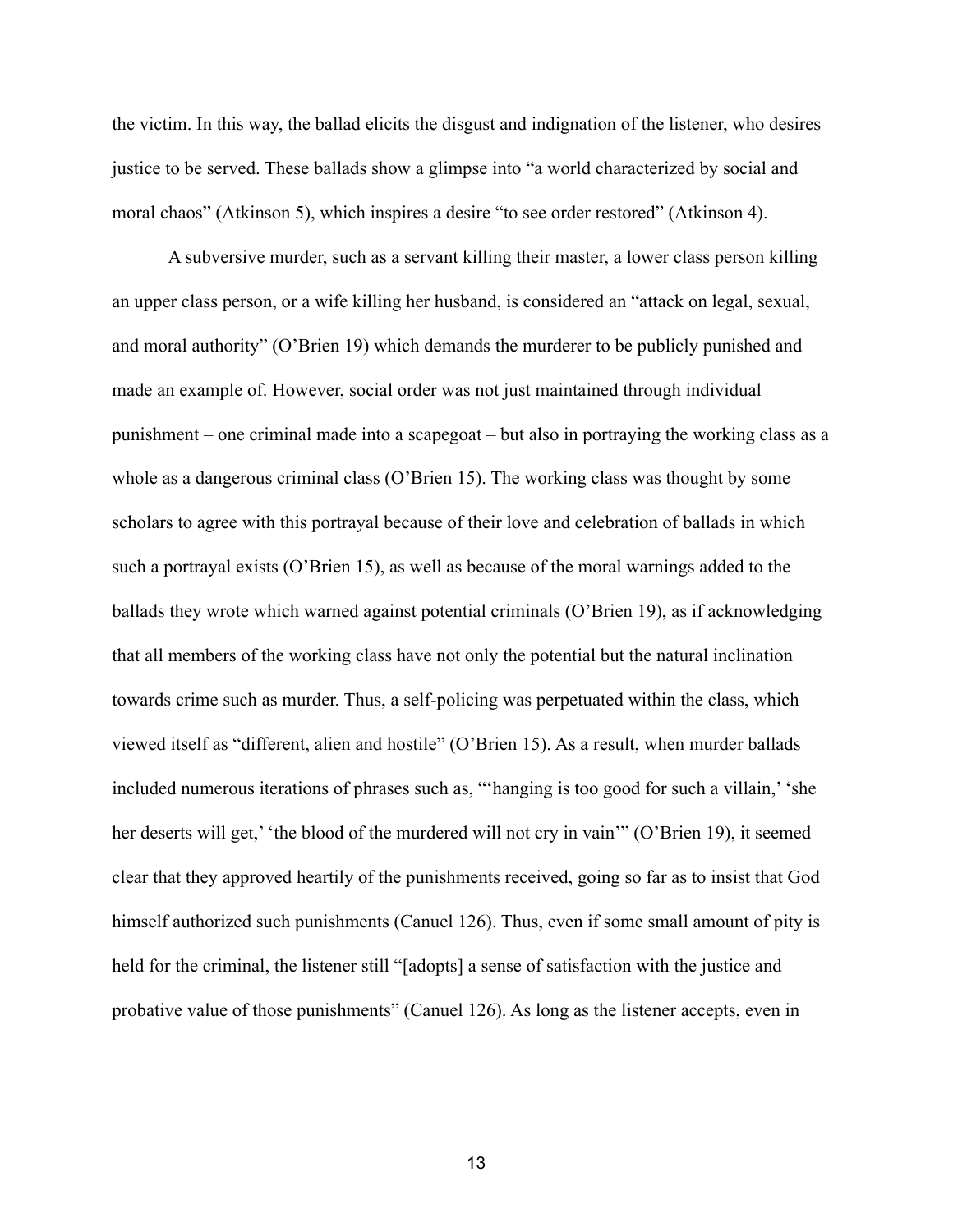general terms, that the murder was wrong and the punishment is justified, social order is maintained.

As with the associating of the working class with criminality, women in particular were demonized as being "other" or "unnatural," with many moralistic ballads being specifically addressed to them and given such sensationalist titles as "A Warning For All Desperate Women" and "The Unnatural Wife" (Kane 219). There was a heavy emphasis and coverage of cases of women killers, specifically women who killed their husbands, with this focus reflected not only in ballads but in the English law itself. When a husband killed his wife, it was considered capital murder, which was punishable by execution. In direct contrast, when a wife killed her husband, it was considered petty treason, meaning that rather than simply killing another human, the wife had committed an act of betrayal against her country (Kane 223). The difference between these two sentences lies in the commodification of women as the legal property of their husbands, meaning that when a wife killed her husband, she directly disrupted the social hierarchy which placed her below him (Kane 224). This type of transgression was too large to remain private – or unresolved – and it became a matter of quickly and very publicly restoring the social order to its state before the transgression occurred (Kane 223-224). One way in which petty treason was dealt with and warned against was through these murder ballads (Kane 226), which demonized women, insisting on their natural inclination towards sin. Women were categorized into two beings: the angel, who is virtuous, pure, and submissive, and the demon/monster, who is unfeminine, corrupt, and ugly (Gilbert and Gubar 17, 28). Not only were women forced into these categories with nothing in between, but the ballads went further to suggest that even angelic women have the potential to become monsters, or even that the monstrous self already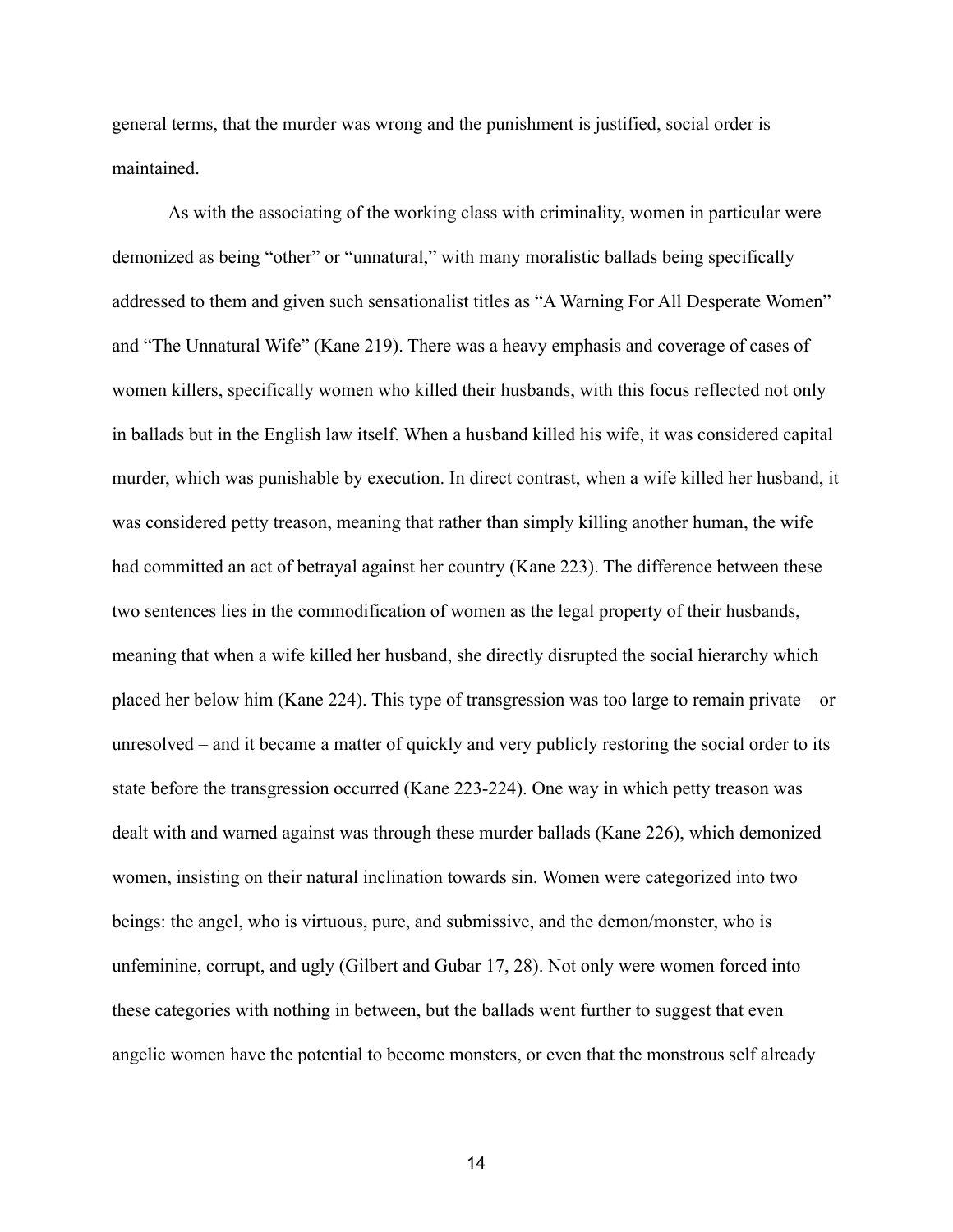resided within the women, waiting for some trigger or catalyst to be set free (Gilbert and Gubar 29). Thus ballads served as a warning for all women, reminding them of the threat of their own sinful natures, which might easily transform them into something hideous and dangerous if they don't take cautions against it.

For example, in a ballad written for the execution of Katherine Francis in 1629 called "A Warning for Wives," the author, a man named Martin Parker, wrote:

The Story which I now recite,

expounds your meanings eville.

Those women yt in blood delight,

are ruled by the deuill,

else how can th' wife her husband kill,

or th' Mother her owne childs blood spill,

*Oh women,*

*Murderous women,*

*Whereon are your minds?*

…

Where she condemned was by Law, in Clarkenwell to be burned, Unto which place they did her draw, where she to ashes turned, A death, though cruell, yet too milde For one that hath a heart so vilde.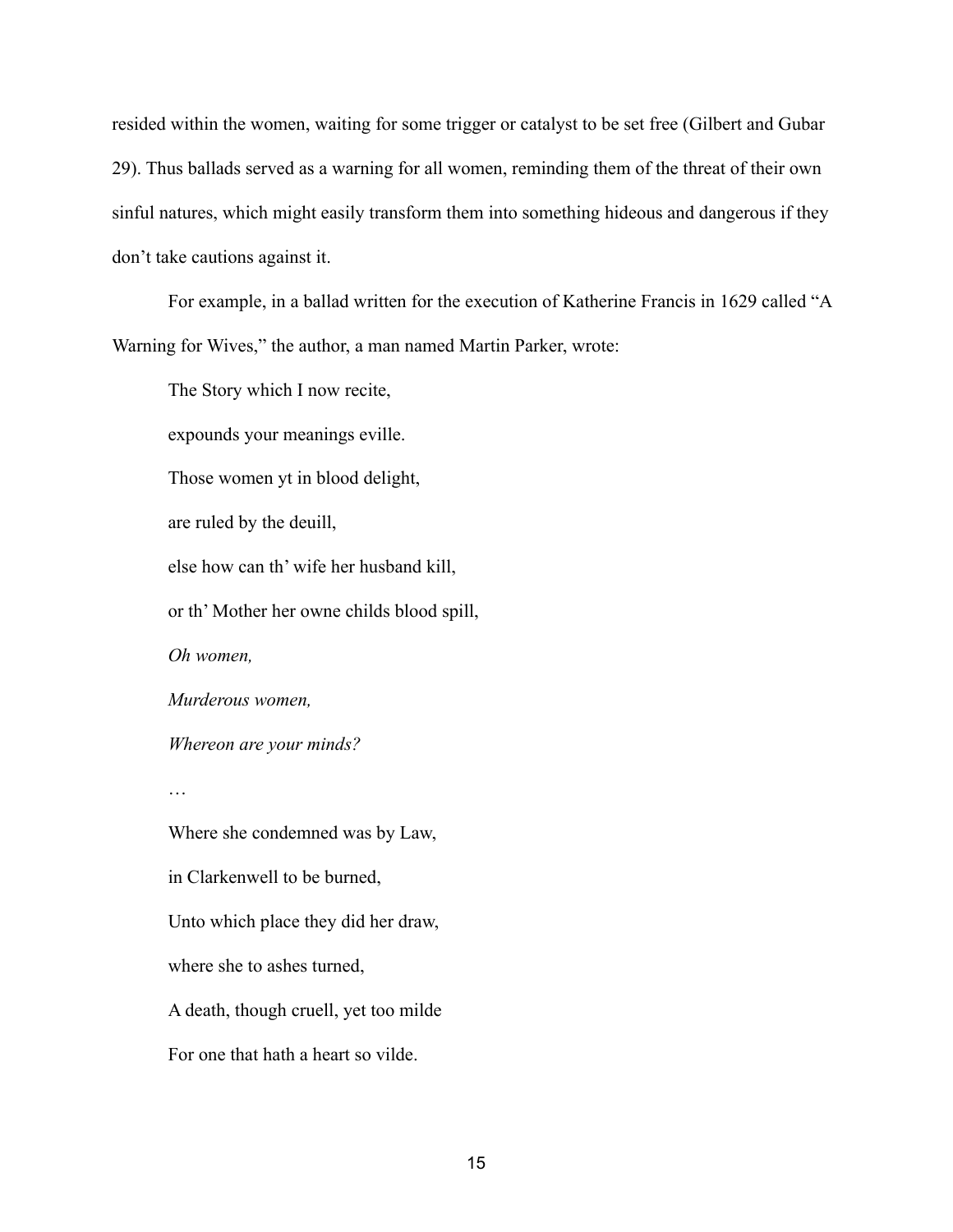*Oh women, etc*

Let all good wiues a warning take, in Country and in city, and thinke how they shall at a stake be burned without pitty. If they can haue such barbarous hearts, what man or woman will take their parts,

*Oh women, etc* ("A Pepysian Garland" 300-305)

Throughout this ballad, Parker uses words with strong negative connotations to describe the subject, insisting that she is evil, cruel, sadistic, and satanic, and refers to her going against nature in her commitment of petty treason – how could a wife possibly kill her husband unless she is unnatural? He goes on to directly address all wives, warning them to think about the horrible fate Katherine Francis faced for her actions: burning to death at the stake (a punishment which Parker claims is "too milde" for her crimes). There is no pity expressed, but the point of the ballad is not to question Katherine's motivations, but rather to make an example out of her to prevent any other potential husband killers from following in her footsteps.

Beyond the demonization of women killers, many ballads also imitated their voices, creating a false narrative of regret and repentance (Kane 226). This was meant to prove to all women that not only did the act of murder transform the killers into monsters and result in their execution and eternal damnation – but also that it hadn't even been worth it. If the women killers themselves felt sorrow and regret at their crimes, then clearly there was no possible reason for other women to follow a similar course of action, as the one thing the act of murder was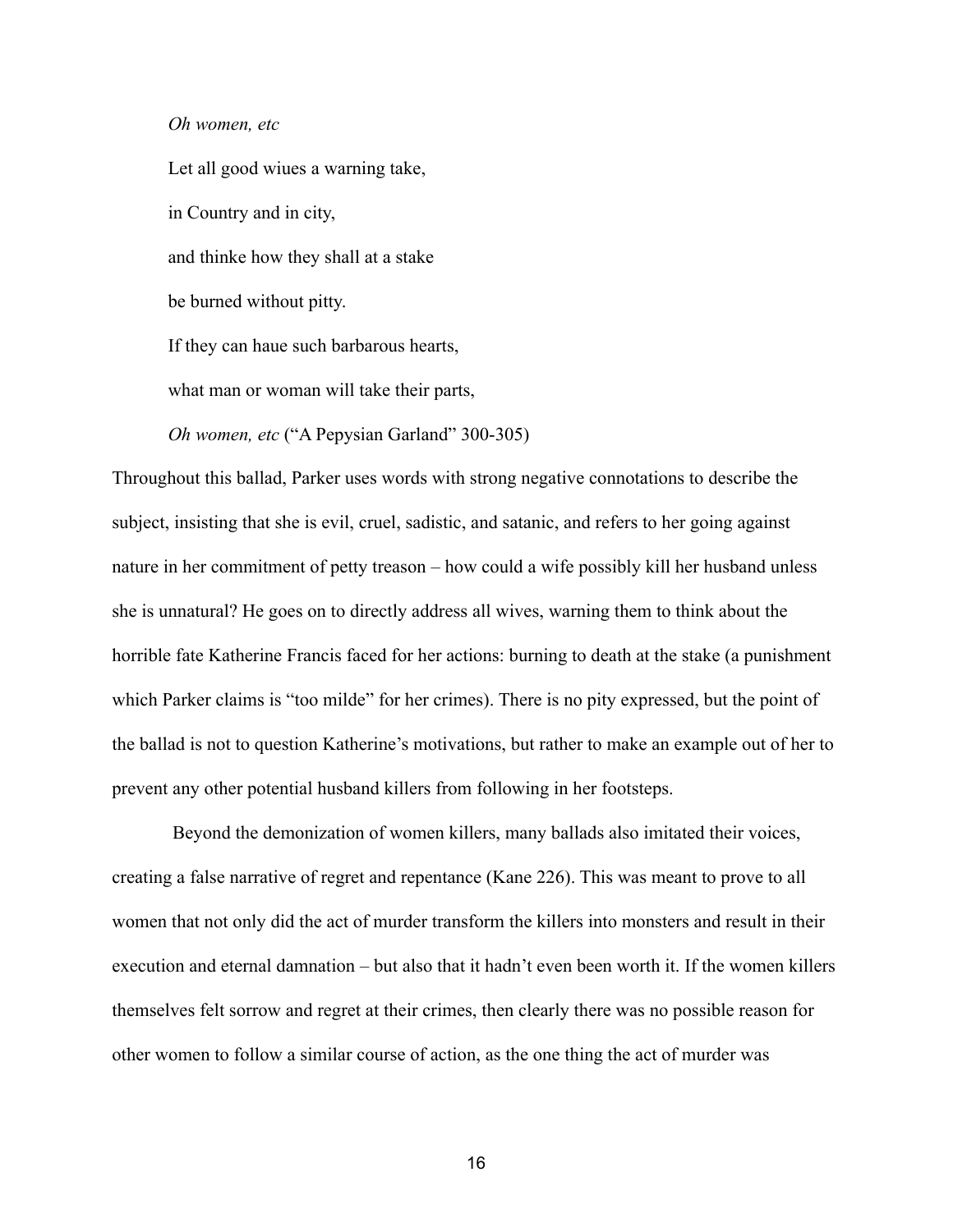supposed to do – give power to women over their oppressors – did not happen. In imitating their voices, these ballads took any agency women killers managed to claim through their actions, as "…as soon as one becomes a subject for literature, one loses the power to interact" (Alkalay-Gut 354). With their voices stolen, it was impossible for them to relate their side of the story, why they did what they did, meaning that the narrative presented in the ballads could never be entirely genuine, instead combining the reality of the case with a politically-driven fiction (Geng 95). The women in these ballads are no longer real women with real desires, fears, and motivations, but rather embody what Gilbert and Gubar call "male dread of women and... male scorn of female creativity" (Gilbert and Gubar 29-30)

There was a persistent anxiety held by men of women who existed outside of the gender ideal, who posed a threat to the social order which placed them on top, and so, as Benjamin Harbert notes in his research on incarcerated women, cases of women killers were labeled a "failure of domestic obligation" (Harbert 128). Equating women who committed murder to women who existed in some fashion outside of what was considered "true womanhood" (Harbert 128) means that any woman who demonstrated 'unfeminine' traits such as assertiveness and aggressiveness (Gilbert and Gubar 28), as well as passion, sexual confidence, athleticism, and intelligence (Lombroso and Ferrero qtd. in Harbert 128-129) were automatically assumed to have the potential to commit petty treason. This confirms the necessity of the women killers being represented in the murder ballads to repent of their transgressions and consent to their punishments – thereby consenting to the social and legal social structure she exists within.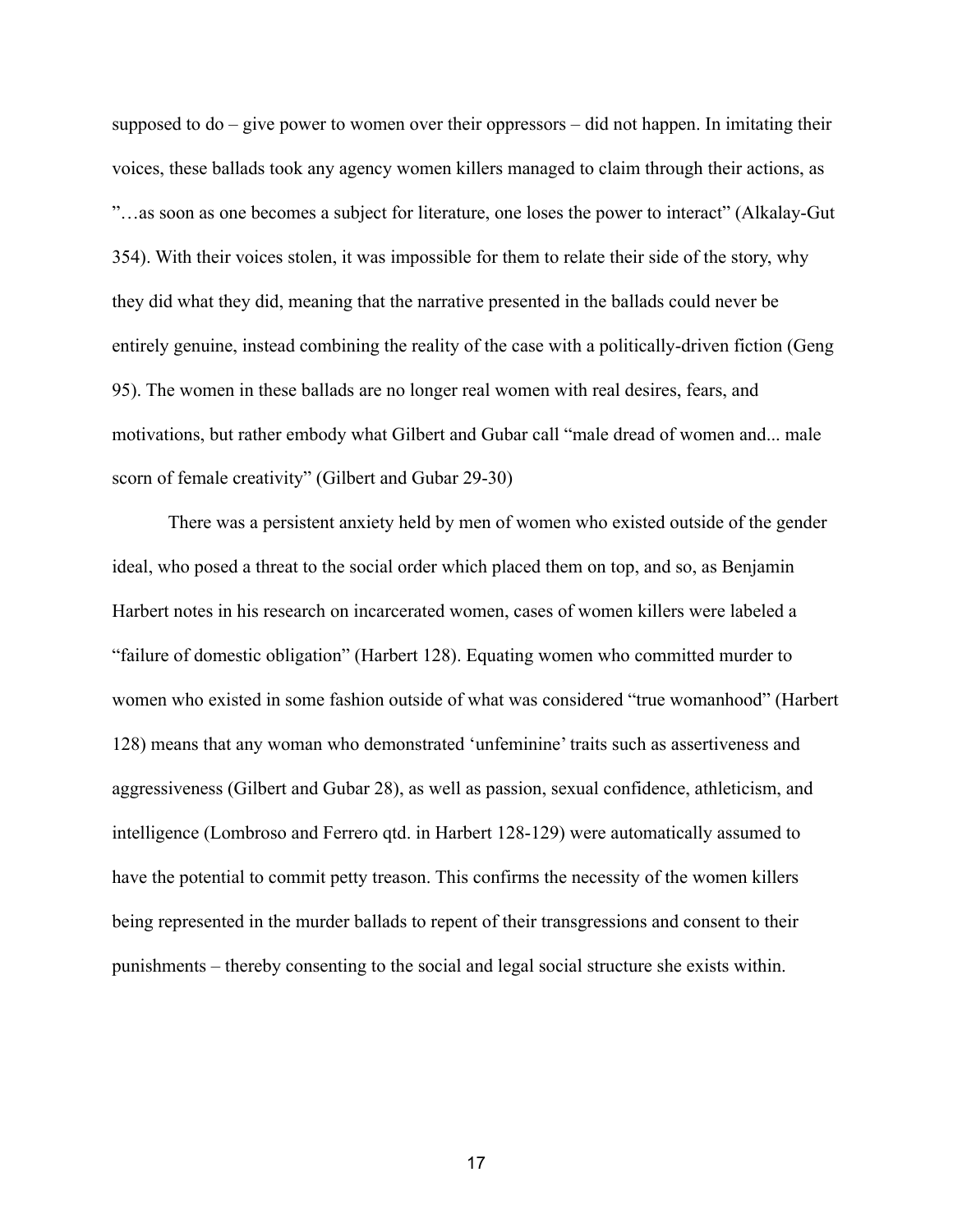Murder Ballads as Tools for Social Reform

And yet, there existed murder ballads which recognized the "political use of moral disorder" (John Kucich qtd. in O'Brien 21). These murder ballads, which understood and embraced the "aesthetic power of violence" (O'Brien 20), went beyond a superficial interest in sensation to "[voice] insights into the legal and social discourses surrounding criminality, murder, and capital punishment" (O'Brien 22). These ballads looked at "social reality critically, humorously, and from diverse points of view" (O'Brien 19), and any moral warning attached were simply there to get Puritans – who believe ballads to encourage crime – to ease their protestations of the form (O'Brien 20). The moral frame and seeming concern with the punishment of the criminal hid a more pressing concern with determining the source of the crime (O'Brien 18): the economic, social, and political institutions that placed pressure on members of the working class. In acknowledging that crime sometimes occurred because of reasons and pressures beyond the control or means of the criminal, the listener is better able to sympathize with them – perhaps not so much as to entirely justify the murder, but enough to shift some of the blame off of the murderer and onto the institutions that led to the murder occurring (O'Brien 23). As Ellen O'Brien puts it: "...preach to us the sanctity of Victorian moral law, and we will sing to you bodies dripping in gore" (O'Brien 27). That is to say, in their understanding of the social and legal sources of crimes such as murder, it is revealed that the working class does not, in fact, always remain "silent about or acquiescent to ideologies which constructed them as criminal" (O'Brien 34).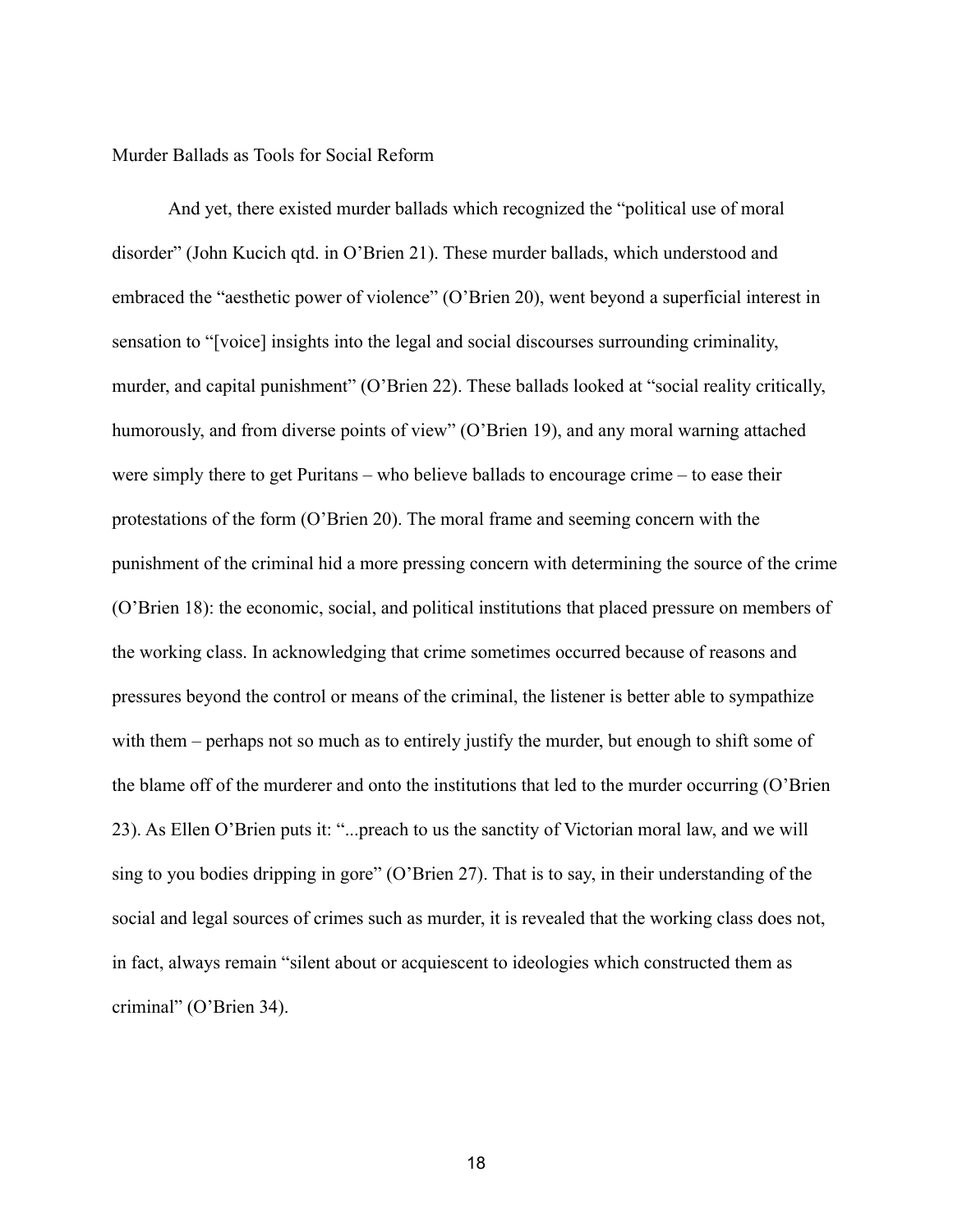Though broadside ballads did not openly justify or encourage murder like some contemporary murder ballads do today, they were still capable of challenging the social order in the sympathy and pity held for the criminals, which politically should have been totally condemned, if not altogether demonized. Cases where "contextual information redirects moral judgment away from the individual criminals and towards social conditions and legal problems" relieve the burden of sole blame from the shoulders of the criminals (O'Brien 20). For example, in a ballad called "Dreadful Murder at Eriswell," in which two poachers kill a groundskeeper, the blame is attributed to the pressures placed on members of the working class by the Game Laws, which "'[have] been the cause,/Of many a life's blood to be shed" (O'Brien 20), thus taking the focus off of the crime committed and placing it instead on the pressing need to repeal the laws. Outside of social and political institutions, guilt was also absolved through reasoning related to the power and influence of Satan (O'Brien 20), or otherwise attributed to mental illness (O'Brien 33). In some cases, the ballads even showed injustice occurring through incorrect convictions and improper investigations (Atkinson 14), which in turn leads to a mistrust of punishments as final as execution.

In order for women to use murder ballads as a tool for social reform, they first had to reclaim and subsequently dismantle the idea of "the angel in the house" as well as its inevitable counterpart, the monster (Gilbert and Gubar 17). As long as this classification of women exists, so too does a lack of agency, as blaming every action on a natural inclination towards sin and corruption silences the voices of these women and erases their true reasonings and motivations which could serve as justification, or at the very least point an accusatory finger back at whatever institution had ultimately landed them in this position. Women ballad writers, in their attempts to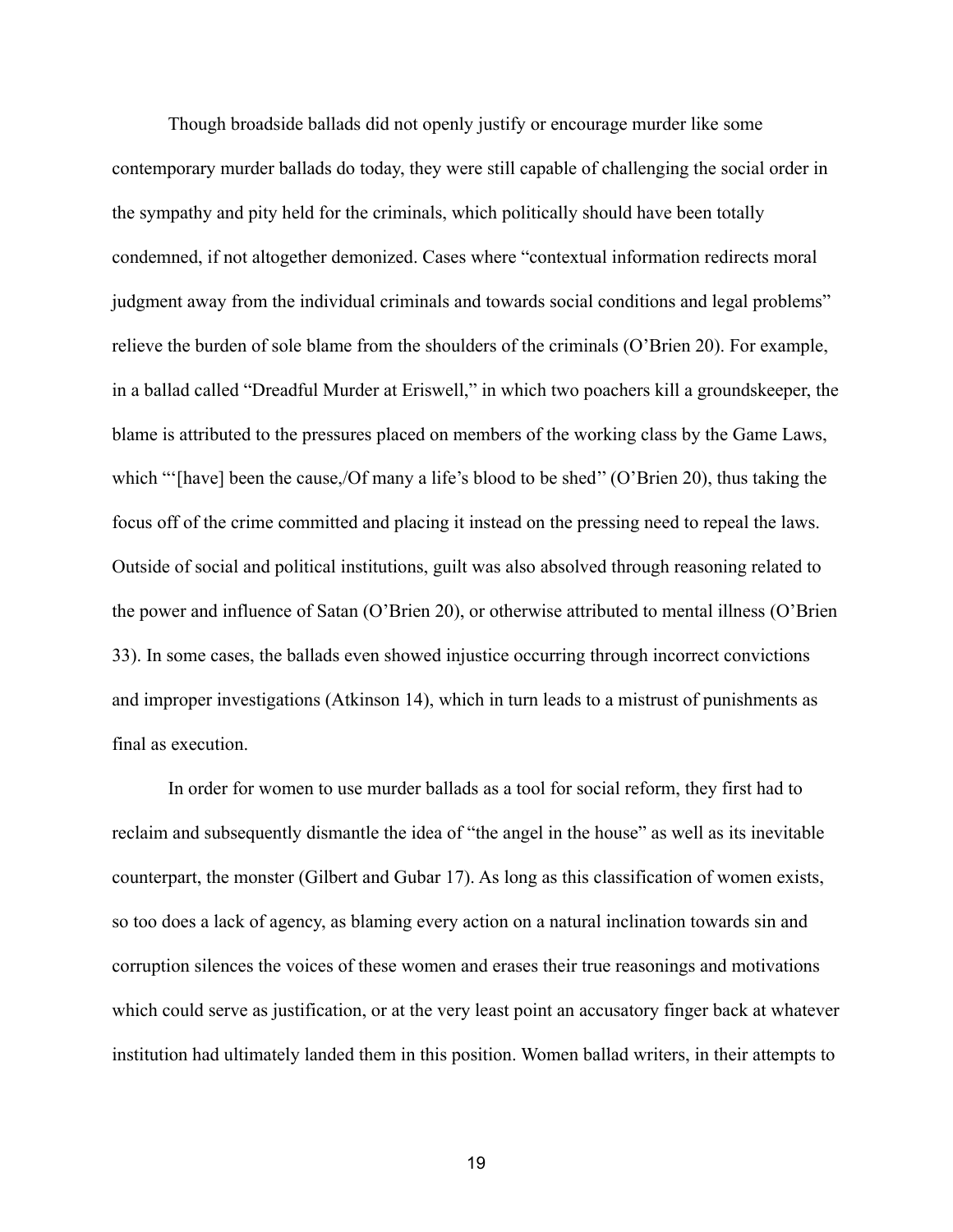push back against the genre norms, had to utilize the form and its conventions which already existed, choosing to reinvent them rather than reject them. As Gilbert and Gubar explain in reference to Jane Austen, the use of so called "dreadful figures," essentially dark dopplegangers, allow a way in which a women writer's anger and desire to escape could be translated without reflecting directly onto their heroines or themselves (Gilbert and Gubar 79). This applies to murder ballads because in order for women to explore issues of power, they had to separate themselves from the narrator of their ballads. This separation serves as protection against the critiques that would be levelled at them if they directly spoke out about the issues explored in their music. Intentionally playing into the role of the angel also allowed women to reclaim power, since if as nurturers and healers they have the power to bring health and life, the opposite must be true: angels have the power to *deny* life, to bring death (Gilbert and Gubar 26). This once again returns the ability to murder back to a form of power for women, rather than a result of corruption.

Most cases of murder ballads written by women about themselves or a version of themselves were fictional accounts rather than true confessions, but even a symbolic murder could still represent real sentiment (Alkalay-Gut 354), real frustration with and pushback against misogyny and sexism. In reclaiming the form of murder ballads which for so long had been used against them, women were reclaiming their voices and therefore their agency, as the person in control of the narrative is also the person with the power to "define and control reality" (Gilbert and Gubar 142).

Murder ballads serve as an effective form for social reform, as they "'speak the truth without saying the words'" (Holly Near qtd. in Love 77), meaning that they have the ability to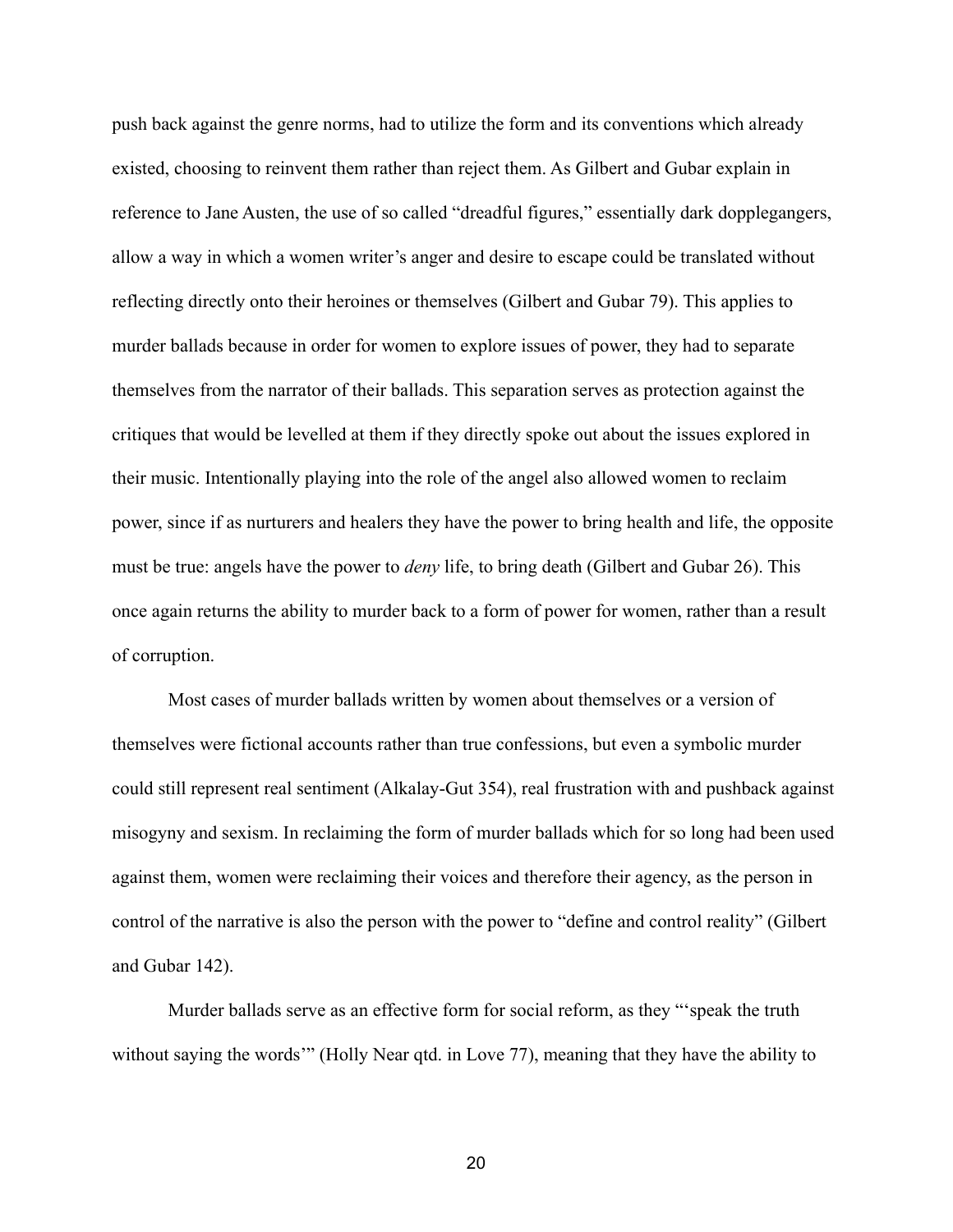substitute storytelling, a more universal and visceral method, for a rational argument, such as the injustice of sexism and the treatment of women. it. As Judy Kutulas notes in her research on the connection between popular song and expectations for romantic relationships, appealing to the listener's empathy and sense of injustice in this way challenges them to "reconsider what they had always heard and believed" (Kutulas 687). In contemporary murder ballads, women tell detailed stories of abuse, adultery, and betrayal to convince their listeners that their act of murder was entirely justified, and in most cases, the listeners would undoubtably side with the murderers rather than the victims (Harbert 130). But far from simply being tales of vigilante justice and revenge, the symbolic murders in these songs go deeper to, as musician Graham Nash puts it, "[raise] the bar of how men should treat women and how women should treat themselves" (qtd. in Kutulas 692) by providing a safe place for women to address their fears and sorrow, their desires and needs (Kutulas 699). Not only does this type of murder ballad push back against the traditional social order by addressing the injustice of the treatment of women, but they also directly inspire social change through the young listeners who learn about love, respect, and equality from them, taking those values with them as they age (Kutulas 682).

# Genre Overview

The contemporary country music industry is notable for its embrace of traditional values, including Christianity, patriotism, and conventional family roles, as well as a specific sense of identity which culminates in an us-versus-them mentality that anyone who does not align with these values is an outsider or a traitor. Expectations for male artists and female artists differ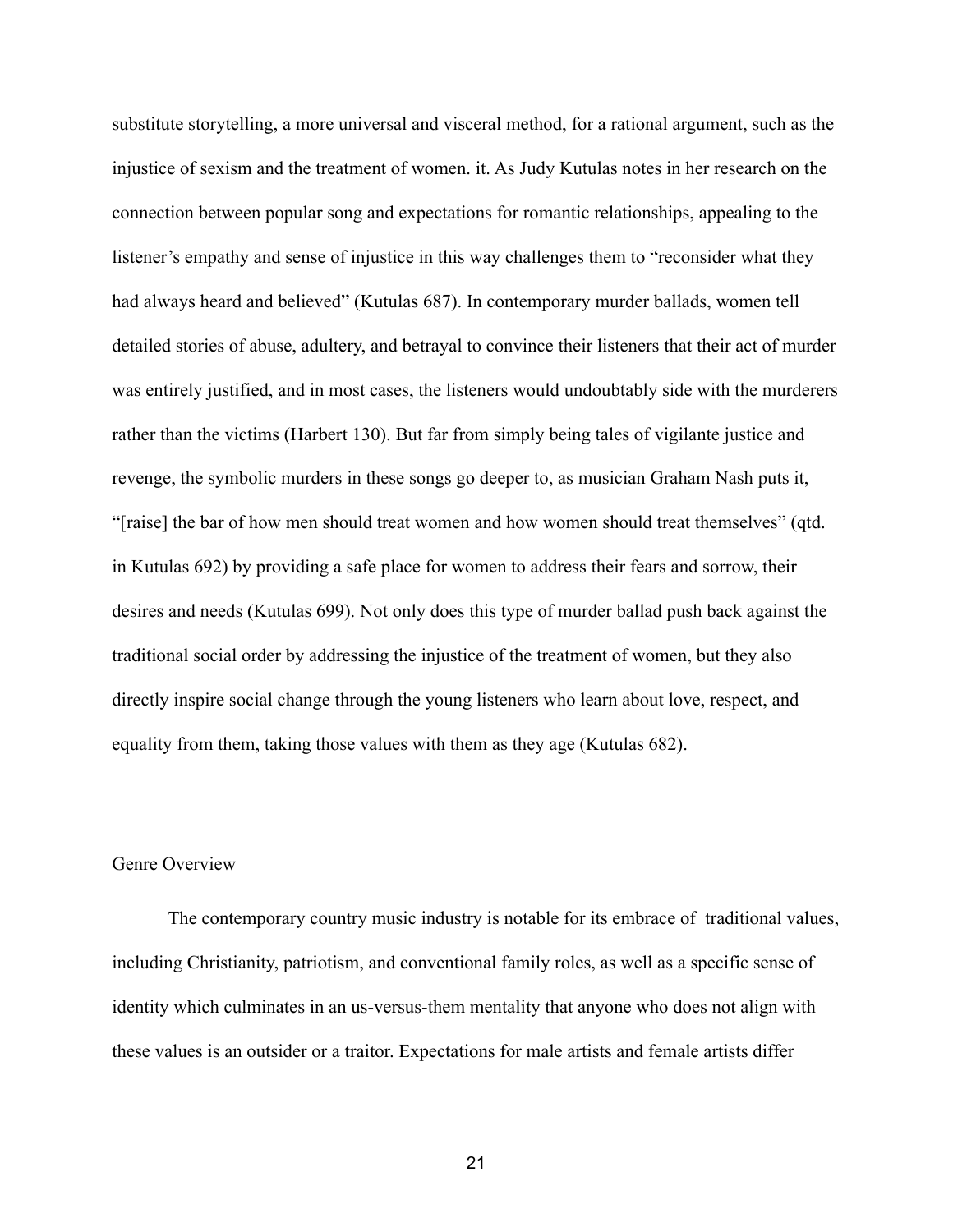significantly, with men allowed to sing about topics such as sex and alcohol which women would be heavily criticized for. As noted by Stephanie Vander Well, women in the country music industry were marketed heavily on their domestic respectability, posing them as successful wives, mothers, daughters, and homemakers in addition to–or rather, in spite of–the success of their careers (Vander Well 182). The public persona of the Good Christian Southern Belle who always followed her husband or father's leadership and judgement (Pruitt 92), was a continuation of the idealization of women as pure, chaste, silent angels. Meeting the standard of this measurement of women were held to was an impossible task but a necessary one, as any perceived failure to comply resulted in harsh backlash from both the media and the audience. For the women of the country music industry, there was no middle ground or gray area to exist in, only a clear warning that "if they do not behave like angels they must be monsters" (Gilbert and Gubar 53), substituting "monster" for other vicious titles such as "slut," "bitch," or "psycho." If a female country artist dared to exist outside the angelic standard, such as in owning her body and embracing her sexuality, she would never be able to escape the labels put upon her, and by consequence, her music, even if she attempted to cross back over the bridge and be an angel again, which we will see in the case of The Chicks<sup>1</sup>. Above all else, a woman was not allowed to be angry. Anger is a masculine emotion, and while it may have been acceptable for women to be angry on the behalf of men or in agreement with men's anger, certainly anger independent of or directed towards men or industries that benefit them is not.

Choosing to exist outside the norm is a dangerous risk to take, holding the possibility of scandal and backlash that neither an apology nor continuing to fight back can fix. Lesley Pruitt

<sup>&</sup>lt;sup>1</sup> Throughout the paper, I will refer to the group as the name they changed to, The Chicks, rather than The Dixie Chicks.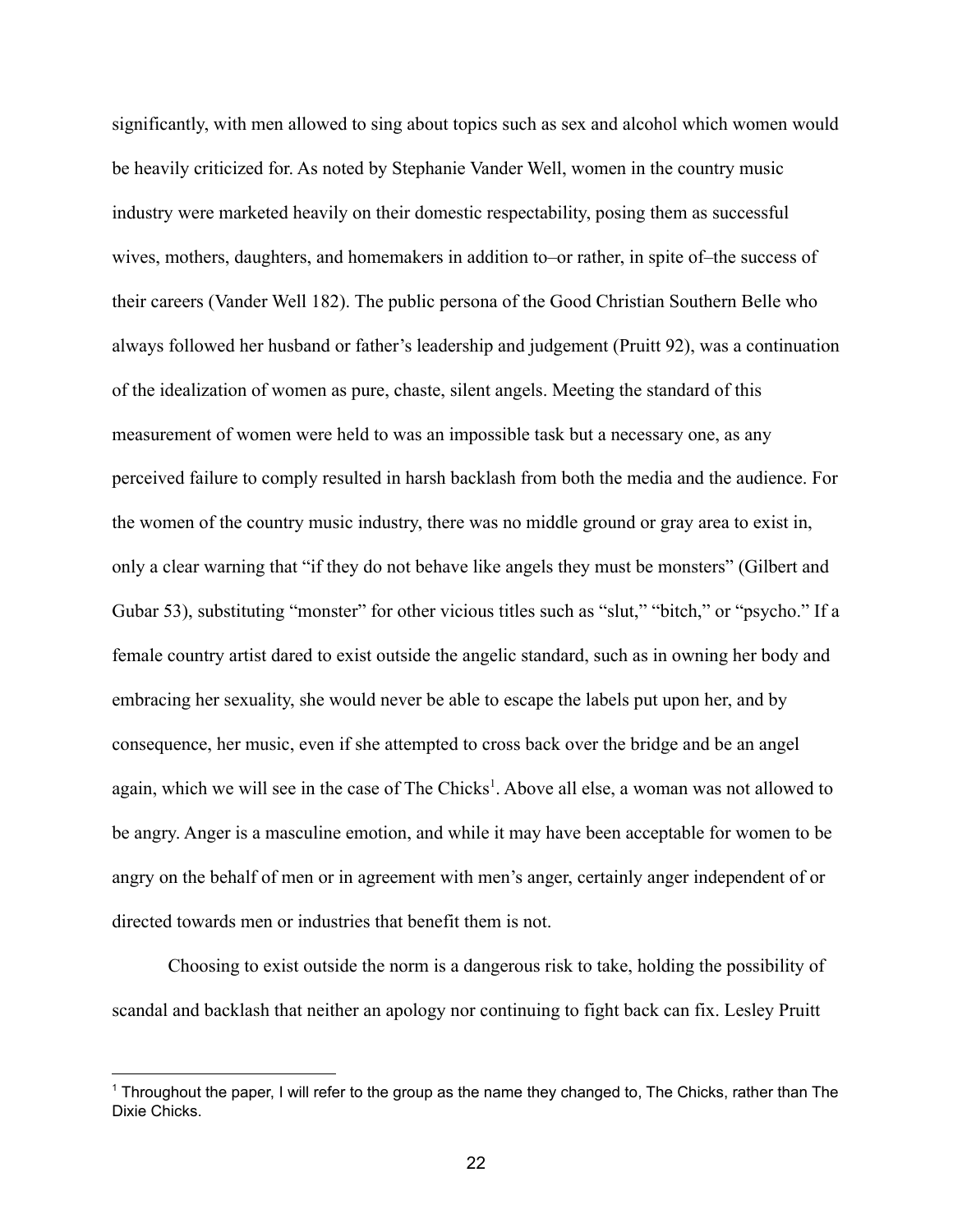explains how in 2003 at a concert in London, the lead singer of The Chicks, Natalie Maines, made a comment concerning how ashamed the group was that President Bush was from their home state of Texas, due to his war on Iraq (Pruitt 89). The group was essentially "cancelled" before cancel culture had become prominent, with news channels and talk shows bashing them and their characters, radio stations boycotting their music, and even mass destruction parties of their CDs (Pruitt 89-90), reminiscent of organized book burnings. The group initially apologized and "repeatedly sought to prove they are patriotic, powerless, and not provocative" (Pruitt 94), but despite this, the group were martyred and made an example of. An example for whom? Not for men, certainly, because male country artist Willie Nelson was praised, or at least respected even by those who disagreed with the sentiment, for making similar anti-war comments during the Vietnam War (Pruitt 96). The Chicks were not awarded the same respect for their opinion–if the group wasn't being portrayed as being actively malicious, they were written off as being too young or stupid to properly understand the complexities of the political situation (Pruitt 97). When it became clear that apologizing would not satisfy, The Chicks decided to embrace their anger instead, releasing a song called, "Not Ready to Make Nice," and taking part in a photoshoot which involved the group posing nude with various buzzwords from articles about them ("Traitors," "Dixie Sluts," "Big Mouth," etc) written on their bodies (Pruitt 90). However, this move resulted in more backlash, with the risqué photoshoot cementing the public opinion of the group as being sluts, and the song, though making it past the radio boycott on some stations (Pruitt 90), adding fuel to the fire as it invalidated the earlier apology. Other female artists in the industry feared similar backlash, including Taylor Swift, who in her 2019 documentary *Miss Americana* admitted her former apolitical stance being a result of her fear of ending up in the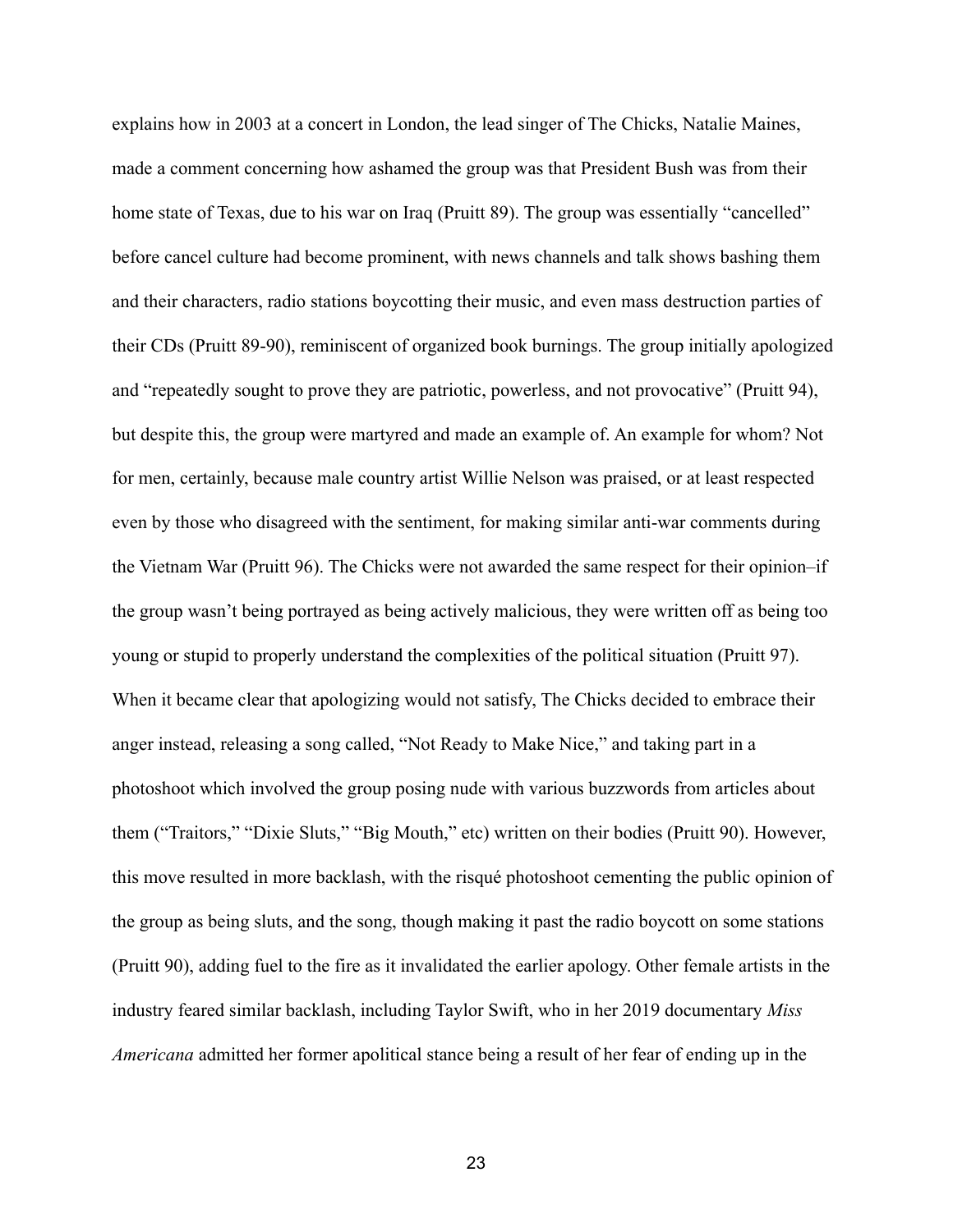same place as the group. Swift, and many other artists, listened to the advice given to The Chicks by their critics to, "Shut up and sing" (Pruitt 91).

Yet, other female country artists managed to walk the fine line of keeping their public persona separate from the messages contained within their songs. Such a tactic could not work for The Chicks, who because of their failure to "maintain the image of the 'good country woman'" (Pruitt 95), had their identities intertwined with their music. While the examples below primarily focus on contemporary music, the earlier artists Kitty Wells, who serves as a sort of transitional figure between the oral folk tradition and commercial radio ballads, did manage such a distinction because of their domestic respectability. Wells "appeared devoted to her family" (Vander Well 175), and thus she could get away with playing more sexual or cold characters within her music because her audience was aware that she was playing a role, not expressing her true values. Yet in many ways, Wells was in fact exploiting her angelic public persona to safely explore "the hidden pain and shame" (Vander Well 180) of working-class women, with the complex emotions and desires felt by divorceés and women with unfaithful husbands being investigated among other similarly underrepresented characters. Contemporary murder ballads operate in a similar fashion, allowing pushback against issues like sexism and misogyny while relying on the separation between artist and narrator to keep the listener aware that the artist themselves did not murder anyone and does not actually condone murder. As well as that if the listener does not like the message being pushed, it can be hidden behind the idea that the song is simply for macabre entertainment purposes. Another female country artist who walked the fine line between respectability and power is Dolly Parton. Parton's public persona is ladylike, feminine, and glamorous, while her music explores topics such as the hardships of growing up in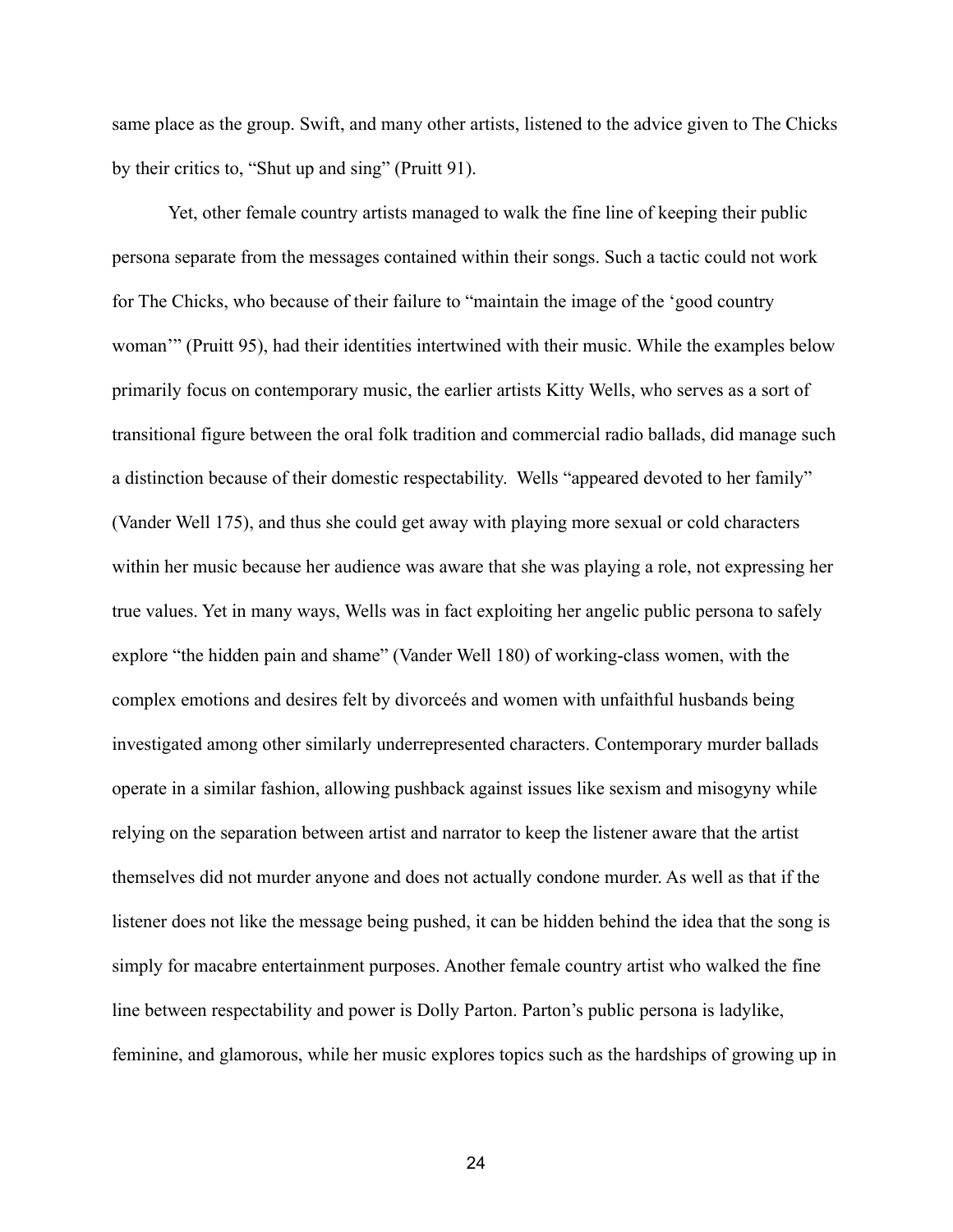poverty and the obstacles women face in the workplace (Hamessley 159). Parton herself has spoken about the delicacy of her interactions with men in the industry, how she had to learn "how to diffuse a situation without injuring their pride" (qtd. in Hamessley 158). Even her hypersexualized appearance straddles the line of respectability, because while it irreversibly labeled her as a whore, she found that it protected her from abuse, as hypersexualized women appear rich, and rich women are given more respect than poor women (Hamessley 157). Parton embodies the symbol of the steel magnolia ("Gentle as the sweet magnolia, strong as steel" [from "Eagle When She Flies"]), in that she is able to successfully maintain her femininity without sacrificing her agency.

Even in cases where there is no clear distinction between artist and narrator and the allegory is obvious or directly stated, contemporary murder ballads typically target the listener's pathos to ensure their support of the narrator over the victim. While broadside ballads either whole-heartedly condemned the murderer or very loosely pushed back against a certain industry while still ultimately showing regret for the need of a sin like murder, contemporary murder ballads tend to justify murder through means such as poising the act as a necessary evil for the greater good of society and the safety of others, or going as far as to celebrate the murder as righteous revenge against an unforgivable transgression like abuse or adultery.

#### Artist Biographies

In this section I will describe the subjects of my study, providing context necessary to understand them as artists and how their work reflects them.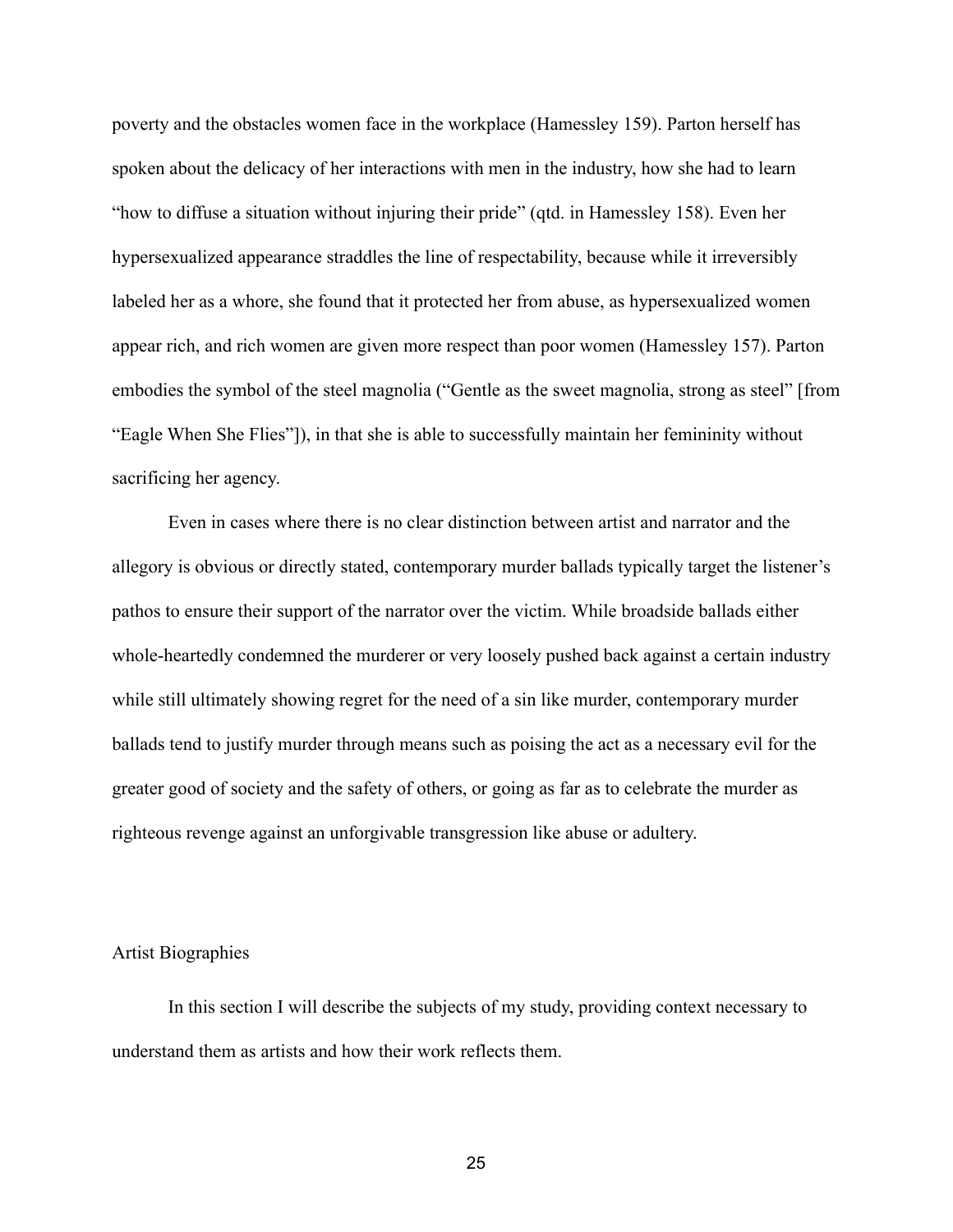The Chicks initially formed in 1989 but didn't form their iconic sound until lead singer Natalie Maines joined the group in 1995. In the late nineties and the turn of the century, the band earned success and a large fan base due to their unique sound, instrumentation, and personality with their albums *Wide Open Spaces* (1998) and *Fly* (1999), the latter of which contained the beloved, campy murder ballad, "Goodbye Earl." The backlash the Chicks faced following their 2003 scandal because of a casual comment set a precedent for other artists, especially female artists, to "shut up and sing" or in other words, to keep politics and their music careers completely separate. Following *Taking the Long Way* (2006)*,* which vindicated their struggles by winning the Grammy award for Album of the Year, the group didn't put out another album until *Gaslighter* in 2020, which was also when the band rebranded from Dixie Chicks to The Chicks, due to the connotation of Confederate sympathy to the word "Dixie."

Miranda Lambert released her first professionally recorded album, *Kerosene,* in 2005, immediately associating herself with the role of a feisty, furious scorned woman in the title track "Kerosene." The character Lambert plays embraces the title of "hell-raiser" bestowed on the artist by the media: "Forget your high society / I'm soakin' it in kerosene / Light 'em up and watch them burn/Teach them what they need to learn, ha!" Throughout the song, revealed to be a murder ballad in the bridge, the narrator displays a defiant, rebellious attitude while also lamenting her loss of faith and belief in love due to her lover cheating on her with another woman. Lambert's fury carried on into her next album, *Crazy Ex-Girlfriend* (2007) with the title track "Crazy Ex-Girlfriend" in which a jealous narrator confronts her ex-lover and his new girlfriend by causing a violent scene in a bar, and the murder ballad "Gunpowder and Lead," in which the narrator waits with a shotgun for her abusive lover to return home. Later, in her 2011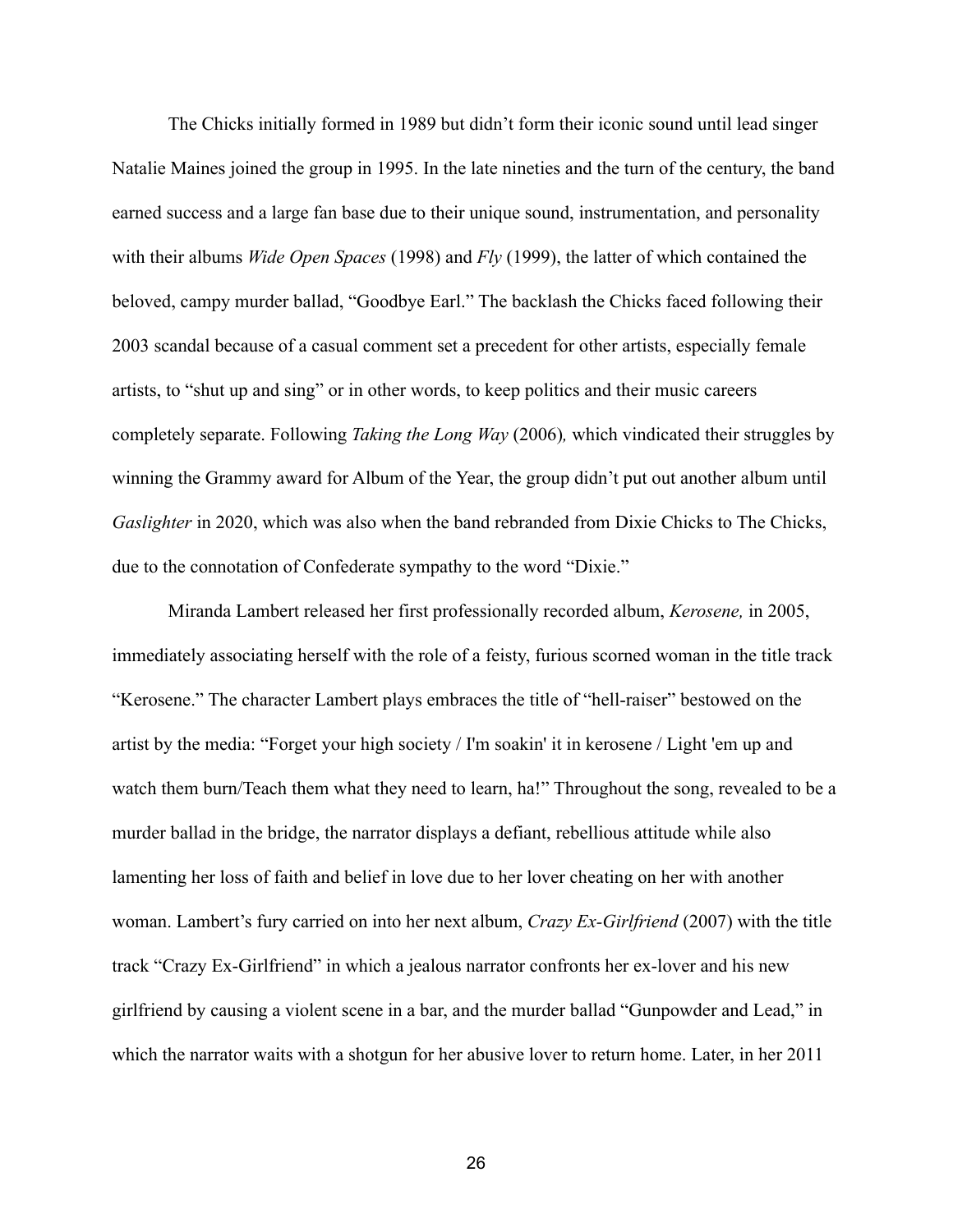album *Four the Record* in the track "Mama's Broken Heart," Lambert addresses the suppression of women's anger and the societal expectation for women to always appear composed and ladylike.

The song centers on a female narrator is chastised by her mother due to her emotional outburst following a breakup, mirroring how her own anger is painted as being unnecessary, out of control, and violent, because anger leads to rebellion, and female rebellion "must be silenced" (Gilbert and Gubar 36). The song begins with the narrator having cut her hair with "rusty kitchen scissors," abused alcohol, and repeatedly cried the name of her ex-lover, none of which seem to have caught the ire of her mother until their neighbors call the police and others in the community begin gossiping about the situation. At which point, the narrator's mother bluntly informs her daughter that "it don't matter how you feel, it only matters how you look," directly prioritizing public appearance over personal emotions. The narrator's mother then instructs her to fix her makeup, get control over her feelings and keep them private, and to act "like a lady." Nevertheless, the narrator isn't going down without a fight, and as she plans her revenge on her ex-lover, she reflects that her mother comes from a "softer generation" in which saving face takes precedence over emotions, no matter how strong. By dismissing this practice as soft (which is ironic in that it seems much more difficult and disciplined than simply giving in to feeling), the narrator is implying that allowing oneself to feel, even when it hurts, and respond to those feelings with equal abandon is the harder, more painful yet more brave thing to do. The repeated message of the song is that the heartbreak that the narrator is dealing with is her own, not her mother's ("This ain't my mama's broken heart"), implying that not only is it not her mother's place to tell her how to respond to her own emotions, but also that it's easy to tell someone to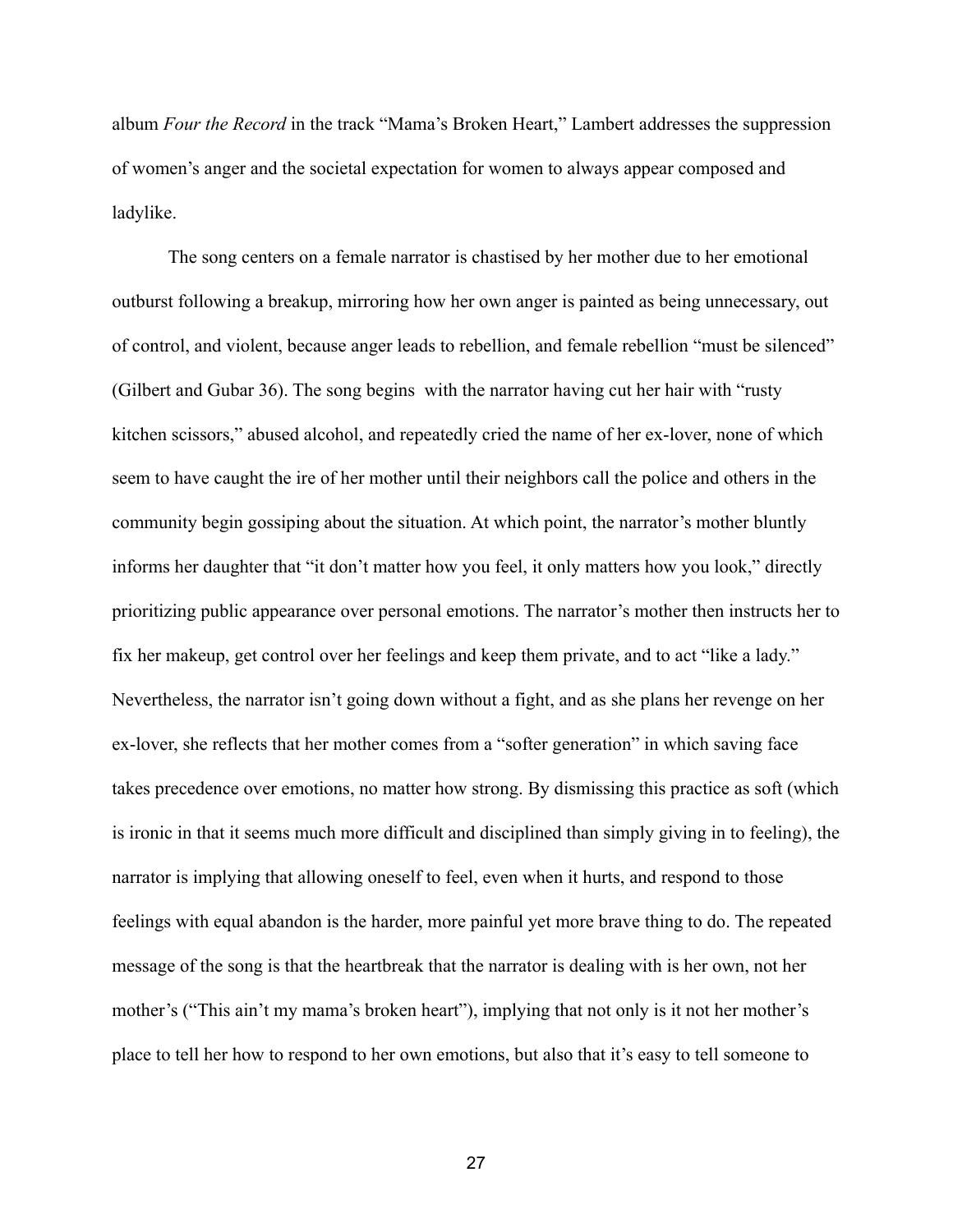ignore or stop feeling something that you yourself do not feel. Taking this message out of the song and applying it to Lambert's actual life, she is addressing her critics who demonize her for her anger, clearly firing back at them: *My anger is my own, and you cannot tell me that it is wrong or how to handle it.* The song also deals with the idea of vengeance, just like in her murder ballads, and the narrator admits that one cannot "get revenge and keep a spotless reputation," or in other words, a women cannot take back her power without facing the social ramifications for doing so. Throughout her career, Lambert has separated herself from the idea of the angel, presenting herself as angry and unapologetic about it, but also as a complex human being with an equal softness and tender heart, as demonstrated by tracks like "The House that Built Me" (*Revolution* 2009), a nostalgic, emotionally vulnerable song about returning to her childhood home as a stranger.

Carrie Underwood launched her musical journey by winning the singing competition television show *American Idol* in 2005, building a highly successful career off her subsequent record deal. Unlike The Chicks, who were known for picking fights within the country music industry, and Miranda Lambert, the so-called "hell-raiser," Underwood aligned with the "angel" classification much more closely with her golden, good girl, all-American persona. As a wife, mother, and Christian (going so far as to play a youth pastor in the 2011 film *Soul Surfer*), Underwood fit traditional ideals for country women, yet her powerful voice and choice of subject matter all conflicted with the image of Underwood as soft and delicate. Underwood has several murder ballads and revenge songs under her belt ("Before He Cheats" from *Some Hearts* [2005]; "Blown Away" and "Two Black Cadillacs" from *Blown Away* [2012]; "Church Bells" from *Storyteller* [2015]), as well as several songs that call out men for bad behavior and warn girls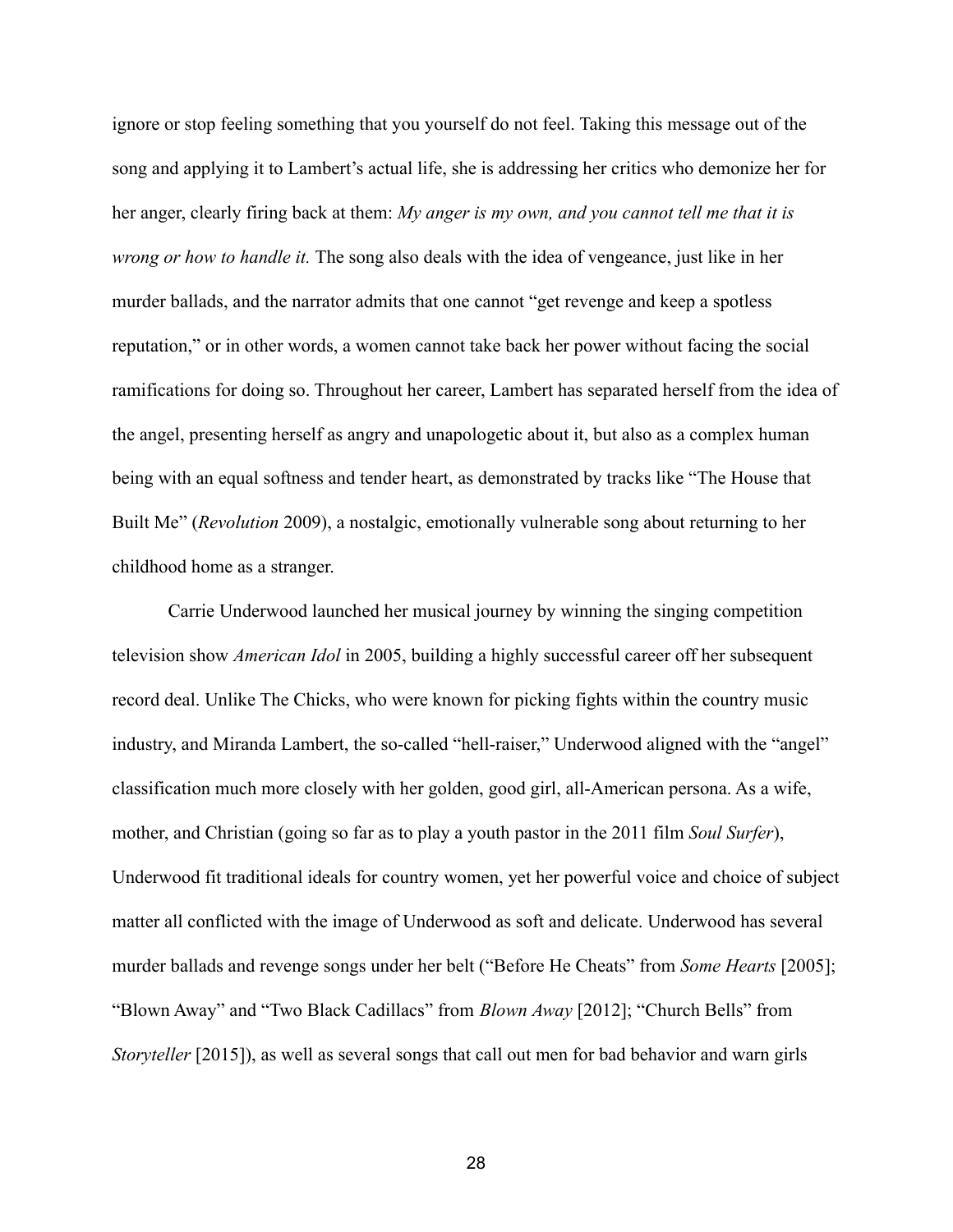away from them ("Cowboy Casanova" and "Undo It" from *Play On* [2009]; "Good Girl" from *Blown Away*). Part of Underwood's success lies in her separation of her public persona from the narrator and lyrical content of her music, while an equally important part lies in her almost motherly advice to younger girls, such as in tracks like "Good Girl" in which the narrator speaks from a place of experience and wisdom to a younger, more naive girl, insisting that the man she is interested in is "no good, girl/no good for you." Even her more emotionally uncontrolled tracks like "Before He Cheats," in which the narrator destroys the car of her adulterous lover, are presented as ultimately protecting other women from suffering the same negative experiences that she did: "I might have saved a little trouble for the next girl…" As we will see, Underwood masterfully captures her listeners' empathy by presenting the female subjects of her songs as innocent victims acting righteously in their own defense as well as to the benefit of society as a whole, all while maintaining her own public angelic status.

Martina McBride started her music career with RCA Nashville Records in 1991 by opening for Garth Brooks, releasing her debut album *The Time Has Come* in 1992. While she hasn't experienced the same level of global fame and success that artists like Carrie Underwood and Taylor Swift have, McBride has established a niche for herself in country music which has earned her multiple Grammy award nominations. One of her most popular songs, "Independence Day" (*The Way That I Am* [1993]), has become a staple of country music, using patriotic ideas of freedom and liberty to insist on the righteousness and necessity of fighting back against abuse.

Taylor Swift began her music career in 2005, releasing her debut album *Taylor Swift* a year later in 2006 at just sixteen years old. Swift had an innocent, good girl persona due to her youth, which allowed her raw, emotional songs not to be considered out of control but rather the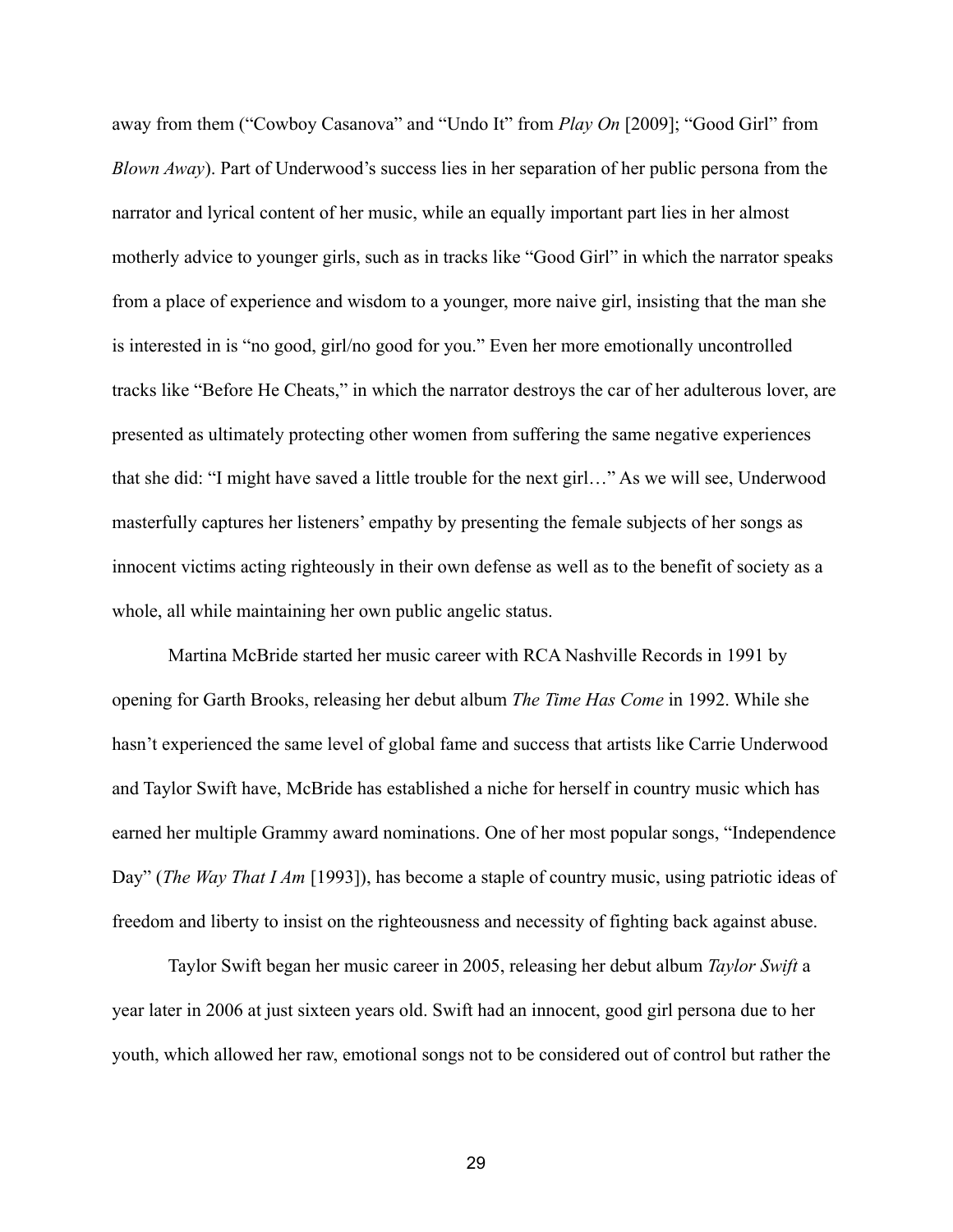product of a young teenage girl expressing herself and her clumsy, naive experiences with love. Even at such a young age, however, Swift was already being sexualized by the media, with one article referring to the sixteen-year-old as a "blonde bombshell." As she shifted into adulthood and her fame grew exponentially, Swift was constantly under scrutiny and her good girl persona always under attack. The major source of criticism for Swift which has spanned her entire career and become its own idiom (i.e., dating/breaking up with "...more men than Taylor Swift") is the idea that Swift has had an excessive amount of relationships. Her highly emotional breakup songs inadvertently led to the media bestowing a new nature to Swift along the lines of Miranda Lambert's Crazy Ex-Girlfriend persona–a jealous, hysterical woman who ruins the lives of her ex-lovers–to the point that Swift addressed the concept in her hit song "Blank Space." In the song, Swift parodies the role of a beautiful yet insane playgirl who takes pleasure in emotionally torturing her lovers, exaggerating her own representation of the best and worst sides of her relationships in her music: "So it's gonna be forever/Or it's gonna go down in flames." The symbol of a snake became associated with Swift when she was canceled in 2016, due to an on-going feud with rapper Kanye West among other reasons, with Swift being painted as fake and manipulative. She returned with her 2017 album *Reputation* which, similarly to "Not Ready to Make Nice" by The Chicks, let her embrace a defensive, angry, unapologetic attitude, completely abandoning her good girl persona while also regaining her public favor by expressing her side to the story. By 2019 (with *Lover*) and 2020 (with *Folklore* and *Evermore*), Swift's music had let go of most of its anger to work towards her own healing and happiness. "No Body, No Crime" (*Evermore)* is Swift's only murder ballad, but it is only one of many songs in which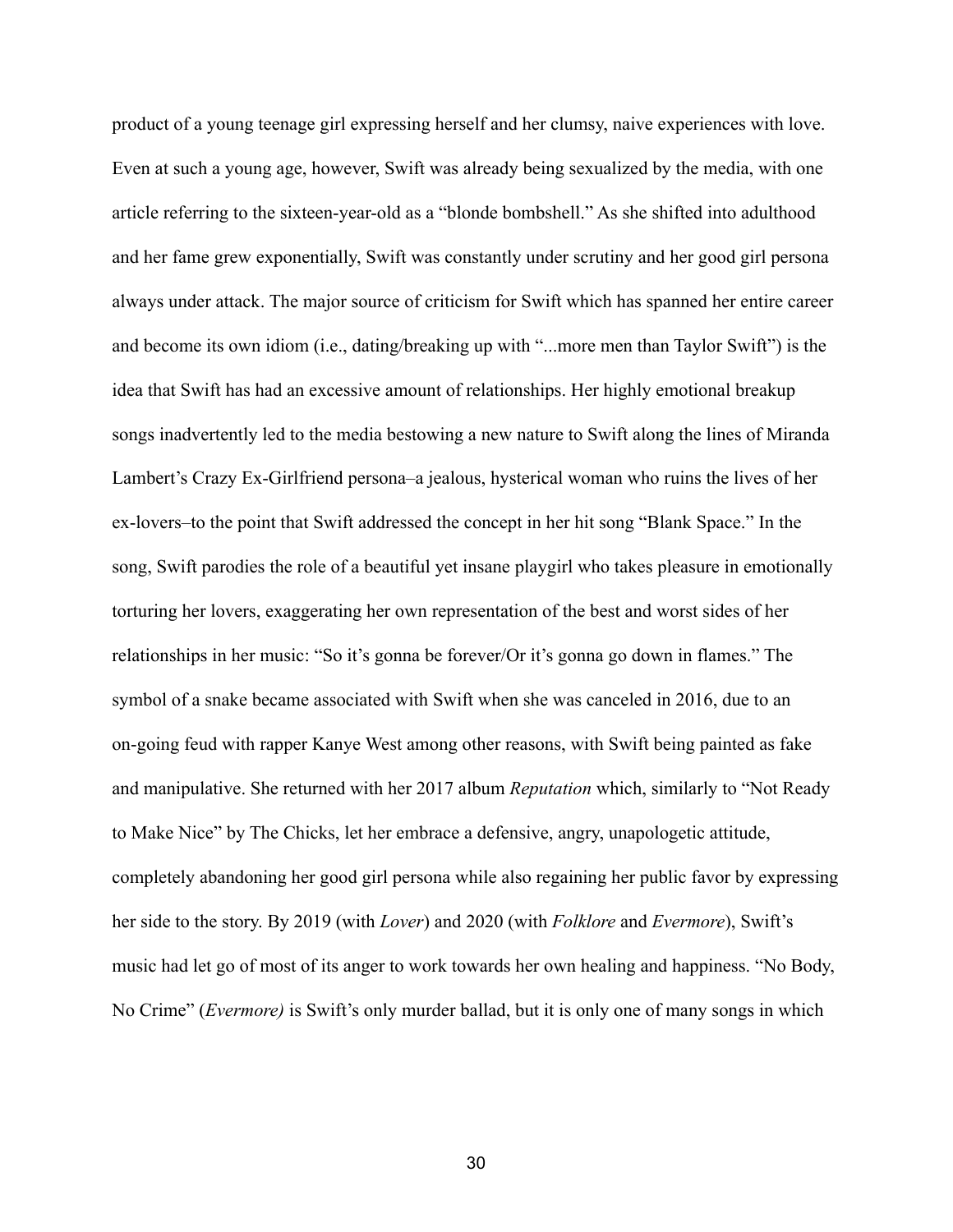Swift has reclaimed her voice following her scandal, using the fictional narrative to express her feelings of the necessity of speaking/acting out against villainy and tapping in to her own power.

Vicki Lawrence is primarily an actress, appearing in shows such as *The Carol Burnett Show* (1967-1978), with her singular hit song being "The Night the Lights Went Out in Georgia" (1972). The song reached number one on the US Billboard Hot 100, and went on to be covered by prominent country music artists such as Reba McEntire (though McEntire's version only managed to hit number twelve on the charts). It remains one of the most famous examples of contemporary country murder ballads, partly due to the morbid entertainment of its twist ending, and partly as it has come to represent the corruption of the American justice system.

Now that we understand who these artists are, we can take a closer look at their work to examine how they have twisted the murder ballad genre to reclaim their power.

### Corpus

"Goodbye, Earl" was released by The Chicks in 2000, three years before their scandal, and it remains one of the best examples of a murder ballad justifying and celebrating a murder because of the abuse the murderer suffered at the hands of the person who was murdered. The song begins by getting us invested in the relationship of Mary Anne and Wanda, who were "the best of friends/all through their high school days," establishing them as recent high school graduates, thereby associating their youth with naivety and innocence. Earl's first appearance, in contrast, is his abuse of Wanda just two weeks after their wedding, which also implies that Earl is a liar or conman who pretended to be nice for a short time to trick Wanda into marrying him. The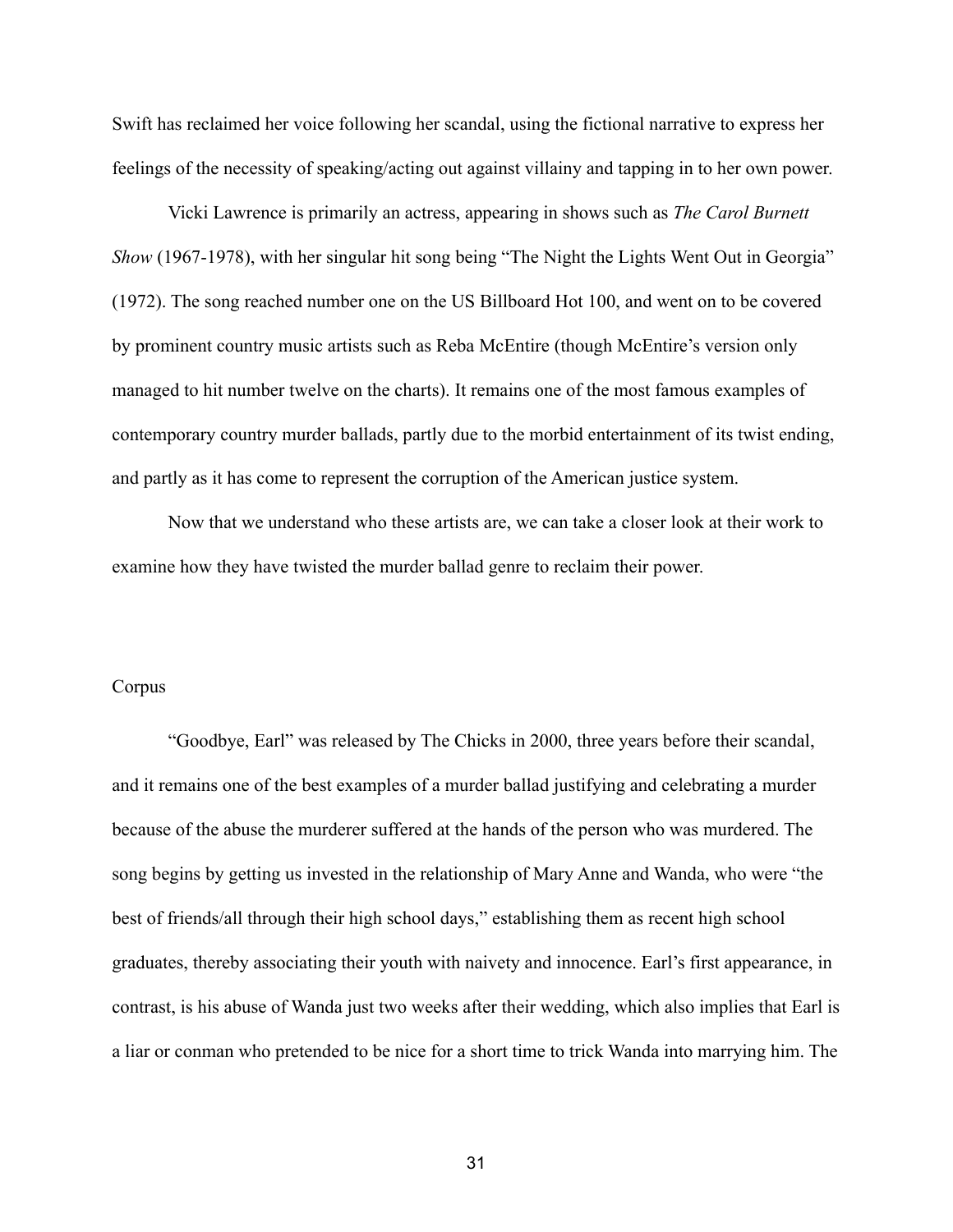abuse continues to be detailed in Wanda's effort to hide its results by wearing "dark glasses or long sleeved blouses/Or make-up to cover a bruise," inspiring the listener's pity for Wanda and a desire for her to escape–and it briefly seems like she might be able to. Wanda attempts to leave in a legally and morally right way, and it is Earl who directly disobeys the law, "[walking] right through that restraining order," this time injuring Wanda so terribly that she ends up in the hospital. Now we are truly disgusted with Earl and want him to pay for his actions. Jail might be a suitable punishment, except that the law has failed once already, so it feels pointless to blindly put trust into it once again. Because of this, when Mary Anne goes out of her way to come support Wanda, rushing in from Atlanta on a "midnight flight", it is easy to empathize with their camaraderie and their conclusion that Earl had to die. From there, the murder seems almost like an elaborate prank intended to give a bully his comeuppance, an inside joke that the listener is privy to, as each step is comedically narrated directly addressing Earl, ironically telling him to "lay down and sleep" and asking him if the tarp he is wrapped in is dark or if he is alright with them stuffing him in the trunk of their car. The listener feels the girls' elation and vindication in their actions vicariously. Any lingering doubts the listener may have had are further assuaged when the police do not suspect foul play, and Wanda and Mary Anne live happily ever after selling jam and ham at a roadside stand, clearly feeling no guilt or shame for their actions because they do not "lose any sleep at night." With their happiness and safety secured, it is revealed Earl was "a missing person who nobody missed at all." In that sense, his murder does not only feel like personal revenge, but also like a vigilante response to a universally hated villain. The girls took the law into their own hands, they were justified, and they suffered no negative consequences, and the listener not only supports them, but also receives their narrative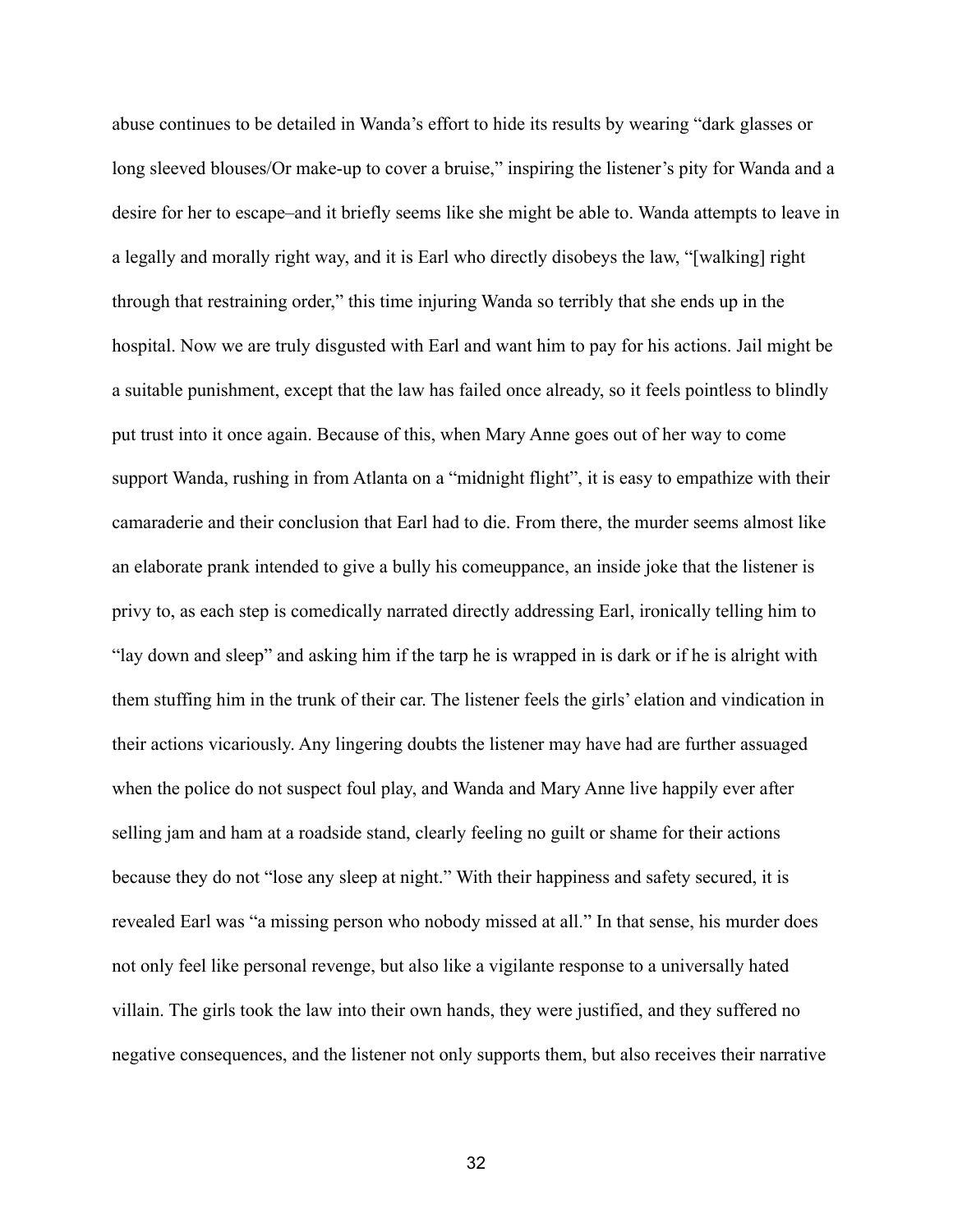not as a serious matter but as a tragedy turned into a comedy – and Earl's death is the butt of the joke. The message of this murder ballad deals with the idea that the justice system continuously fails to protect women from issues like domestic abuse, so women have a right to carry out vigilante justice, protecting themselves while removing a criminal from society.

"Goodbye Earl" recalls the earlier "The Night the Lights Went Out in Georgia" by Vicki Lawrence as they both offer strong critiques of the justice system. However, the latter differs in that it actually hold does hold some regret, though that regret is less for the act of murder, which is still felt to be deserved, and more for accidentally letting an innocent man face the punishment for the narrator's actions, though the blame is shifted off of herself and onto a corrupt justice system, citing that "the judge in the town's got blood stains on his hands." The narrative centers on a man who is informed by his best friend Andy that not only had his wife been cheating on him and left town, but also that Andy had slept with her himself. The man goes to Andy's house with a gun only to discover him already shot and dead on the floor. The police assume the man was the one to kill Andy and he is wrongly sentenced to hang, at which point the narrator reveals to the listener that the man was her brother and that she was actually the one to kill Andy, as well as her brother's cheating wife. The narrator clearly feels justified in killing the people who had greatly wronged her brother, but rather than accepting the blame for her brother's death being her fault, she blames the trial and justice system, specifically her brother's "backwoods, southern" lawyer and the judge, who pushed for a guilty verdict quickly despite a lack of solid evidence. The judge is presented as a disgusting character as he tells the sheriff, "Supper's waitin' at home, and I gotta get to it," very casually as if he hadn't just sent an innocent man to his death, as if his dinner were more important than going down all the proper avenues to make sure that such a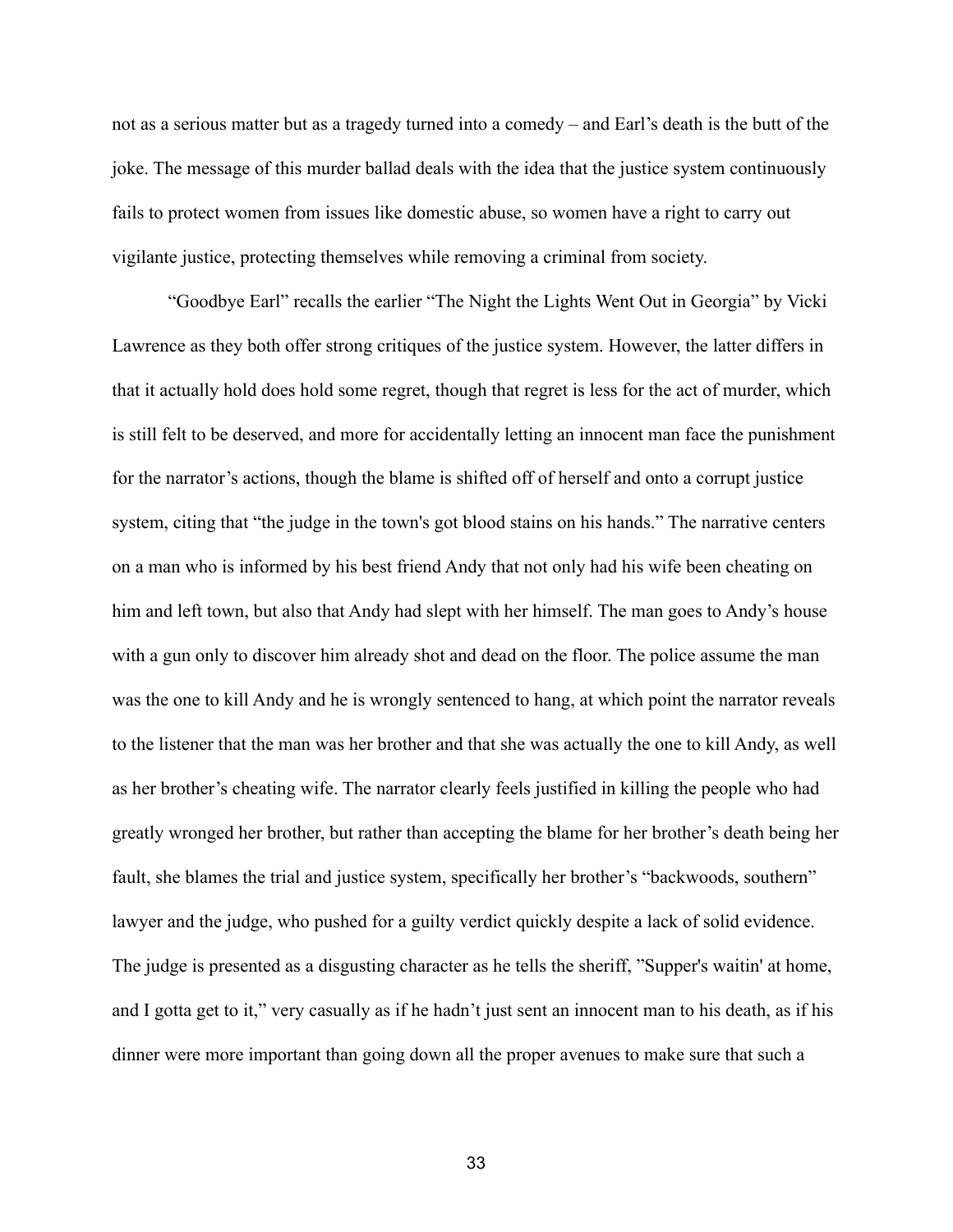severe and irreversible punishment was being given to a deserving criminal. Though the listener cannot entirely forgive the narrator, it is apparent that the court did not do their due diligence in proving the man to be guilty, taking his life very lightly and writing it off. The somewhat comedic nature of the song, similar but much tamer in comparison to "Goodbye Earl," seems to suggest that it is satirizing small towns, which pride themselves on upholding justice while actively obstructing it in their impatience and out of order priorities.

The role of the narrator being a secondary figure in the setup of the story while a prominent part of the conclusion/twist can also be seen in "No Body, No Crime," a murder ballad by Taylor Swift which is unique its structure in that it shifts from an outside perspective of an affair to an outside perspective of a murder to an inside perspective of a murder, all without changing narrators. The narrator is the best friend of a woman named Este, who believes her husband is cheating on her due to his strange behavior which "smells like infidelity," along with red stains on his mouth which she attributes to lipstick rather than wine, and his unexplained purchases of jewelry. Este, as far as the listener knows, does not plan to kill her husband for his assumed adultery. She specifically says, "I think I'm gonna call him out," which implies that while she does plan on confronting him, it is a verbal confrontation, not a violent one. However, Este winds up going missing. The narrator suspects Este's husband killed her, gathering clues to support her suspicions: Este confronted him for cheating, didn't show up for work or dinner, his truck has brand new tires, and immediately after reporting his wife missing, his mistress moves in and sleeps in Este's bed. The narrator acknowledges the concern and suspicion that the listener feels–it is clear that Este's husband killed her, but there is no way to prove it to the law ("No body, no crime"), yet the listener feels that he cannot be allowed to get away with his crimes.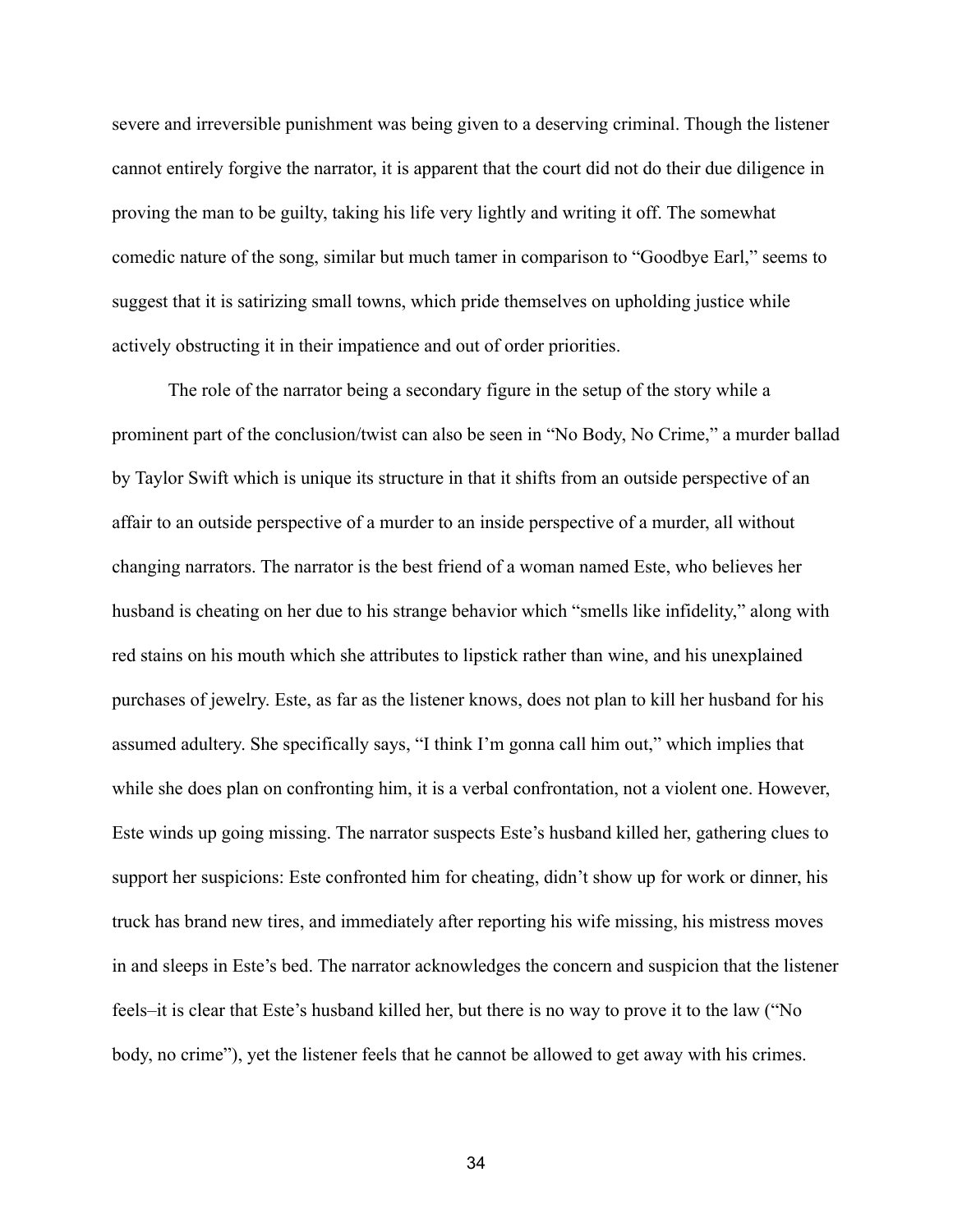The narrator does not directly state that she kills him, but lists several statements that imply such a course of action: 1. She has a boating license, 2. She is adept at cleaning houses, 3. Este's sister will provide an alibi, and 4. The mistress took out a life insurance policy. These facts come together to imply that the narrator avenged Este by killing her husband, thoroughly cleaning the crime scene, dumping his body in a lake, and having an alibi to protect her from police suspicion, which would then turn to the mistress who can now cash out her life insurance. Because of this, justice is served not only to Este's husband, but also to the mistress who is complicit in the offense of adultery if not in Este's murder. The mistress is suspicious of the narrator, but the narrator is safe from negative consequences because of the lack of evidence pinning her to the crime. The listener feels that she has done her part in avenging the wrongful death of her best friend and in making sure a murderer did not escape unpunished, with herself being less of a murderer and more of an avenger or vigilante. This murder ballad could be a pushback against femicide and the incompetence of the police, but considering Taylor Swift's history, it could have a meaning more related to the injustices within the music industry. When the rights to Swift's original six albums were bought behind her back, she felt forced to begin rerecording everything she lost, earning herself back the rights to the masters, but also destroying the value of her old music. In that sense, this ballad could be an allegory for her masters being permanently taken from her (Este's death) and Swift deciding to rerecord her albums, destroying the value of her old masters and therefore the investment of the man who had stolen them from her (the narrator deciding to kill Este's husband). The music industry is notoriously misogynistic, but this pushback is not only for the sake of women being taken advantage of, but for all artists who deserve the rights to their work.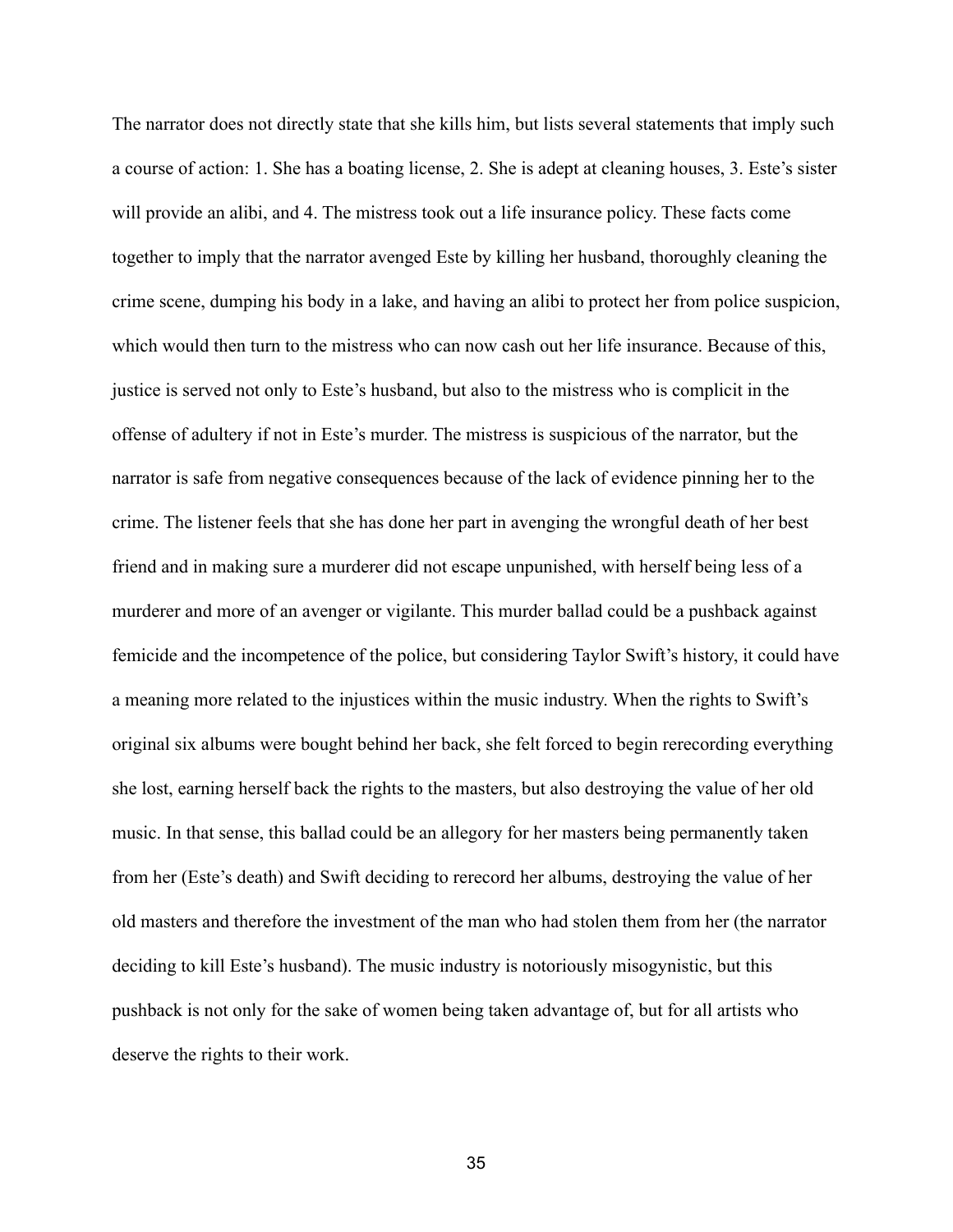While there is adultery present in "No Body, No Crime", the predominant reason for the homicide committed is in avenging a murder. Meanwhile, in "Two Black Cadillacs" by Carrie Underwood, the adultery itself is the motive behind the homicide committed. This song takes place after the murder has been committed, at the funeral of the murder victim. The ballad juxtaposes the appalling nature of the man – with his infidelity and lying – to the positive way he is being remembered at the funeral: "the preacher said he was a good man/And his brother said he was a good friend." It raises the question–can someone still be a good person if they are secretly having an affair, lying not only to his wife but also to the mistress about being single? It seems almost merciful that the women would kill him but leave his reputation intact, allowing his friends and family to remember him as being a good person. The ballad goes back in time to show the discovery of his adultery by his wife and mistress, and their subsequent solidarity in planning and carrying out his murder, as "They decided then/He'd never get away with doing this to them." Part of the betrayal of his actions comes not from the infidelity but from the sheer amount of time he had been lying to both of them, as a one-time affair, while still wrong, would have felt less cruel and deceptive than the double life the man had been living for "oh so long." This murder is ultimately a personal revenge, yet the listener still feels as if the murder is at least partially justified in his lying, scheming, and infidelity – who knows what other crimes and secrets he may have been hiding? The listener feels as if the man has tricked everyone around him into trusting him and thinking him to be a good person, while the wife and mistress offer an insight into his true character that nobody else knows. He deserves to be punished for his treachery and this way he will never lie to another woman ever again. The main pushback here is not against the act of adultery, however, but rather the idea that if the women had not acted, the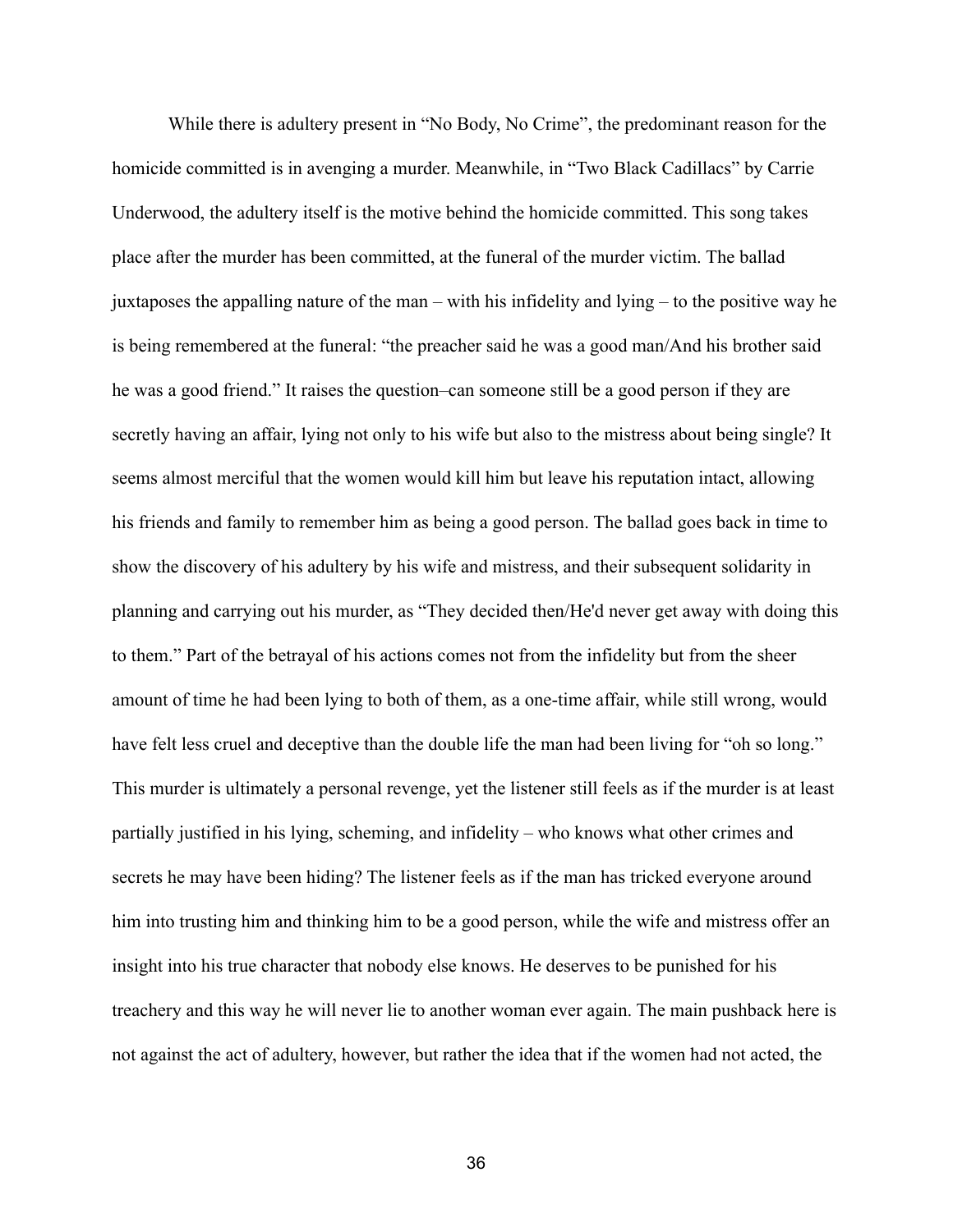man would have easily gotten away with his actions, which points to a flawed justice system which can be unfairly navigated and manipulated by men with power.

The heavy focus on reputation in "Two Black Cadillacs" makes an appearance in "Church Bells," another murder ballad by Carrie Underwood, in the way the reputation of the couple hides the abuse occurring behind the scenes, coupled with the narrator's need to disguise the signs of her abuse in public. The song follows a girl named Jenny who is "blessed with beauty," who grew up wild and free in the country until she catches the eye of and marries a wealthy oil man. He provides her a luxurious life which appeared perfect on the outside, with the two of them appearing like "Ken and Barbie" to those around them, but which was rotting on the inside. Barbie is, of course, a doll of unrealistic beauty standards and proportions, and in comparing the narrator to her, it is implied that the people around her see Jenny not as a real human being, but as a trophy, an object of beauty with no flaws – or feelings. Yet, the truth of the matter is that Jenny's husband is an alcoholic who becomes violent after drinking in excess, and comes home actively intending to hurt her. There are many religious references throughout the song, with one being Jenny's husband's appearing in his drunken rage with "the devil living in his eyes." This associates the husband, or at least his temper and addiction, with Satan, which in turn associates Jenny with God, or perhaps more fittingly, an angel. Jenny's life of luxury turns to one of fear and hiding her bruises, her face "covered in makeup" and hidden behind dark sunglasses. The act of murder is described vaguely as an untraceable type of poison which Jenny "slipped...in his Tennessee Whiskey," ensuring that the next time he got drunk would be the very last time. Jenny seems to suffer somewhat from guilt or residual fear, but all the same she manages to find her own absolution in an almost divine epiphany that she is safe and everything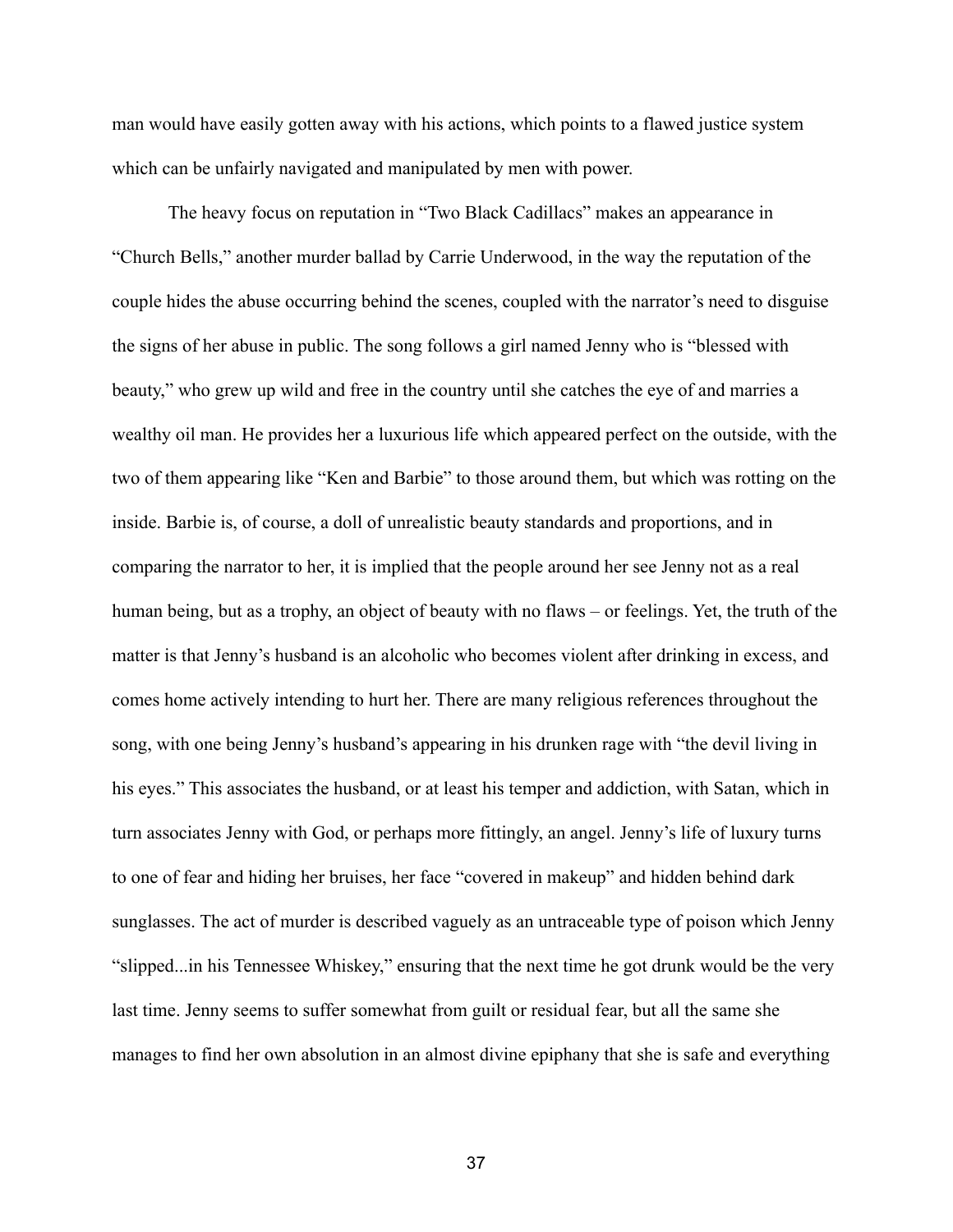is going to be all right as she sits in a church pew with her hands folded in prayer, a choir singing and bells ringing around her. The song leaves the listener with the haunting but poetically just message that the man "hit a woman for the very last time." This implies that Jenny could have left him, but instead chose to kill him to protect future women from abuse at his hands. If the listener did not already feel she was justified, this risky sacrifice on her behalf for the sake of women she does not even know proves that Jenny is a good person who did what she had to do to take away the power of a dangerous member of society. Underwood purposefully subverts the listener's expectations – where we believed Jenny to be innocent and weak, we suddenly and shockingly discover she is capable of murder and cover-ups, but before our perception of her can shift completely, we are once again left reeling by the intermingling of the devastation and sheer relief that Jenny feels as she realizes that she is safe and everything will be fine. Forcing the listener to qualify what is right and what is wrong with what is necessary, this ballad ultimately ends on a feeling of the washing away of sins and a hope for the future.

The sense of divine justice portrayed in "Church Bells" is even more prominent in "Independence Day" by Martina McBride. This ballad is from an outside perspective, rather than the point of view of the killer or victim, yet the murder is still justified. The ballad is from the perspective of a woman retelling an important event in her childhood and her understanding of it. When she was eight years old, her alcoholic father was physically abusing her mother. It seems that her mother had been purposefully ignoring the father's returning alcoholism for some time but could not any longer because he "left the proof on her cheek," implying that he had struck her and left a bruise. Everyone in town recognizes that the narrator's father is "a dangerous man," yet no one takes action against him or comes to the support of her mother, similar to how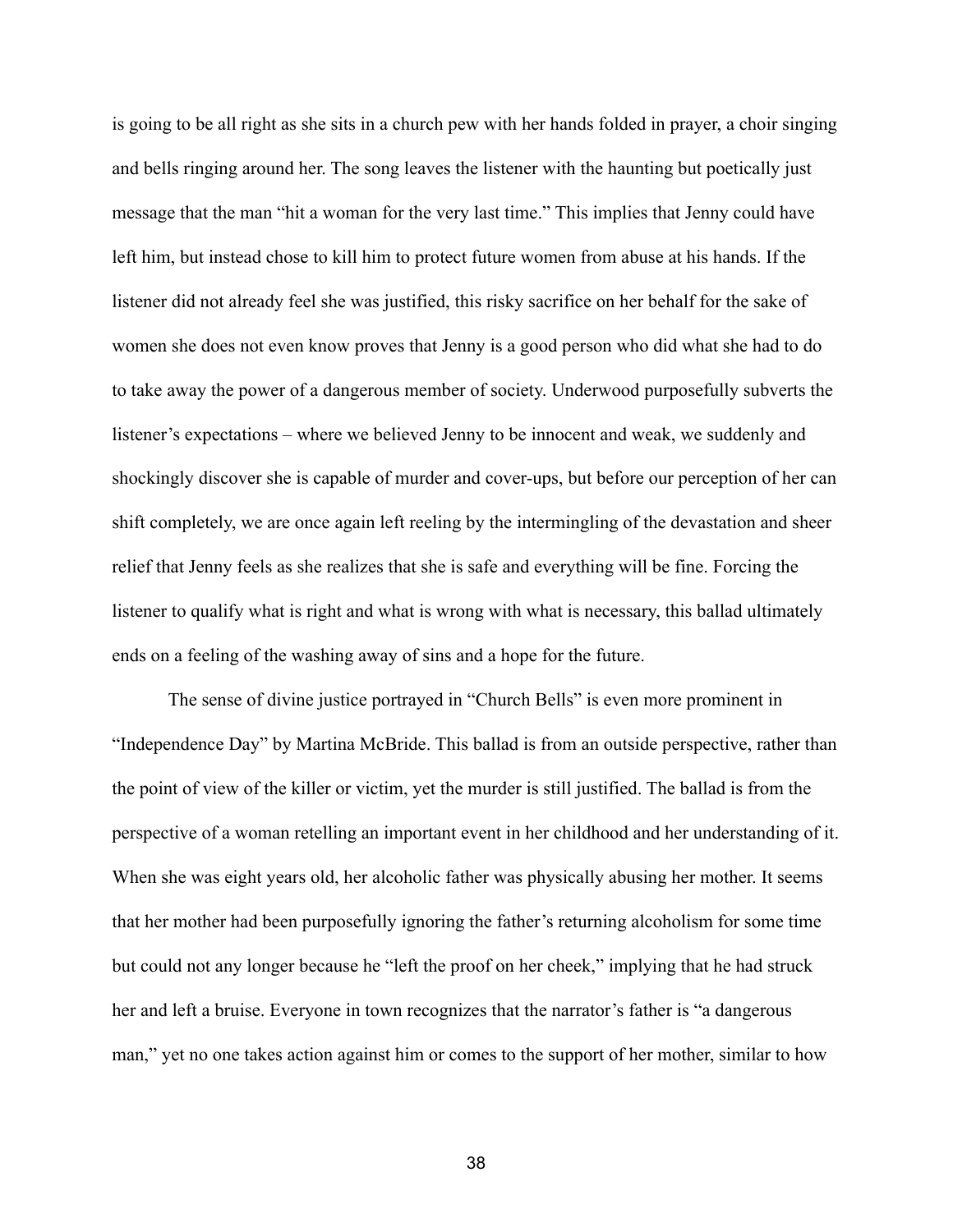the signs of Jenny's abuse are ignored in "Church Bells," except worse because this time everyone is already aware and simply choose not to act. Her mother is implied to be the one that finally brings an end to his reign of terror. She is described as proud and stubborn but waging a losing war, so it makes sense that if she knew she was going down, she would try to bring him down with her. On "Independence Day," the narrator is at the town fair when her house catches fire and burns down, with her parents inside. The narrator seems to be an adult reflecting on this major, traumatic event from her childhood ("...I was only eight years old that summer"), so she presumably has had many years to form a judgement on her mother setting their house on fire to kill her abusive husband and herself, thereby orphaning a young girl. Yet she admits that she does not know whether her mother's action was right or wrong, but decides that perhaps "it's the only way," meaning that it was an ultimately necessary choice. The narrator relates the act to a revolution, specifically the American Revolution, using phrases like "let freedom ring" to conjure patriotic ideals of liberty from tyranny. The events are also related to the resurrection of Jesus ("Roll the stone away") and judgement day as the narrator declares, "Let the whole world know that today/Is a day of reckoning." This implies that her mother's death was a way to cleanse away sin and her father's death was a delivery of justice, of deserved punishment. As in "Church Bells," this idea that justice should be divine rather than decided on by man contrasts sharply to the justice systems portrayed in "Goodbye Earl" and "The Night the Lights Went Out in Georgia," which are deeply flawed and useless in a way divine justice is not. These ideas clearly show the narrator's support of her mother's actions in that she believes her mother did what she had to do to overthrow evil. By relating the mother's murder of the abusive father to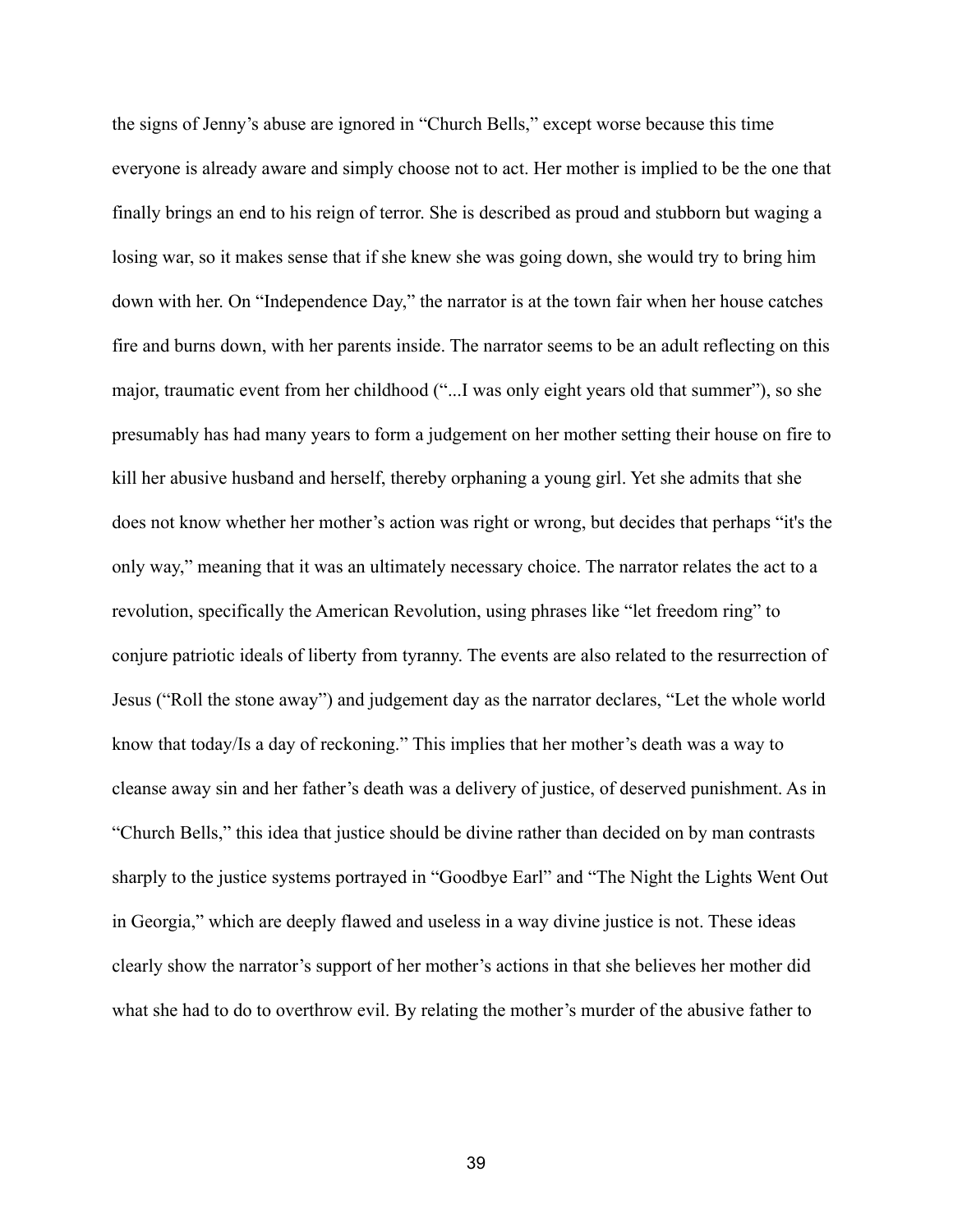patriotic and religious themes, the listener cannot condemn her without also condemning those ideas.

The narrator of "Independence Day" being a child, and the subsequent innocence and naivety that accompany that status, is also a feature of "Blown Away," also by Carrie Underwood. Our narrator is a young girl, who clearly hates and/or fears her father, describing him as "a mean old mister." Her mother is dead, described as being "an angel in the ground," which points to both the mother's goodness and the narrator's naive understanding of death. Though the ballad does not directly state that her father killed her mother, it is implied through the references to the horrors and sins that the house has seen, including slamming doors and "tear-soaked whiskey [memories]," implying that her father was a violent drunk. The narrator has suffered a traumatic childhood, and though she fears that there is "not enough rain in Oklahoma/To wash the sins out of that house," she just wants the house – and the past – to be destroyed, razed to the ground by a tornado. When the tornado sirens sound, she leaves her father "passed out on the couch," presumably after drinking himself into a stupor, and she locks herself in the cellar, implying but not directly concluding that the tornado came and destroyed the house, killing her father. Though she did leave him for dead, describing her actions as "sweet revenge," she did not directly kill him, and it is easy for the listener to empathize with a young, innocent, abused girl who is terrified of her father and who is acting out against him in the only way she conceivably can. Like the Hebrews hidden behind doors painted with lamb's blood as the plagues swept through Egypt, the narrator remains safe in the cellar, listening to the "screaming of the wind," hoping desperately for a fresh start apart from the pain and suffering of her past. Similarly to "Gunpowder & Lead," we do not know for certain what the outcome of this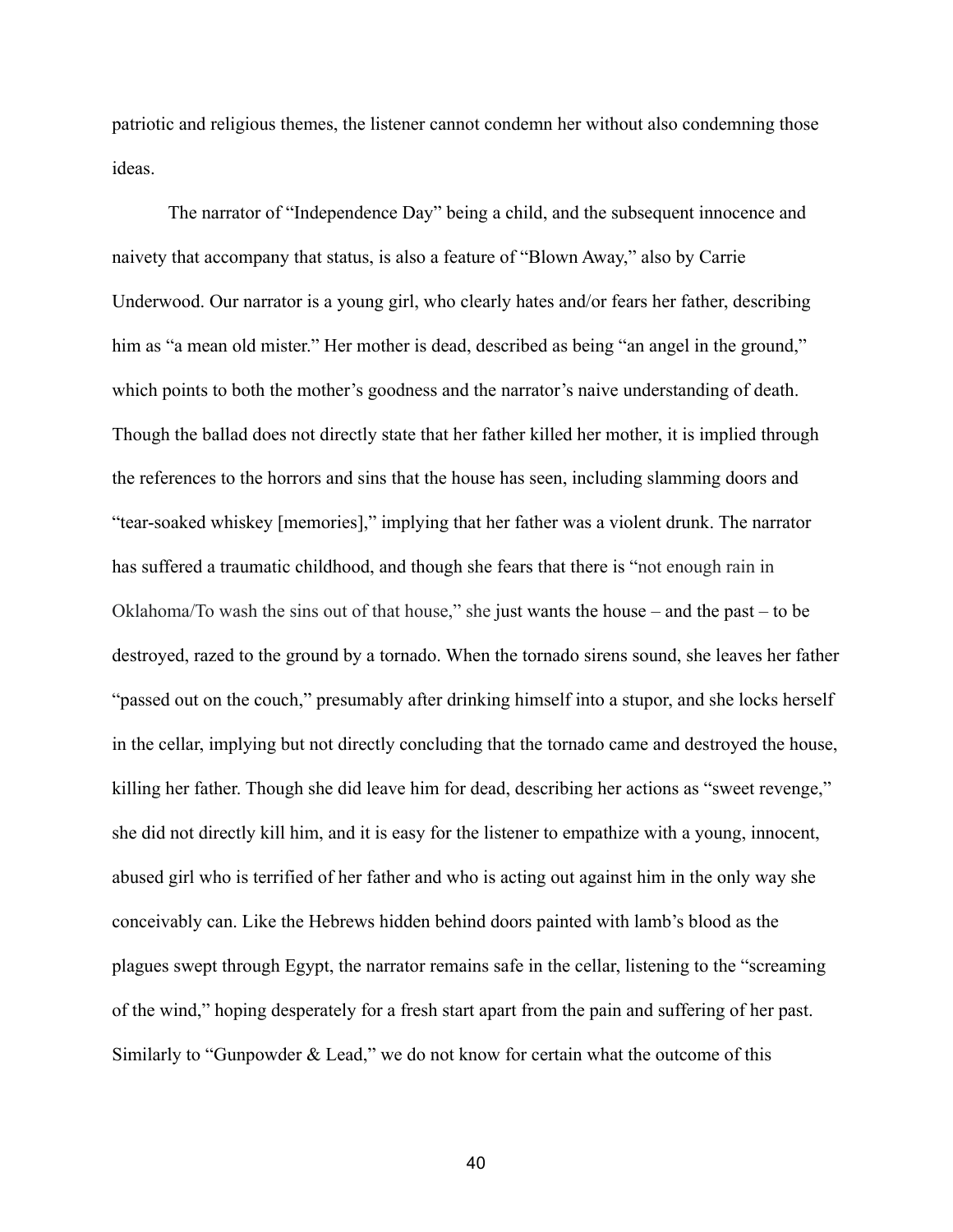narrative will be, and in this moment, neither does the narrator. All she can do is hide alone, wondering if her life will be better when the sun comes out again. If her plan of revenge did not work and her father survives, then technically she never directly tried to kill him. But if it does go as planned, then the death of a cruel, abusive man at the hands of nature seems like divine justice, as if God has given the girl an out and is delivering his righteous judgement.

The dark, stormy feeling of apprehension present in "Blown Away" also makes an appearance in "Gunpowder and Lead," one of many Miranda Lambert songs that demonstrate her fire and unbreakable spirit in the face of adversity, which is typical for the singer in her constant rejection of the role of the angel. The song begins with a dark feeling of tension, as if a storm is brewing. Rather than building up the reasoning for the murder and the listener's pity for the narrator, the song immediately jumps to her plan of action: "I'm goin' home, gonna load my shotgun/Wait by the door, and light a cigarette." Yet any accusations the listener might pin on the narrator due to the initial lack of context to what is clearly a premeditated murder suddenly shift off of her once the details of her abuse are revealed. Her husband, in slapping her and shaking her "like a rag doll", is clearly violent and dangerous, and the narrator is not only defending herself by killing him, but also responding to the challenge that he set – he started the fight, but she will finish it. She specifically pushes back against toxic masculinity, sarcastically asking if his violent abuse makes him sound like a "real man." This narrator seems isolated with no one to support her or help protect her. The listener feels anxious of the coming clash, and her description of herself as a "little girl" makes us fearful on her behalf. But with the comparison of the size of his fists to the size of her gun ("His fist is big, but my gun's bigger"), not only is Lambert pushing back against the relationship between guns and masculinity, but also the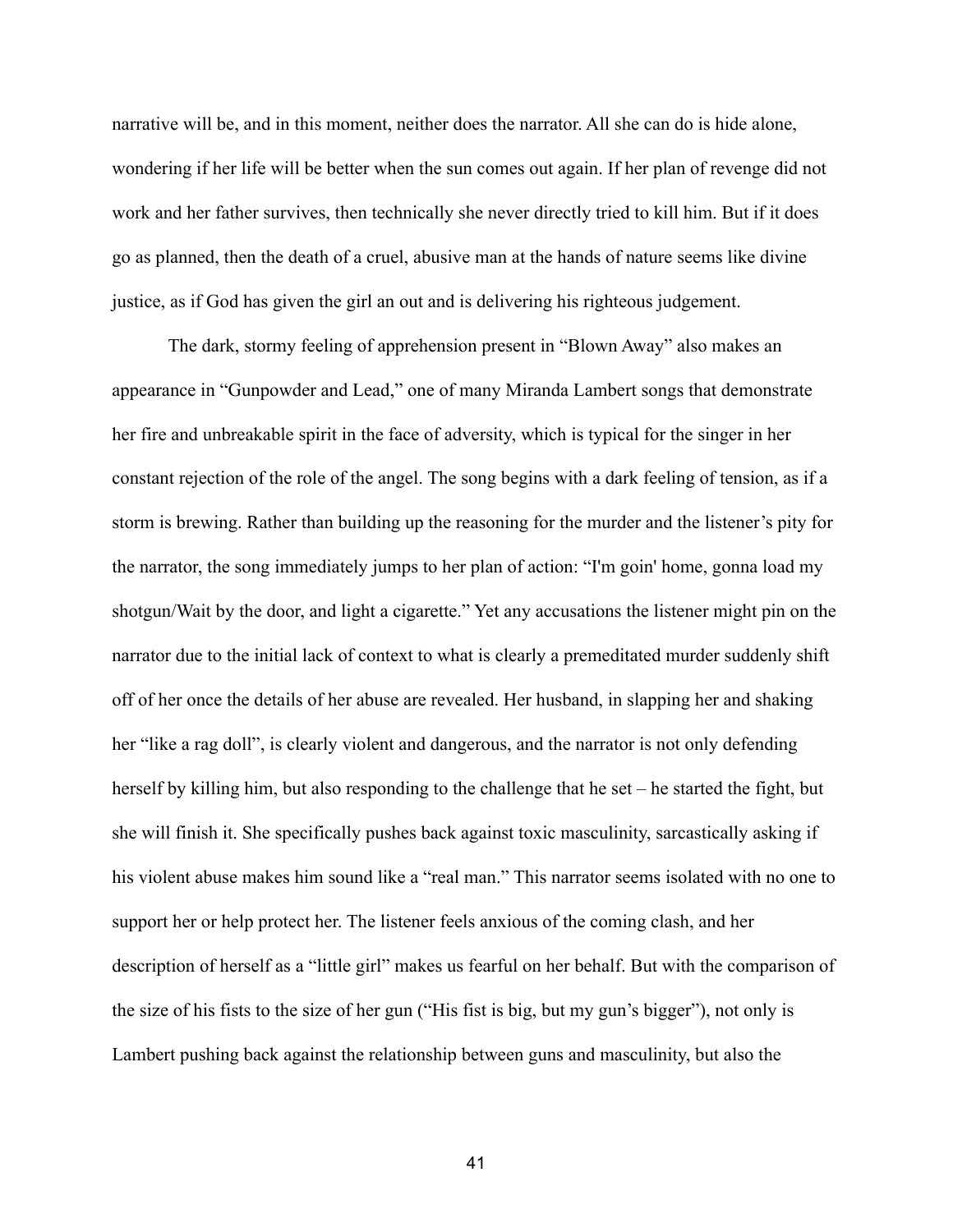listener is given a stark reminder that this is a bad man that needs to be stopped, and the narrator's steel resolve and unshakable confidence offers reassurance. Lambert chooses to end the ballad with a feeling apprehensive due to the lack of conclusion to the narrative, leaving the listener ultimately aware only that if someone must die, then it should be the abuser and not the narrator. The narrator's claim that little girls are made of "gunpowder and lead," and her determination to show her abuser who exactly he decided to mess with and just how crazy she can be demonstrates the power that women hold and their ability to fight back fiercely, to act as the hand of Death rather than bow to maltreatment. Women who find themselves in similar situations, who feel like they have no other options but to stand their ground and fight back against their oppressors, can find strength in the message of this murder ballad – that neither fear nor size nor strength are obstacles that cannot be overcome in the face of adversity. Though we do not know the outcome of the narrative, we cannot help but to have faith in the narrator's fierce and unshakable nature.

# Conclusion

By analyzing several contemporary murder ballads written or performed by women which justify murders through the murderer being a victim of abuse or adultery, this thesis has shown how women have twisted genre norms to reclaim their voices and power within a form that was historically used to further alienate and oppress women, and within the country music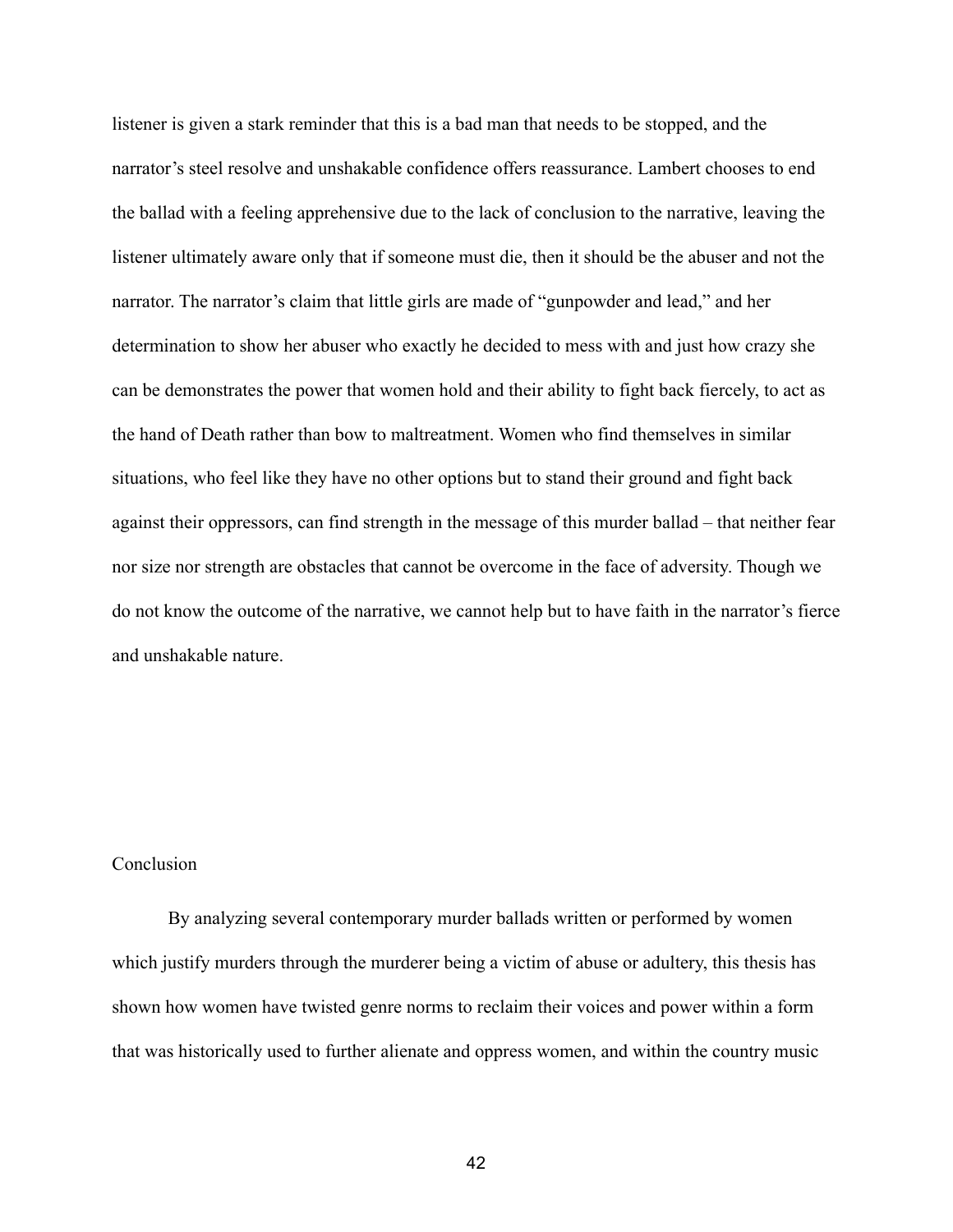industry which demonizes women who exist outside of the traditional, "angelic" ideal. Unlike broadside ballads which tended to portray female killers as cruel, heartless, and corrupt, contemporary murder ballads explore the reasoning behind acts of homicide – the emotions behind and ultimate necessity of the act. Through use of pathos, the listener empathizes with the murderers and feels that they are justified in their actions, whether through self-defense, a vigilante sense of acting for the greater good of society, or simply a quid pro quo sense that an evil person got what they deserved. While broadside ballads often imitated the voice of the female killer to falsify or exaggerate their repentance, thus further removing their agency, contemporary murder ballads allow female artist who might be attacked for their views to address or push back against certain issues in a more universally understandable way, thus creating a safe space for them to explore their voice. While broadside ballads typically discouraged women from committing transgressions by serving as a warning for the legal and spiritual repercussions of challenging the gender power structure, or as a warning against stepping outside the gender norm because of the naturally sinful and easily corrupted nature of women, contemporary murder ballads set a precedent for women to fight back against abuse and betrayal, and to recognize their own power. In the country music industry, where not even twenty years ago The Chicks were insulted, harassed, threatened, and boycotted over a simple expression of a political opinion, murder ballads serve as a tool for safely and effectively challenging the norm, influencing listeners to empathize with the artists' messages and perhaps even challenge their own prejudices and beliefs.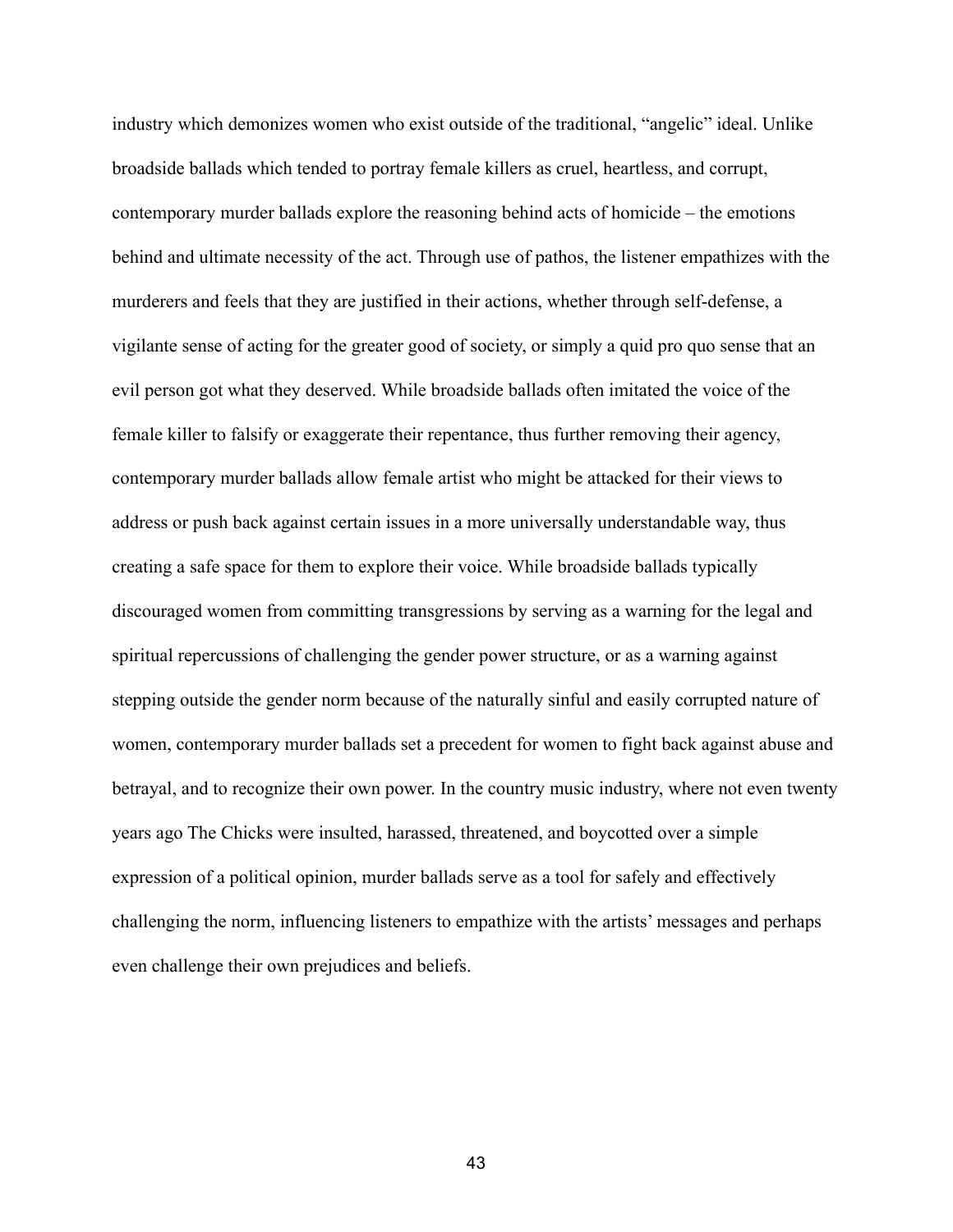#### Works Cited

- Alkalay-Gut, Karen. "The Thing He Loves: Murder as Aesthetic Experience in 'The Ballad of Reading Gaol.'" *Victorian Poetry,* Vol. 35, No. 3, West Virginia University Press, 1997, pp. 349-366.
- "A Pepysian Garland: Black-Letter Broadside Ballads of the Years 1595-1693." Edited by Hyder Edwards Rollins, Cambridge University Press, 1922, pp. 300-305.
- Atkinson, David. "Magical Corpses: Ballads, Intertextuality, and the Discovery of Murder." *Journal of Folklore Research,* Indiana University Press, 1999, pp. 1-29.
- Beck, Richard. "Folsom Prison Blues." *Trains, Jesus, and Murder: The Gospel According to Johnny Cash,* 1517 Media, Fortress Press, 2019, pp. 35-46.
- Bialo, Caralyn. "Popular Performance, the Broadside Ballad, and Ophelia's Madness." *Studies in English Literature,* Rice University, 2013, pp. 293-309.
- Burt, Olive Woolley. "The Minstrelsy of Murder." *Western Folklore,* Western States Folklore Society, 1958, pp. 263-272.
- ––––"Murder Ballads of Mormonhood." *Western Folklore,* Western States Folklore Society, 1959, pp. 141-156.
- Canuel, Mark. "Dreadful Forms: The Romantic Ballad and the Death Penalty." *Death Sentences: Literature and State Killing,* edited by Birte Christ; Ève Morisi. Modern Humanities Research Association, 2019, pp. 123-141.
- "Chicks, The." *Encyclopedia Britannica,* edited by The Editors of Encylcopaedia, Jun. 2020, https://www.britannica.com/topic/Dixie-Chicks. Accessed 15 November 2021.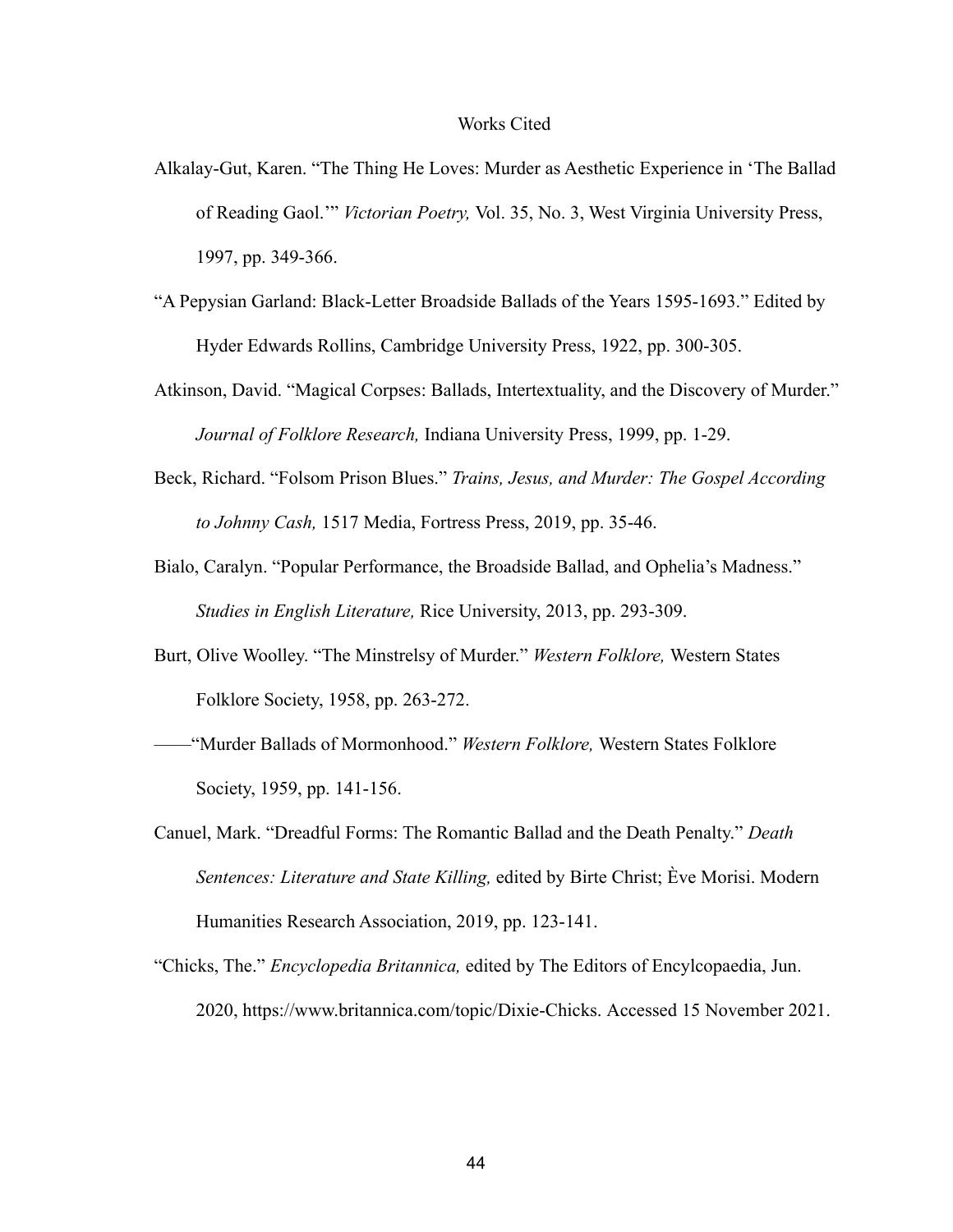- Cunningham, John M. "Miranda Lambert." *Encyclopedia Britannica*, 6 Nov. 2021, https://www.britannica.com/biography/Miranda-Lambert. Accessed 15 Nov. 2021.
- Fulford, Tim. "Fallen Ladies and Cruel Mothers: Ballad Singers and Ballad Heroines in the Eighteenth Century." *The Eighteenth Century,* University of Pennsylvania Press, 2006, pp. 309-329.
- Geng, Penelope. "Neighbourliness and the Coroner's Inquest in English Domestic Tragedies." *Communal Justice in Shakespeare's England: Drama, Law, and Emotion,* University of Toronto Press, 2021, pp. 72-95.
- Gilbert, Sandra M., and Susan Gubar. *The Madwoman in the Attic: The Woman Writer and The Nineteenth-Century Literary Imagination,* New Haven and London Yale University Press, 1979.
- Hamessley, Lydia R. "'Just Because I'm a Woman': Songs About Women's Lives." *Unlikely Angel: The Songs of Dolly Parton,* University of Illinois Press, 2020, pp. 129-163.
- Harbert, Benjamin J. "Special Issue on Women's Prison Music: Guest Editor's Introduction." *American Music,* Vol. 31, No. 2, University of Illinois Press, 2013, pp. 127-133.
- Kane, Stuart A. "Wives with Knives: Early Modern Murder Ballads and the Transgressive Commodity." *Criticism,* Wayne State University Press, 1996, pp. 219-237.
- Kutulas, Judy. "'That's the Way I've Always Heard it Should Be": Baby Boomers, 1970s Singer-Songwriters, and Romantic Relationships." *The Journal of American History,* Vol. 97, No. 3, Oxford University Press, 2010, pp. 682-702.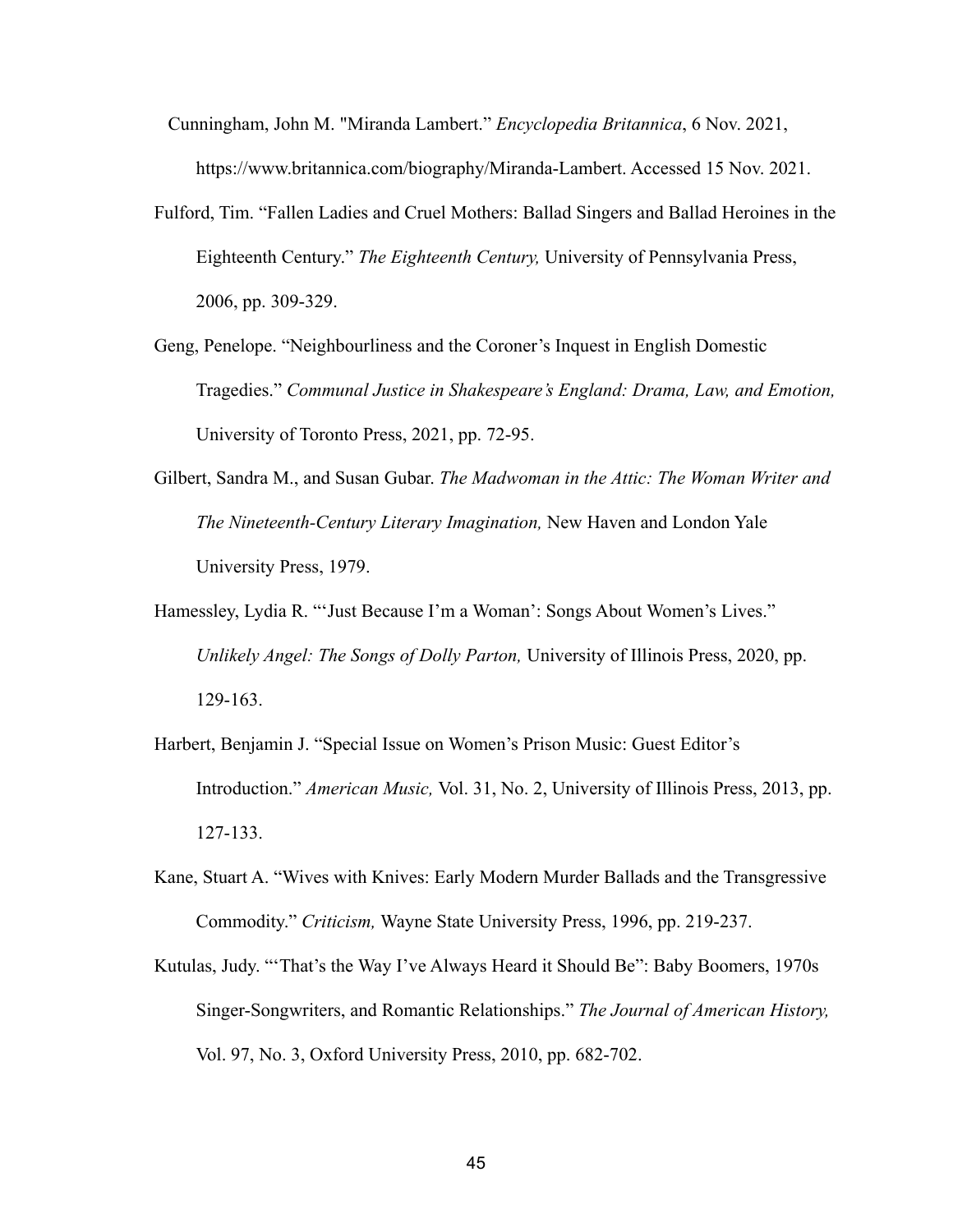Long, Eleanor R. "Ballad Singers, Ballad Makers, and Ballad Etiology." *Western Folklore,* Western States Folklore Society, 1973, pp. 225-236.

Lawrence, Vicki. "Vicki's Bio." *Vicki Lawrence Official Website,*

http://www.vickilawrence.com/VickisBio2013.html. Accessed 15 November 2021.

- Love, Nancy S. "'Singing for Our Lives': Women's Music and Democratic Politics." *Hypatia,* vol. 17, no. 4, [Hypatia, Inc., Wiley], 2002, pp. 71–94.
- Marshburn, Joseph H. "'A Cruell Murder Donne in Kent' and Its Literary Manifestations." *Studies in Philology,* University of North Carolina Press, 1949, pp. 131-140.
- McAleer, John J. "Victorian Ballads." *South Atlantic Bulletin,* South Atlantic Modern Language Association, 1961, pp. 1-3.
- "McBride, Martina." *Kansapedia,* Kansas Historical Society, August 2013, https:// www.kshs.org/kansapedia/martina-mcbride/17857. Accessed 15 Nov. 2021.
- O'Brien, Ellen L. "'The Most Beautiful Murder': The Transgressive Aesthetics of Murder in Victorian Street Ballads." *Victorian Literature and Culture,* Cambridge University Press, 2000, pp. 15-37.
- Pound, Louise. "Sizing Our Ballads." *The American Scholar,* The Phi Beta Kappa Society, 1936, pp. 360-366.
- Pruitt, Lesley. "Real Men Kill and a Lady Never Talks Back: Gender Goes to War in Country Music." *International Journal on World Peace,* Vol. 24, No. 4, Paragon House, 2007, pp. 85-106.
	- Ray, Michael. "Carrie Underwood." *Encyclopedia Britannica*, 1 Sep. 2021, https:// www.britannica.com/biography/Carrie-Underwood. Accessed 15 Nov. 2021.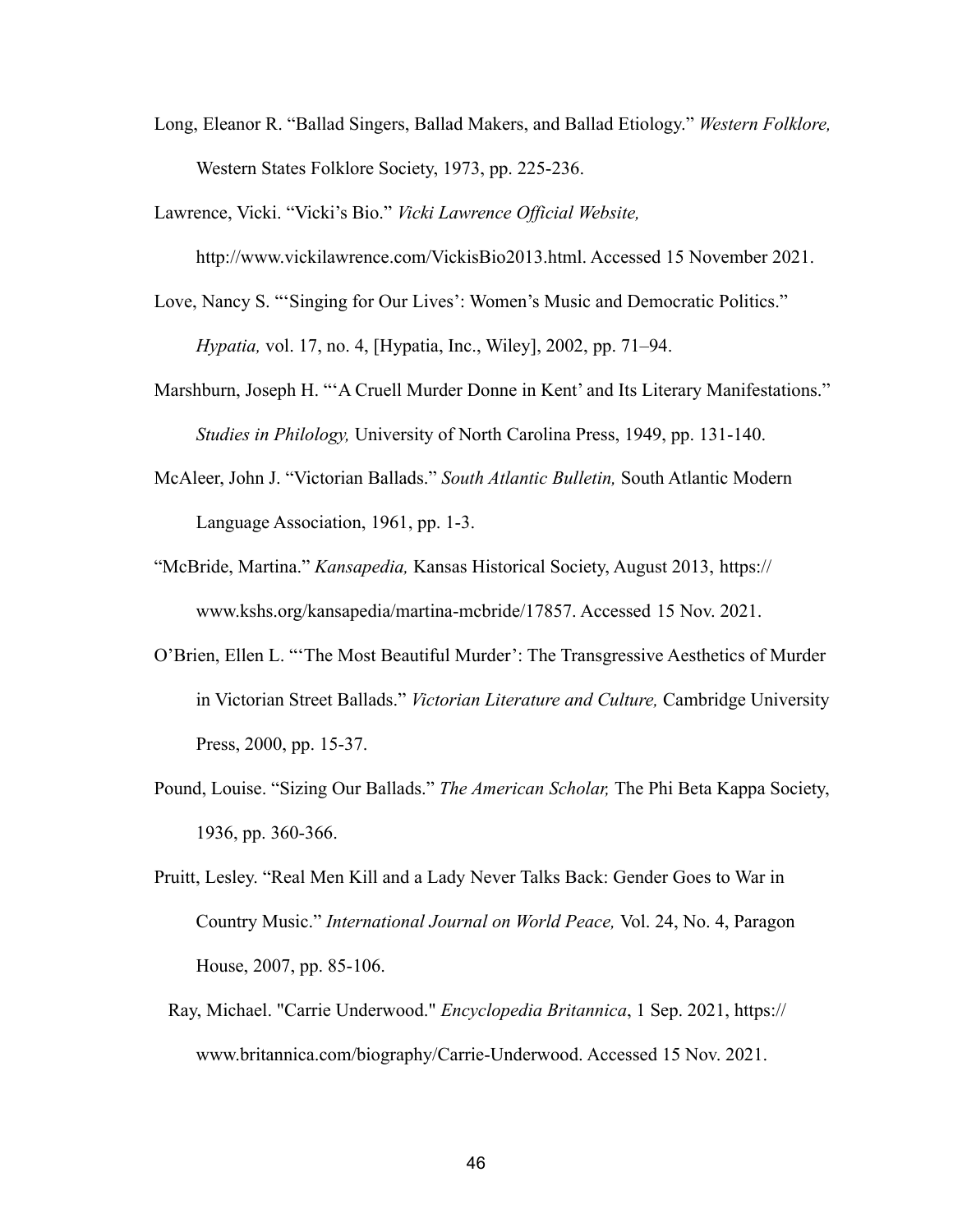- ––––"Taylor Swift." *Encyclopedia Britannica*, 13 Apr. 2021, https://www.britannica .com/biography/Taylor-Swift. Accessed 16 Nov. 2021.
- Reichman, Ann. "Olive Wolley Burt, Collector of Murder Ballads." *Folklore in Utah,* edited by David Stanley. University Press of Colorado; Utah State University Press, 2004, pp. 60-66.
- Vander Well, Stephanie. *Hillbilly Maidens, Okies, and Cowgirls; Women's Country Music, 1930-1960,* University of Illinois Press, 2020.
- Wollstadt, Lynn. "Controlling Women: 'Reading Gender in the Ballads Scottish Women Sang.'" *Western Folklore,* Western States Folklore Society, 2002, pp. 295-317.